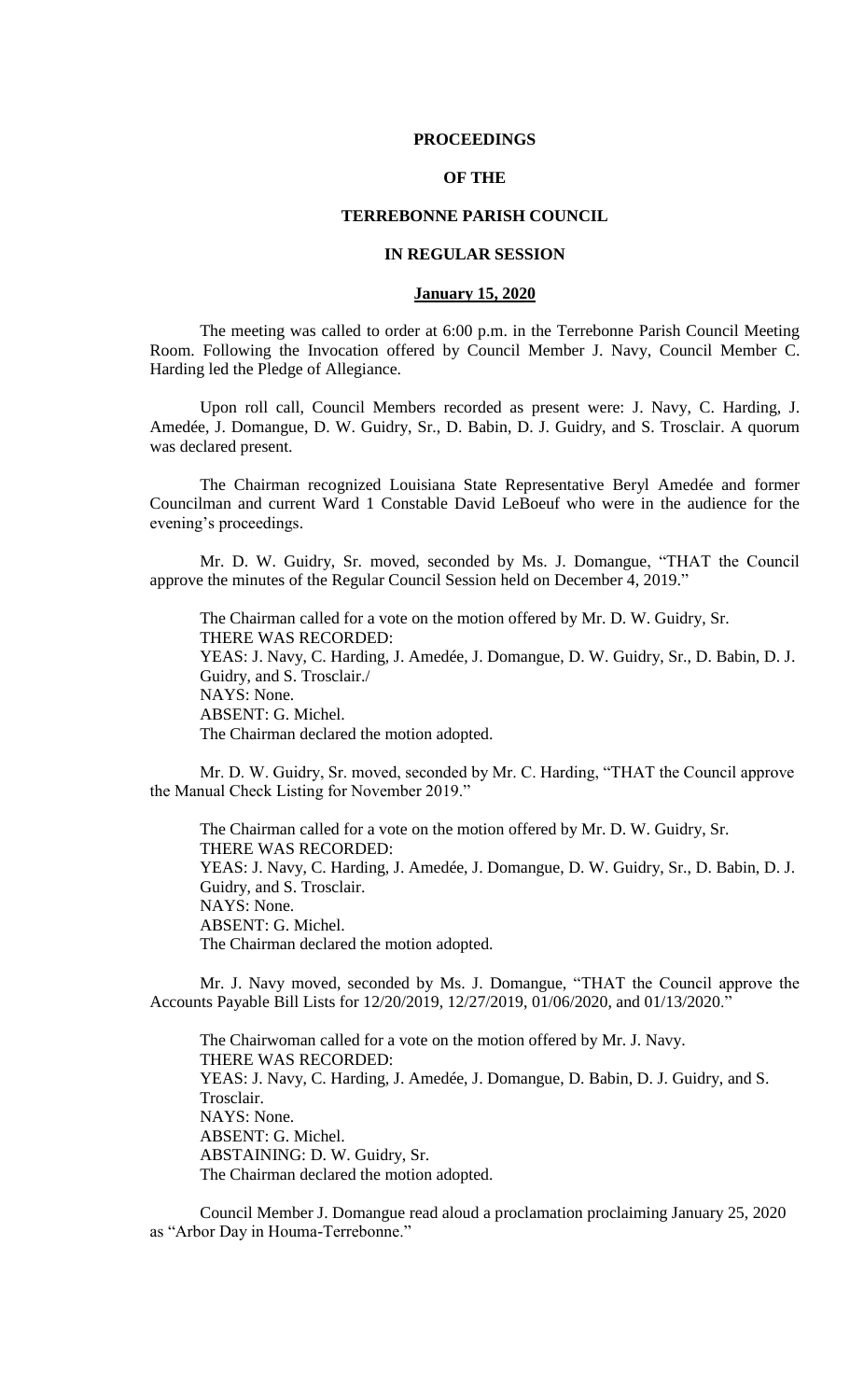The Chairman recognized Ms. Trudy Hebert, Tree Board Chairwoman, who thanked the Council for the proclamation and shared her appreciation for their assistance. She encouraged the public to consider applying to serve on the Tree Board then stated that a tree would be planted to honor the late Mr. S. Myers McAllister who had served on the Tree Board as its Secretary.

Several Council Members commended Ms. Hebert and the Tree Board for their work in providing beautification projects across Terrebonne Parish and encouraged the public to attend the Arbor Day Tree Giveaway at the Main Branch Library on Saturday, January 25, 2020 starting at 9:00 a.m.

The Chairman read aloud a letter from Council Member G. Michel explaining his absence from the evening's proceedings.

The Chairman recognized Mr. Mike Toups, Parish Manager, who gave a brief presentation regarding various pump station projects across the parish, including those at Enterprise Marine, South Ellendale Estates, Smithridge, and Mayfield. He then reported that all pump station emergency generators were operating and gave a brief update regarding the capital projects currently ongoing in Terrebonne Parish.

Upon Council Member J. Navy's request, Mr. Toups explained that additional funding for the Le Petit Theatre repair project would be investigated and raised by the theatre's foundation, not by Terrebonne Parish, in order to complete the necessary repairs.

Upon Council Member D. W. Guidry, Sr.'s request, the Chairman recognized Ms. Kandace Mauldin, Chief Financial Officer, who explained that funding for the South Louisiana Wetlands Discovery Center would be provided through Terrebonne Parish via a state capital outlay project.

Mr. D. W. Guidry, Sr. moved, seconded by Mr. J. Amedée, "THAT the Council accept the Parish President's recommendation to appoint Mr. Julius P. Hebert as Parish Attorney and to appoint Mr. Brian Marceaux, Mrs. Michelle Neil, Mr. Craig Landry, Mr. Kentley Fairchild, Mr. John Lauden, Ms. Courtney Alcock, Mr. Chad Luke, Mr. Patrick Yancey, Mr. Chris Erny, Mr. Vincent Dagate, and Mr. Christian St. Martin as Assistant Parish Attorneys; and that the appointments be held for two weeks as per Sections 2-73 and 2-98 of the Parish Code."

The Chairman called for a vote on the motion offered by Mr. D. W. Guidry, Sr. THERE WAS RECORDED: YEAS: J. Navy, C. Harding, J. Amedée, J. Domangue, D. W. Guidry, Sr., D. Babin, D. J. Guidry, and S. Trosclair. NAYS: None. ABSENT: G. Michel. The Chairman declared the motion adopted.

The Chairman recognized Mr. Lane Sisung, United Professionals Company representative, who gave a presentation regarding Terrebonne Parish Consolidated Government's participation with the LEPA-1 Generator. He stated that, per the findings of the study conducted by his group, Terrebonne Parish did not need the additional capacity of energy when it entered into agreements with LEPA. He then gave an overview of other factors presented at the time of the LEPA-1 generator's construction and its projected returns then stated that only a portion of the consultant's additional recommendations at the time of its construction had been enacted at this point. He then gave a brief review of the current shut down and projected repair costs for the LEPA-1 generator then recommended that Terrebonne Parish complete repairs on the generator then monitor its usage and efficiency.

Council Member J. Navy shared his concerns for the potential savings as presented at the time of development and construction of the generator being inconsistent with the projected costs required to operate the generator.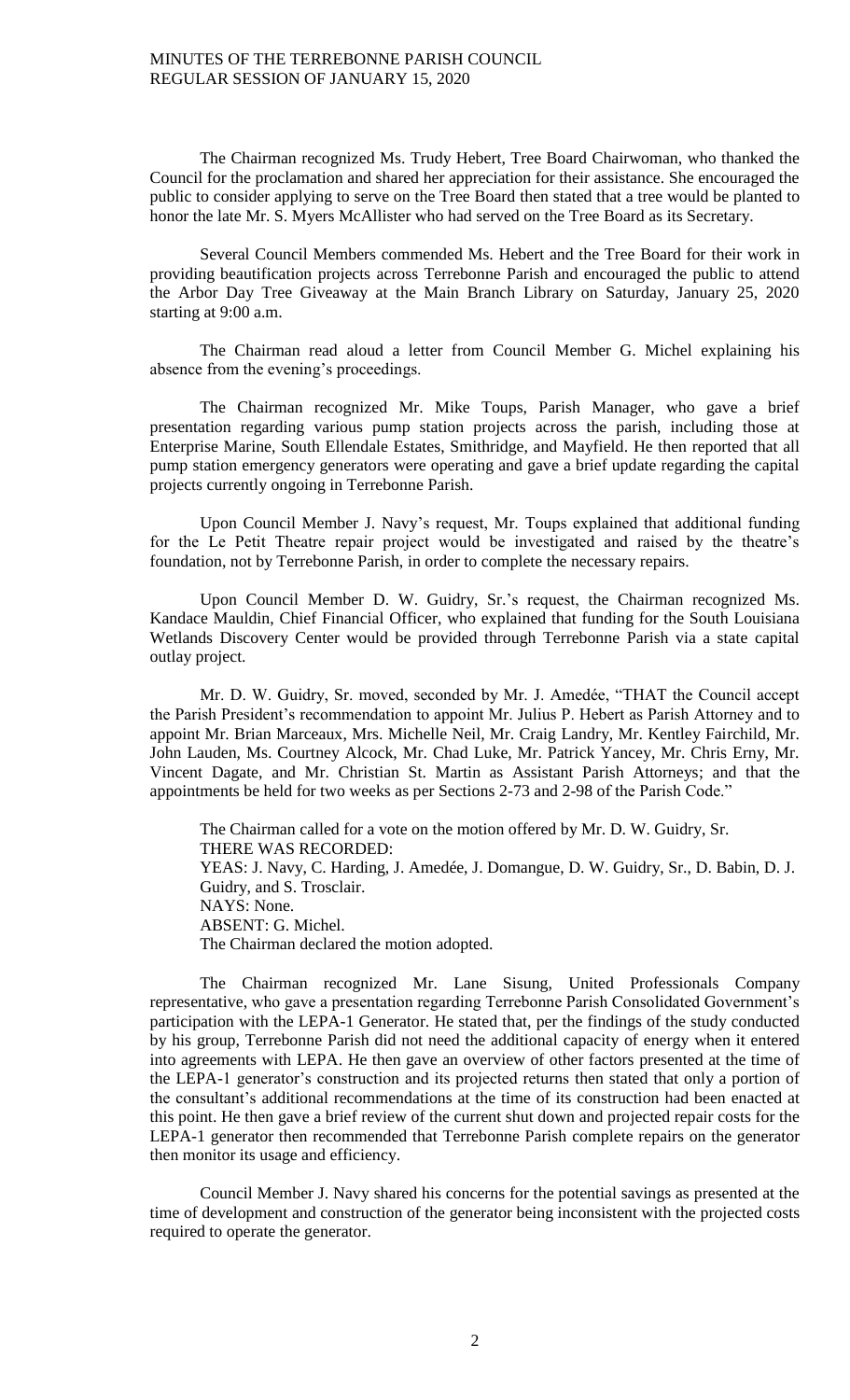Discussion ensued regarding the fixed costs required by the LEPA agreements and the potential savings that could be put toward fixed costs once the LEPA-1 generator was repaired.

Upon Council Member D. W. Guidry's request, Mr. Sisung clarified that, if the generator was operating to its specifications, the potential savings could assist with the fixed costs but would not completely provide for those costs.

Upon Council Member J. Navy's request, the Chairman recognized Mr. Julius Hebert, Parish Attorney, who gave a brief overview of the contractual obligations for Terrebonne Parish regarding the LEPA-1 generator then suggested that the Parish follows the recommendation to have the generator repaired and begin providing some amount of energy and revenue once again.

Council Member D. Babin shared his opinions regarding the market and environmental factors that changed during the approval and construction of the LEPA-1 generator which significantly impacted the Parish's potential savings through the generator.

Discussion then ensued regarding the Parish's responsibility through the LEPA agreements and the benefits and deficits being experienced by all LEPA members at this time. Mr. Hebert then stated that Administration has been authorized to begin working with Mr. Sisung and United Professionals Company to coordinate with LEPA to verify contracts and to investigate some potential savings through working with The Energy Authority as an energy market.

The Chairman shared his concerns regarding the generator's ability to cover costs while operating at peak efficiency then shared some of his opinions regarding the procedures completed when vetting the potential savings versus costs at the time of the LEPA-1 generator's construction.

Council Member D. Babin then led a discussion regarding the costs incurred to complete original construction of the LEPA-1 generator. Mr. Dove gave a brief overview of the costs and procedures followed to complete the LEPA-1 generator as compared to average costs for generators constructed by utility companies.

Council Member C. Harding shared his opinions regarding the agreements currently in place then suggested greater caution could have been practiced to prevent some of the issues now being experienced.

The Chairman recognized Mr. J. Hebert who gave a brief overview of the bonding costs incurred to construct the generator then stated that efforts were being made to collect insurance on the broken generator at this time as well.

Council Member J. Domangue shared her opinions on the agreements currently in place then shared her optimism for resolving the issues and eventually reallocating the funds being used to pay for the generator toward the other needs of Terrebonne Parish.

Mr. D. W. Guidry, Sr. moved, seconded by Mr. D. Babin, "THAT the Council open public hearings at this time."

The Chairman called for a vote on the motion offered by Mr. D. W. Guidry, Sr. THERE WAS RECORDED: YEAS: J. Navy, C. Harding, J. Amedée, J. Domangue, D. W. Guidry, Sr., D. Babin, D. J. Guidry, and S. Trosclair. NAYS: None. ABSENT: G. Michel. The Chairman declared the motion adopted.

The Chairman recognized the public for comments on the following: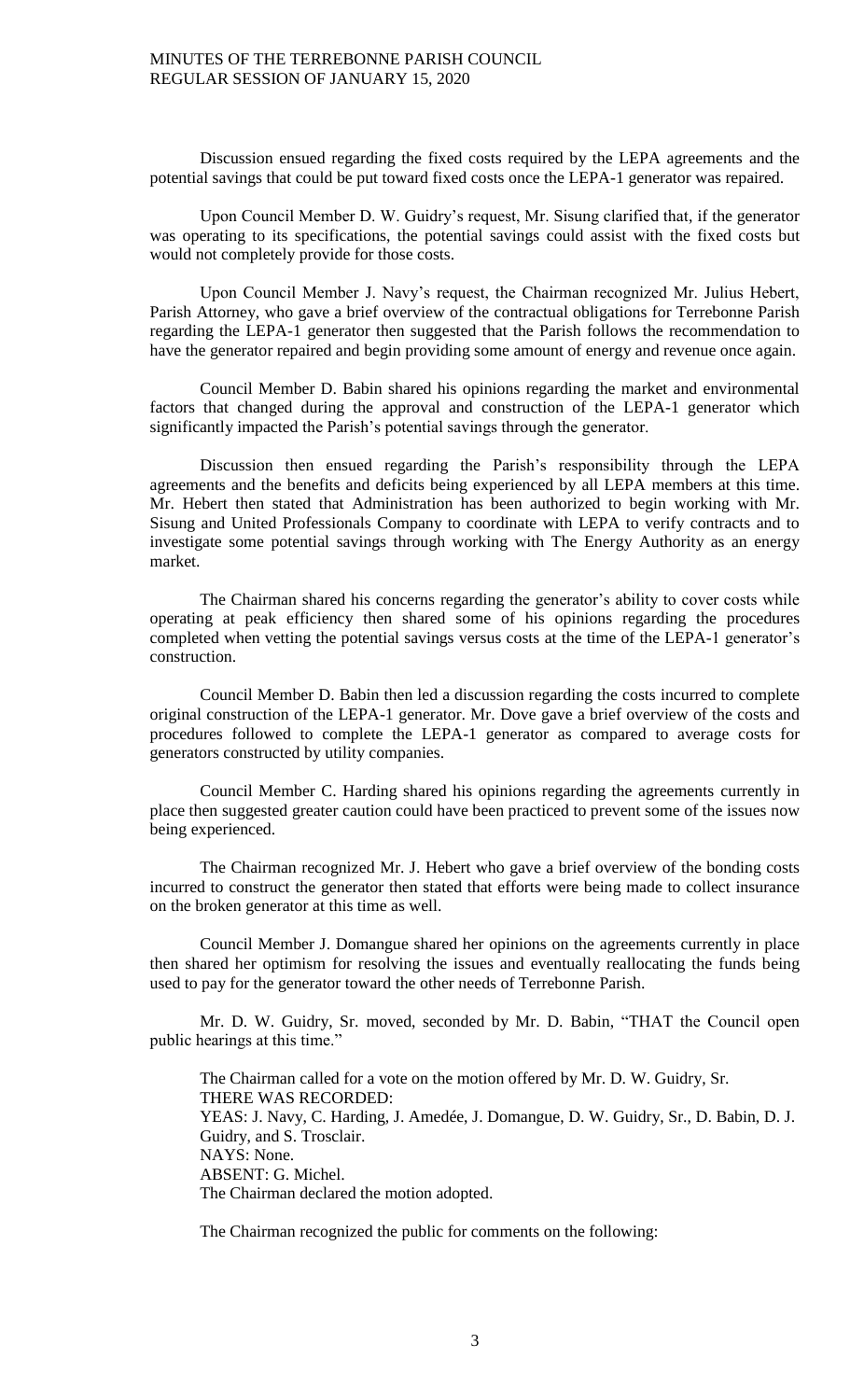A. A proposed ordinance to declare as surplus a tax property located at 132 Prince Collins St. adjudicated to the Terrebonne Parish Consolidated Government and to acquire authorization to dispose of said property in accordance with LA R.S. 47:2196.

There were no comments from the public on the proposed ordinance.

Mr. D. Babin moved, seconded by Mr. D. W. Guidry, Sr., "THAT the Council close the aforementioned public hearing."

The Chairwoman called for a vote on the motion offered by Mr. D. Babin. THERE WAS RECORDED: YEAS: J. Navy, C. Harding, J. Amedée, J. Domangue, D. W. Guidry, Sr., D. Babin, D. J. Guidry, and S. Trosclair. NAYS: None. ABSENT: G. Michel. The Chairman declared the motion adopted.

OFFERED BY: MR. D. BABIN SECONDED BY: MR. D. W. GUIDRY, SR.

# **ORDINANCE NO. 9120**

AN ORDINANCE DECLARING PROPERTY ADJUDICATED TO TERREBONNE PARISH CONSOLIDATED GOVERNMENT AS SURPLUS AND NOT NEEDED FOR A PUBLIC PURPOSE; 132 PRINCE COLLINS ST. (PARCEL #23749) WITH OWNERS OF RECORD OF NOBLE PATTERSON, JR. ETAL AND TO ADDRESS OTHER MATTERS RELATIVE THERETO.

**WHEREAS**, 100% of immovable property owned by NOBLE PATTERSON, JR. ETAL and described below was adjudicated to the Terrebonne Parish Consolidated Government on JUNE 22, 2016 for nonpayment of taxes; and

**WHEREAS**, the three (3) year period for redemption provided by Art. 7, §25 of the Louisiana Constitution has elapsed without redemption; and

**WHEREAS**, the Terrebonne Parish Consolidated Government now wishes to declare the property described below surplus and not needed for a public purpose and to dispose of said property in accordance with LA R.S. 47:2196, *et seq*.; and

**NOW BE IT ORDAINED** by the Terrebonne Parish Council, on behalf of the Terrebonne Parish Consolidated Government, that the following described property adjudicated to the Terrebonne Parish Consolidated Government, with an owners of record of NOBLE PATTERSON, JR. ETAL and depicted on the attached plat, if any, is hereby declared surplus:

LOT 3 BLOCK 5 ADDEN. 3 PRINCE COLLINS SUBD.

**BE IT FURTHER ORDAINED**, by the Terrebonne Parish Council, on behalf of the Terrebonne Parish Consolidated Government, that Administration be hereby authorized to dispose of the property in accordance with LA R.S. 47:2196, *et seq*. and inclusive of the following terms.

### **SECTION I**

Each bid shall be accompanied by a deposit in the form of a Certified Check, Cashier's Check, Money Order or Bid Bond with Power of Attorney (Letters of Credit WILL NOT be accepted) in the amount of twenty percent (20%) of the proposed price made payable to the Terrebonne Parish Consolidated Government. Bid deposits made for non-winning bids shall be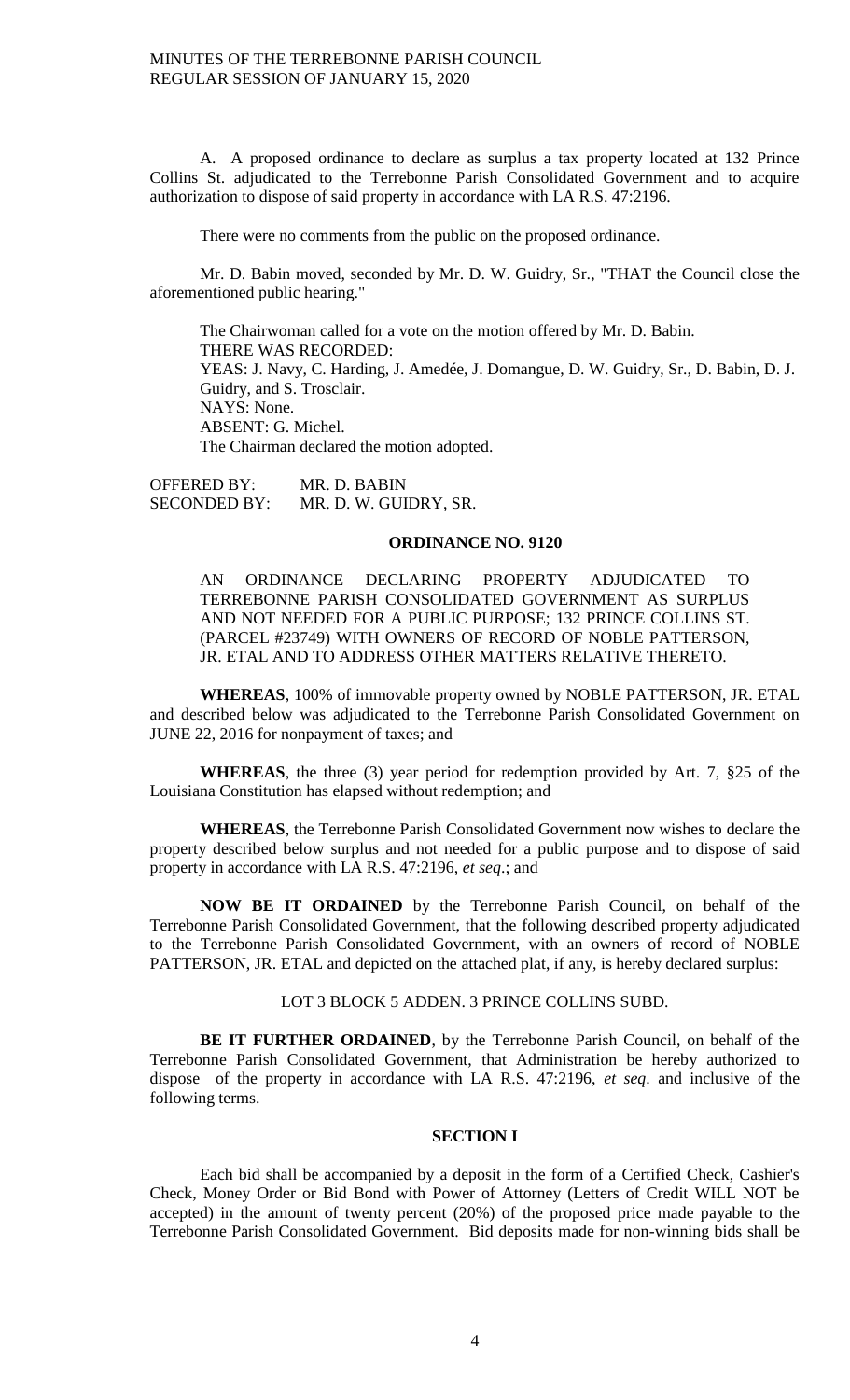returned. The bid deposit made with the winning bid shall be non-refundable, unless redemption occurs, and paid towards the purchase price. The balance of the purchase price is due at the time of closing and payable in the form of a Certified Check, Cashier's Check, or Money Order.

# **SECTION II**

Additionally, the winning bidder shall bear the cost of recording the sale document into the conveyance records of the Parish of Terrebonne pursuant to La. R.S. 47:2207.

## **SECTION III**

The winning bidder, otherwise known as the Purchaser or Acquirer, of this adjudicated property is solely responsible for compliance with La. R.S. 47:2206 regarding notification of parties who may have had an interest in the property regarding their rights of redemption and La. R.S. 47:2208 regarding recordation of those notices. Copies of the applicable law will be distributed along with bid packets for this adjudicated property. Terrebonne Parish Consolidated Government has not and will not perform these requirements; thus, it is the purchaser's or acquiring person's responsibility to do so. Terrebonne Parish Consolidated Government encourages the Purchaser or Acquiring Person to consult legal counsel regarding Louisiana law on adjudicated property.

### **SECTION IV**

By acquiring a bid packet for the bid/purchase of this adjudicated property, each bidder acknowledges that he/she/it has received all information discussed in this ordinance as well as the statutes (laws) discussed in Section II above, and that he/she/it understands these procedures must be followed in order to fully protect he/she/its rights in the adjudicated property purchased from the parish.

## **SECTION V**

If any word, clause, phrase, section or other portion of this ordinance shall be declared null, void, invalid, illegal, or unconstitutional, the remaining words, clauses, phrases, sections and other portions of this ordinance shall remain in force and effect, the provisions of this ordinance hereby being declared to be severable.

### **SECTION VI**

Any ordinance or part thereof in conflict herewith is hereby repealed.

## **SECTION VII**

This ordinance shall become effective upon approval by the Parish President or as otherwise provided in Section 2-13 (b) of the Home Rule Charter for a Consolidated Government for Terrebonne Parish, whichever occurs sooner.

This ordinance, having been introduced and laid on the table for two weeks, was voted upon as follows:

THERE WAS RECORDED: YEAS: J. Navy, C. Harding, J. Amedee, J. Domangue, D. W. Guidry, Sr., D. Babin, D. J. Guidry, and S. Trosclair. NAYS: None. NOT VOTING: None. ABSTAINING: None. ABSENT: G. Michel. The Chairman declared the ordinance adopted on this, the 15th day of January 2020.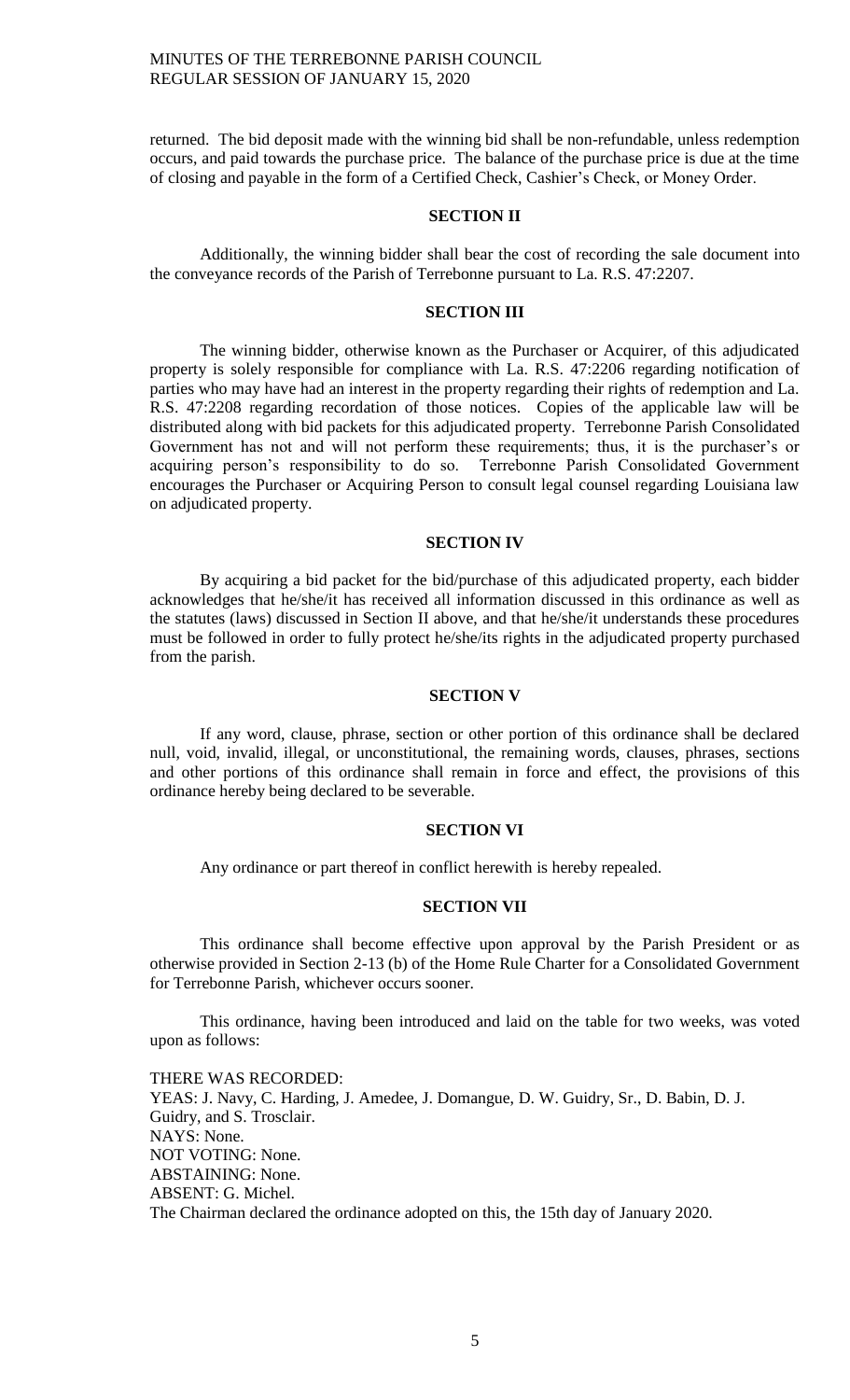The Chairman recognized the public for comments on the following:

B. A proposed ordinance to set the salaries of the Council Staff for inclusion of a 2020 salary adjustment.

There were no comments from the public on the proposed ordinance.

Mr. J. Navy moved, seconded by Mr. D. W. Guidry, Sr., "THAT the Council close the aforementioned public hearing."

The Chairman called for a vote on the motion offered by Mr. J. Navy. THERE WAS RECORDED: YEAS: J. Navy, C. Harding, J. Amedée, J. Domangue, D. W. Guidry, Sr., D. Babin, D. J. Guidry, and S. Trosclair. NAYS: None. ABSENT: G. Michel. The Chairman declared the motion adopted.

OFFERED BY: MR. J. NAVY SECONDED BY: MR. D. BABIN

# **ORDINANCE NO. 9121**

AN ORDINANCE TO SET THE SALARIES OF THE COUNCIL STAFF FOR INCLUSION OF A 2020 SALARY ADJUSTMENT; AND TO ADDRESS OTHER MATTERS RELATIVE THERETO.

#### **SECTION I**

**WHEREAS**, the Parish President has authorized a 2% Cost of Living Increase to those employees directly under his supervision, and

**WHEREAS**, the Parish Council would like to award a salary adjustment in the amount of a 2% increase for the Council Clerk, a 3% increase for the Assistant Council Clerk, a 4% increase for the Senior Minute Clerk, and a 5% increase for the Minute Clerk under the provisions of the Home Rule Charter, Section 2-10 (d), "The Council shall, by ordinance, fix the salaries of its employees", and

**WHEREAS**, sufficient funds are in place to cover the cost of the salary adjustment for the Council Clerk and Council Staff within the current 2020 Operating Budget.

# **SECTION II**

**BE IT ORDAINED** that all Council employees shall receive a salary adjustment of the aforementioned amount effective the first full pay period in January 2020.

### **SECTION III**

This ordinance shall become effective upon approval by the Parish President or as otherwise provided in Section 2-13(b) of the Home Rule Charter for a Consolidated Government for Terrebonne Parish, whichever occurs sooner.

## **SECTION IV**

If any word, clause, phrase, section or other portion of this ordinance shall be declared null, void, invalid, illegal, or unconstitutional, the remaining words, clauses, phrases, sections and other portions of this ordinance shall remain in full force and effect, the provisions of this ordinance hereby being declared to be severable.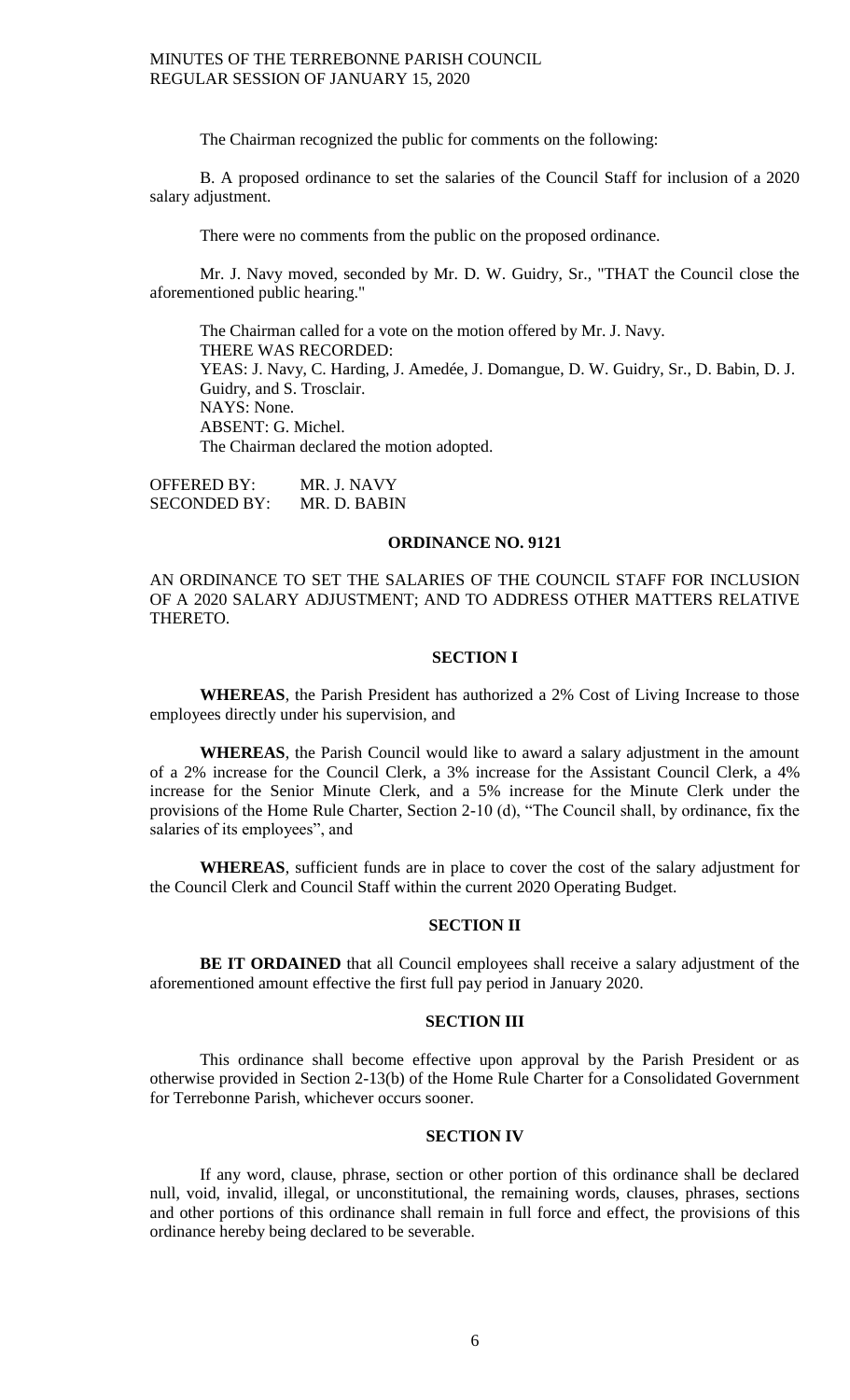This ordinance, having been introduced and laid on the table for at least two weeks, was voted upon as follows:

THERE WAS RECORDED: YEAS: J. Navy, C. Harding, J. Amedee, J. Domangue, D. W. Guidry, Sr., D. Babin, D. J. Guidry, and S. Trosclair. NAYS: None. NOT VOTING: None. ABSTAINING: None. ABSENT: G. Michel. The Chairman declared the ordinance adopted on this, the 15th day of January 2020.

Mr. D. Babin moved, seconded by Mr. D. W. Guidry, Sr., "THAT the Council return to the regular order of business."

The Chairman called for a vote on the motion offered by Mr. D. Babin. THERE WAS RECORDED: YEAS: J. Navy, C. Harding, J. Amedée, J. Domangue, D. W. Guidry, Sr., D. Babin, D. J. Guidry, and S. Trosclair. NAYS: None. ABSENT: G. Michel. The Chairman declared the motion adopted.

The Chairman called for a report on the Budget and Finance Committee meeting held on 01/14/2020, whereupon the Committee Chairman, noting that ratification of minutes calls public hearings on January 30, 2020 at 6:30 p.m., rendered the following:

# **BUDGET & FINANCE COMMITTEE**

### **JANUARY 14, 2020**

The Chairman, J. Navy, called the Budget & Finance Committee meeting to order at 5:30 p.m. in the Terrebonne Parish Council Meeting Room with an Invocation offered by Committee Member D. W. Guidry, Sr. and the Pledge of Allegiance led by Committee Member J. Domangue. Upon roll call, Committee Members recorded as present were: J. Navy, C. Harding, G. Michel, J. Amedée, J. Domangue, D. W. Guidry, Sr., D. Babin, D. J. Guidry and S. Trosclair. A quorum was declared present.

Mr. G. Michel moved, seconded by Mr. D. W. Guidry, Sr., "THAT, the Budget & Finance Committee approve the co-sponsorship request from the Louisiana Fire Chiefs Association 47<sup>th</sup> Annual Conference at the Houma-Terrebonne Civic Center on March 2-7, 2020."

The Chairman called for the vote on the motion offered by Mr. G. Michel. THERE WAS RECORDED: YEAS: J. Navy, C. Harding, G. Michel, J. Amedée, J. Domangue, D. W. Guidry, Sr., D. Babin, D. J. Guidry, S. Trosclair and J. Navy. NAYS: None. ABSENT: None. The Chairman declared the motion adopted.

Mr. G. Michel moved, seconded by Mr. C. Harding, "THAT, the Budget & Finance Committee approve the request from the Foundation for TGMC to co-sponsor the  $3<sup>rd</sup>$  Annual Nigh Light Dash presented by TGMC and CIS (5K Glow Run)."

The Chairman called for the vote on the motion offered by Mr. G. Michel. THERE WAS RECORDED: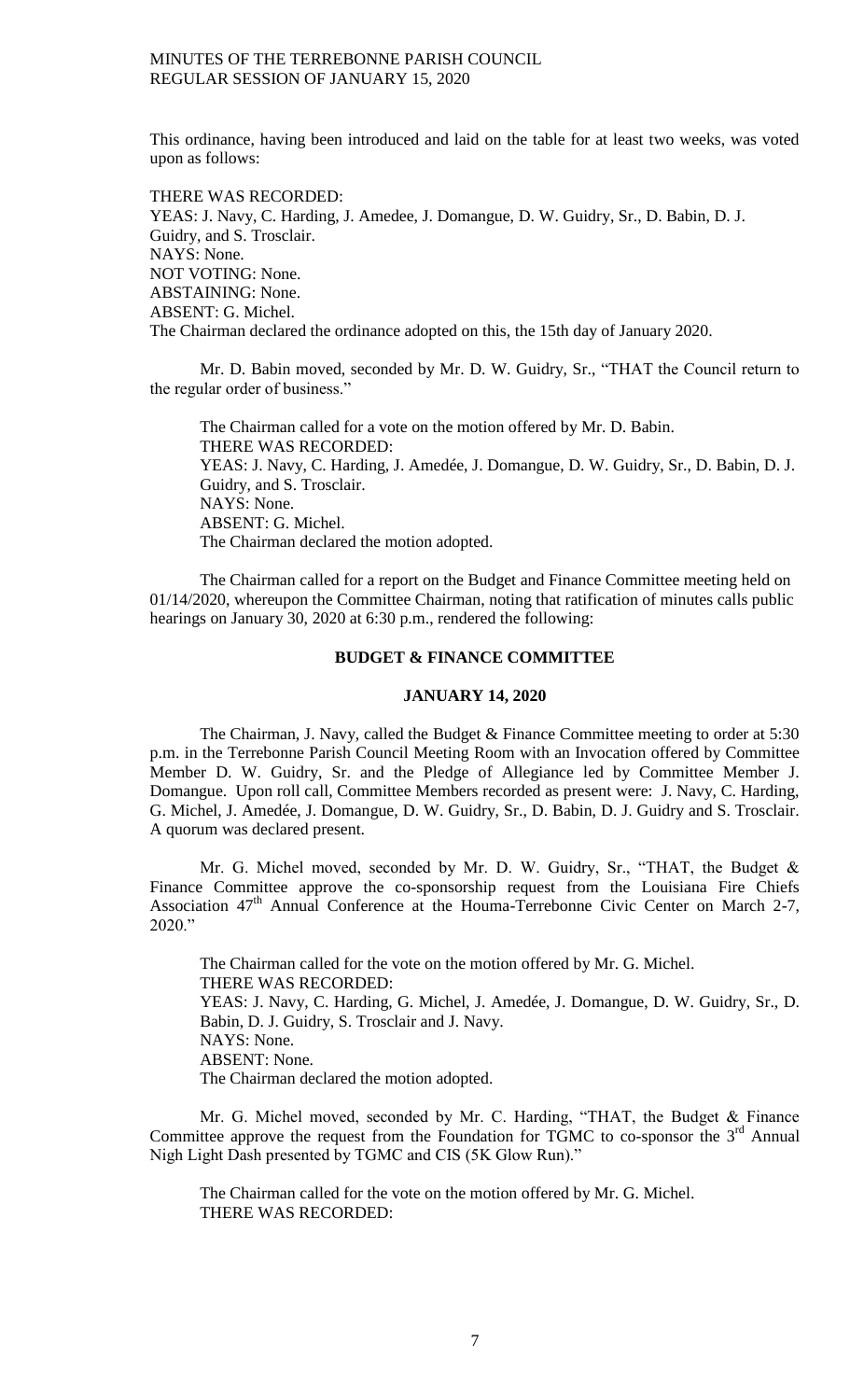YEAS: J. Navy, C. Harding, G. Michel, J. Amedée, J. Domangue, D. W. Guidry, Sr., D. Babin, D. J. Guidry, S. Trosclair and J. Navy. NAYS: None. ABSENT: None. The Chairman declared the motion adopted.

Mr. C. Harding moved, seconded by Mr. S. Trosclair, "THAT, the Budget & Finance Committee approve a request from Team United Foundation to co-sponsor the La. AAU Allstar Basketball Classic at the Mechanicville Recreation Center on March 14 & 15, 2020."

The Chairman called for the vote on the motion offered by Mr. C. Harding. THERE WAS RECORDED: YEAS: J. Navy, C. Harding, G. Michel, J. Amedée, J. Domangue, D. W. Guidry, Sr., D. Babin, D. J. Guidry, S. Trosclair and J. Navy. NAYS: None. ABSENT: None. The Chairman declared the motion adopted.

Mr. D. J. Guidry moved, seconded by Mr. C. Harding, "THAT, the Budget & Finance Committee approve a request from the Acadian Elementary School to co-sponsor the  $7<sup>th</sup>$  Annual Mudbug 5K on 02/01/2020."

The Chairman called for the vote on the motion offered by Mr. D. J. Guidry. THERE WAS RECORDED: YEAS: J. Navy, C. Harding, G. Michel, J. Amedée, J. Domangue, D. W. Guidry, Sr., D. Babin, D. J. Guidry, S. Trosclair and J. Navy. NAYS: None. ABSENT: None. The Chairman declared the motion adopted.

Mr. D. W. Guidry, Sr. moved, seconded by Mr.C. Harding, "THAT, the Budget & Finance Committee approve a request from the Terrebonne Chapter of the NAACP to co-sponsor the Annual Rev. Dr. Martin Luther King Day Celebration on January 19-20, 2020 at the Courthouse Square/Dumas Auditorium."

The Chairman called for the vote on the motion offered by Mr. D. W. Guidry, Sr. THERE WAS RECORDED: YEAS: J. Navy, C. Harding, G. Michel, J. Amedée, J. Domangue, D. W. Guidry, Sr., D. Babin, D. J. Guidry, S. Trosclair and J. Navy. NAYS: None. ABSENT: None. The Chairman declared the motion adopted.

Mr. G. Michel moved, seconded by Ms. J. Domangue, "THAT, the Budget & Finance Committee approve a request from the Kiwanis Club of Houma to co-sponsor the Houma Trivia Night at the Houma-Terrebonne Municipal Auditorium on August 21, 2020."

The Chairman called for the vote on the motion offered by Mr. G. Michel. THERE WAS RECORDED: YEAS: J. Navy, C. Harding, G. Michel, J. Amedée, J. Domangue, D. W. Guidry, Sr., D. Babin, D. J. Guidry, S. Trosclair and J. Navy. NAYS: None. ABSENT: None. The Chairman declared the motion adopted.

Mr. D. W. Guidry, Sr. moved, seconded by Ms. J. Domangue, "THAT, the Budget & Finance Committee approve a request from the Rotary Club of Houma to co-sponsor the Houma Cast Iron Cook Off in the Courthouse Square on February 8, 2020."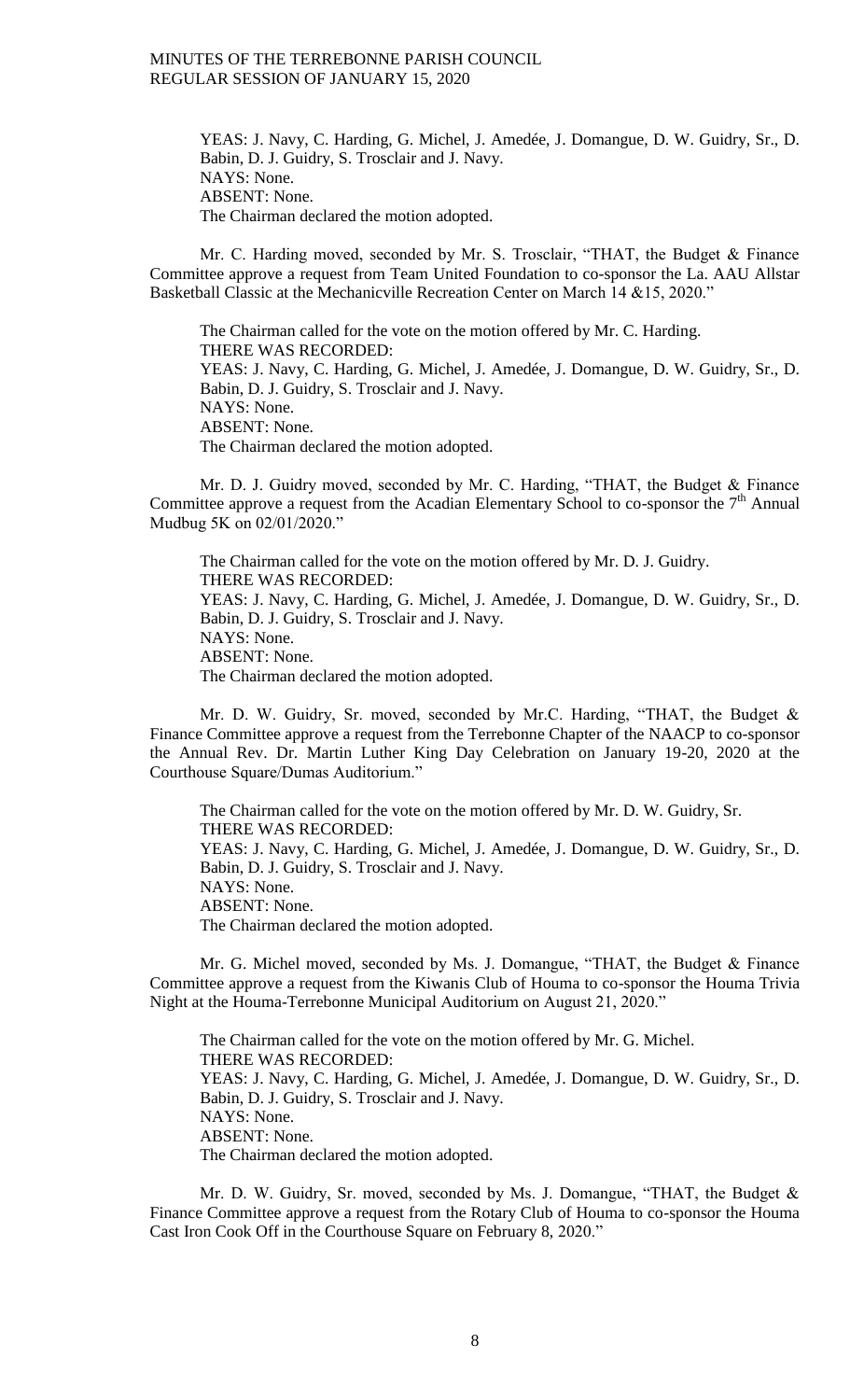The Chairman called for the vote on the motion offered by Mr. D. W. Guidry, Sr. THERE WAS RECORDED: YEAS: J. Navy, C. Harding, G. Michel, J. Amedée, J. Domangue, D. W. Guidry, Sr., D. Babin, D. J. Guidry, S. Trosclair and J. Navy. NAYS: None. ABSENT: None. The Chairman declared the motion adopted.

Mr. C. Long, General Manager of Gulf Island Shipyard, thanked the Council and Administration for the aforementioned resolution stating that the tax exemption allows Gulf Island to construct an additional area at their site that will be used for building Navy ships; stating that this measure will bring in labor to the workforce for approximately eight years.

Ms. K. Gilbert-Theriot, Terrebonne Economic Development and Authority Director of Business and Retention and Expansion thanked the Council and Administration for the Gulf Island tax exemption resolution. She stated that she is supporting Gulf Island Shipyard and any other companies that are willing to invest in Terrebonne Parish.

| <b>OFFERED BY:</b>  | MR. D. J. GUIDRY |
|---------------------|------------------|
| <b>SECONDED BY:</b> | MR. S. TROSCLAIR |

### **RESOLUTION NO. 20-002**

# A RESOLUTION TO APPROVE GULF ISLAND SHIPYARDS, LLC FOR PARTICIPATION IN THE INDUSTRIAL TAX EXEMPTION PROGRAM AT TERREBONNE PARISH, LOUISIANA

**WHEREAS**, Article 7, Section 21(F) of the Louisiana Constitution provides for the Board of Commerce and Industry ("BCI"), with the approval of the Governor, to approve contracts for the exemption of ad valorem taxes of a new manufacturing establishment or an addition to an existing manufacturing establishment, on such terms and conditions as the board, with the approval of the Governor, deems in the best interest of the state; and

**WHEREAS**, Gulf Island Shipyards, LLC has applied for an Industrial Tax Exemption ("ITE"), Project 20190164-ITE which has been approved by the BCI, and thus been granted an Exemption Contract signed by Governor John Bell Edwards; and

**WHEREAS**, Governor Edwards, through Executive Orders JBE 16-26 and 16-73, as amended, has set forth the conditions for his approval of ITE contracts, and affirmed that those conditions are in the best interest of the State of Louisiana; and

**WHEREAS**, Executive Order JBE 16-26 and 16-73, as amended, provides that ITE contracts should be premised upon job and payroll creation at new or expanded manufacturing plants or establishments, or upon showing that investment in modernization of the facility represents a compelling basis for retention of jobs and that the percentage of exemption from ad valorem taxes, and length of the contract for such exemption are based upon economic benefit in accordance with guidance received from the Secretary of Economic Development and concurred by the Terrebonne Parish Council, Terrebonne Parish School Board and Terrebonne Parish Sheriff; and

**WHEREAS**, Executive Order JBE 16-26 and 16-73, as amended, further requires that this Parish Council, together with the other required local government entities signify consent to the terms of the exemption by resolution and the sheriff of this parish shall signify consent to the terms of the exemption by letter; and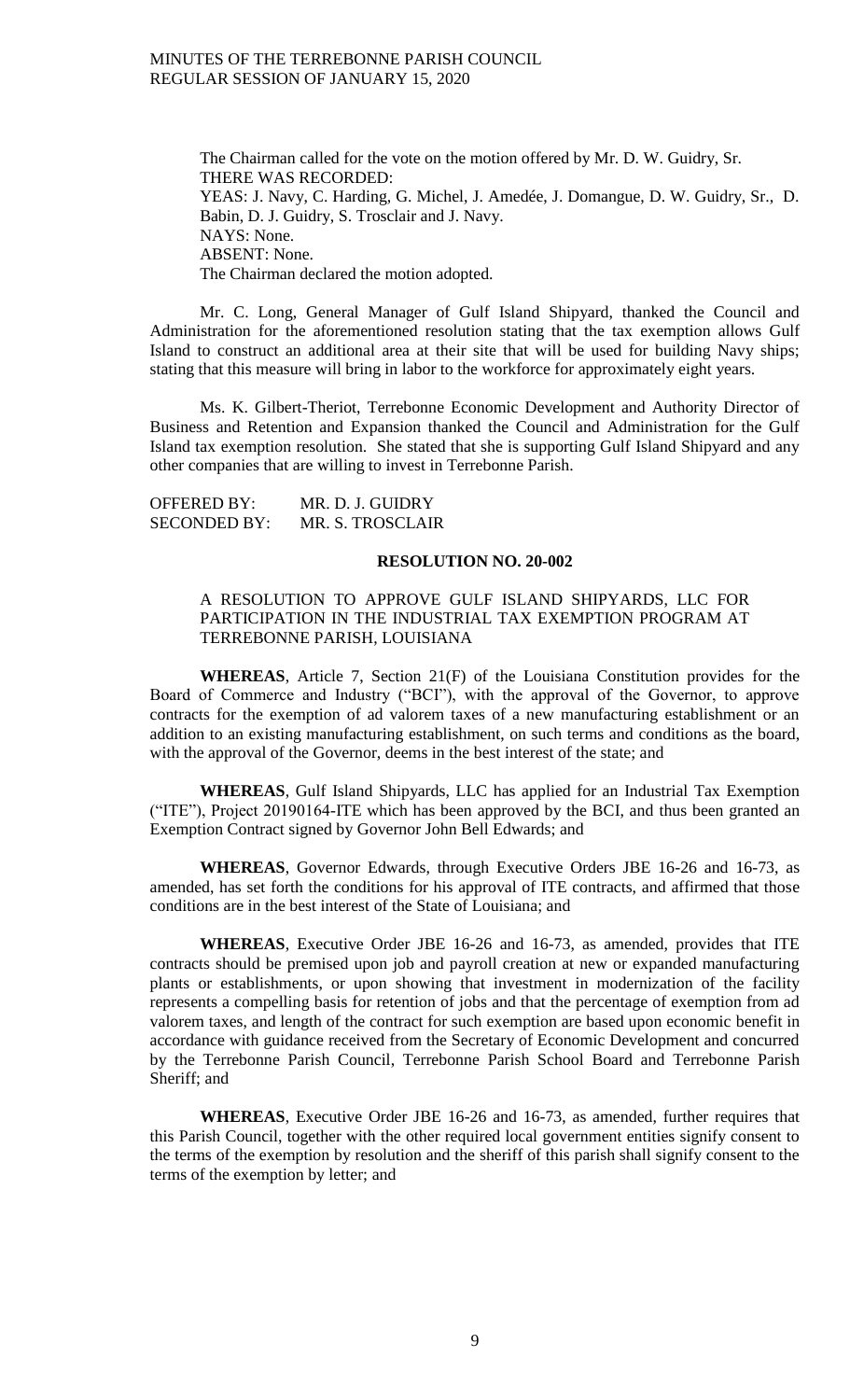**WHEREAS**, Gulf Island Shipyards, LLC has undertaken a \$132,082 addition/expansion to its facility at 301 Bayou Dularge Road in Houma, Terrebonne Parish, to facilitate the execution of a contract to construct U.S. Navy vessels; and

**WHEREAS**, Louisiana Department of Economic Development and the Louisiana Board of Commerce and Industry have approved the aforementioned project, issued a contracted signed by the Governor and have conveyed the same to this Parish Council, and thus this matter is now ready for a determination of approval of this Parish Council as required by JBE 16-26 and 16-73, as amended; and,

**WHEREAS**, the Terrebonne Parish Council, in consideration of JBE 16-26 and 16-73, as amended, and in accordance with Louisiana Administrative Code §501, et seq., Louisiana Revised Statutes 47:1703 and 47:4311, et seq., finds the project, contract, as proposed attached hereto, to be acceptable; and

**NOW THEREFORE, BE IT RESOLVED**, upon consideration of the foregoing and the public discussion held this day that the Terrebonne Parish Council finds that Gulf Island Shipyards, LLC has presented compelling evidence that as a result of the completed investment of \$132,082.00 for which the exemption is being sought, and will create 1 job with an annual payroll of \$50,000 in concert with this investment, approves the terms of the Industrial Tax Exemption contract between the State of Louisiana, the Louisiana Department of Economic Development, and Gulf Island Shipyards, LLC with respect to the manufacturing facility located in Terrebonne Parish, Louisiana.

Terms: Exemption Contract for ad valorem taxes exemption at 80% for 5 years and an 80% exemption for the 5-year renewal Exemption Contract, subject to the company's compliance with and performance of the company's objectives considered as to the renewal.

Failure to satisfy 90% of either or both the company's required annual jobs and payroll as attached may result in reconsideration of the terms of the exemption or the opportunity for renewal of the initial five-year exemption.

This Terrebonne Parish Council hereby approves the Industrial Tax Exemption Contract between the between the State of Louisiana, the Louisiana Department of Economic Development, and Gulf Island Shipyards, LLC.

**THEREFORE, BE IT FURTHER RESOLVED** by the Parish Council, that a copy of this resolution shall be forwarded to the Louisiana Department of Economic Development.

# **THERE WAS RECORDED:**

YEAS: J. Navy, C. Harding, G. Michel, J. Amedėe, J. Domangue, D. W. Guidry, Sr., D. Babin, D. J. Guidry, and S. Trosclair. NAYS: None. ABSTAINING: None. ABSENT: None. The Chairman declared the resolution adopted on this the 14th day of January 2020.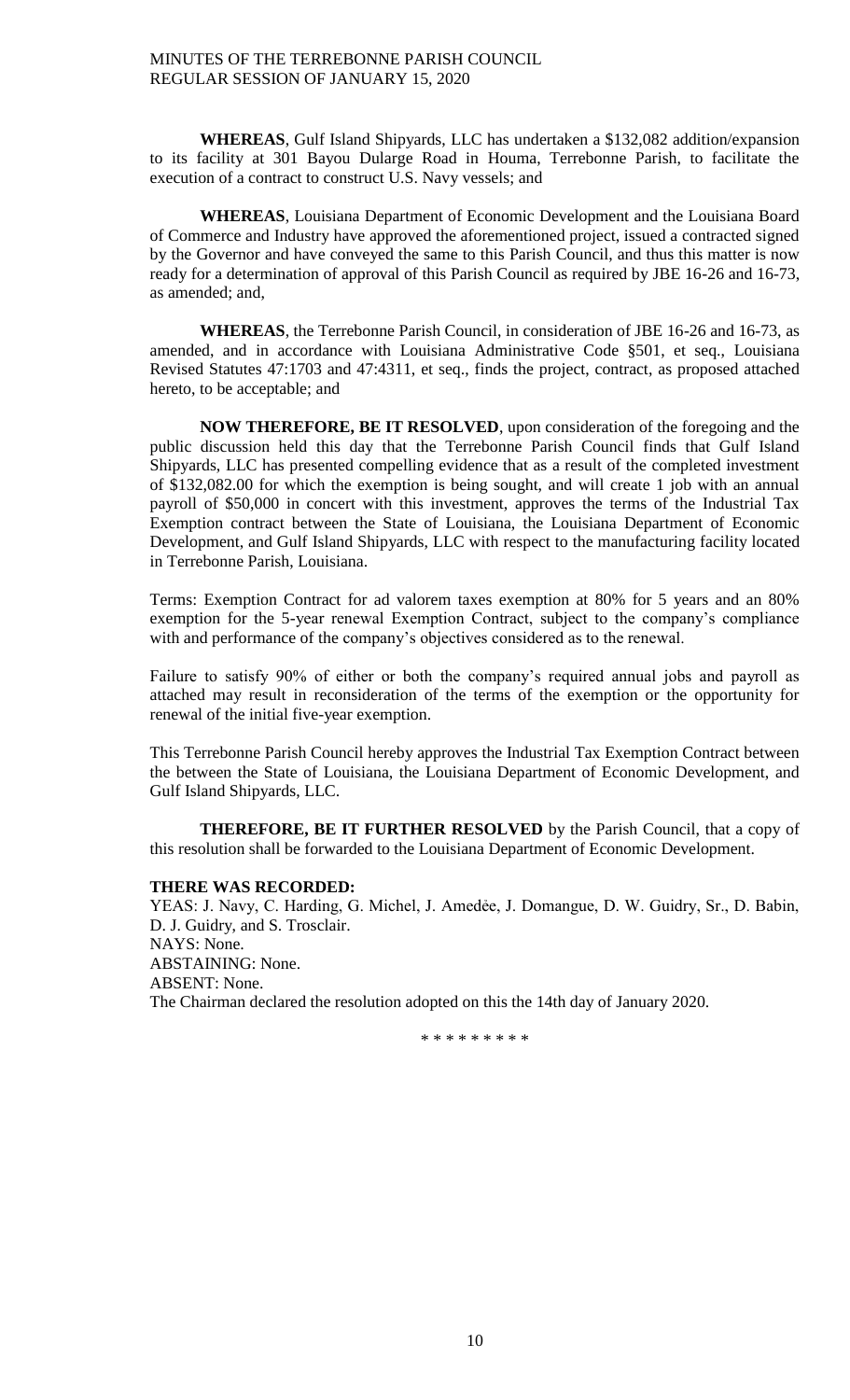OFFERED BY: MR. D. W. GUIDRY, SR. SECONDED BY: MR. C. HARDING

#### **RESOLUTION NO. 20-003**

**WHEREAS,** on December 20, 2019 bids were received by the Terrebonne Parish Consolidated Government (TPCG) for Bid 19-LAND-73 Purchase of One (1) New/Unused Street Sweeper for the Solid Waste Division, and

**WHEREAS,** after careful review by the Angela Guidry, Purchasing/Warehouse Manager, and Clay Naquin, Solid Waste Administrator, it has been determined that the sole bid of Covington Sales & Service Inc. be accepted in the amount of Two Hundred Sixty-One Thousand, Three Hundred Ninety Dollars (\$261,390.00) for the Street Sweeper and Four Thousand Five Hundred Dollars (\$4,500.00) for factory training, and

**WHEREAS,** The initial term of this contract shall be for one (1) year with an option by the TPCG, to extend the contract term for two (2) additional one (1) year periods provided there is no change in the terms, conditions, specifications and pricing structure.

**WHEREAS,** Parish Administration concurs with the recommendation that the bid Covington Sales & Service Inc. be accepted at the aforementioned prices for Bid 19-LAND-73 Purchase of One (1) New/Unused Street Sweeper as per the attached documents, and

**NOW, THEREFORE BE IT RESOLVED** by the Terrebonne Parish Council, on behalf of the Terrebonne Parish Consolidated Government, that the recommendation of Parish Administration be accepted for the purchase of the street sweeper and factory training as per the attached documents.

## **THERE WAS RECORDED:**

YEAS: J. Navy, C. Harding, G. Michel, J. Amedée, J. Domangue, D. W. Guidry, Sr., D. Babin, D. J. Guidry, and S. Trosclair. NAYS: None. ABSTAINING: None. ABSENT: None. The Chairman declared the resolution adopted on this the 14th day of January 2020.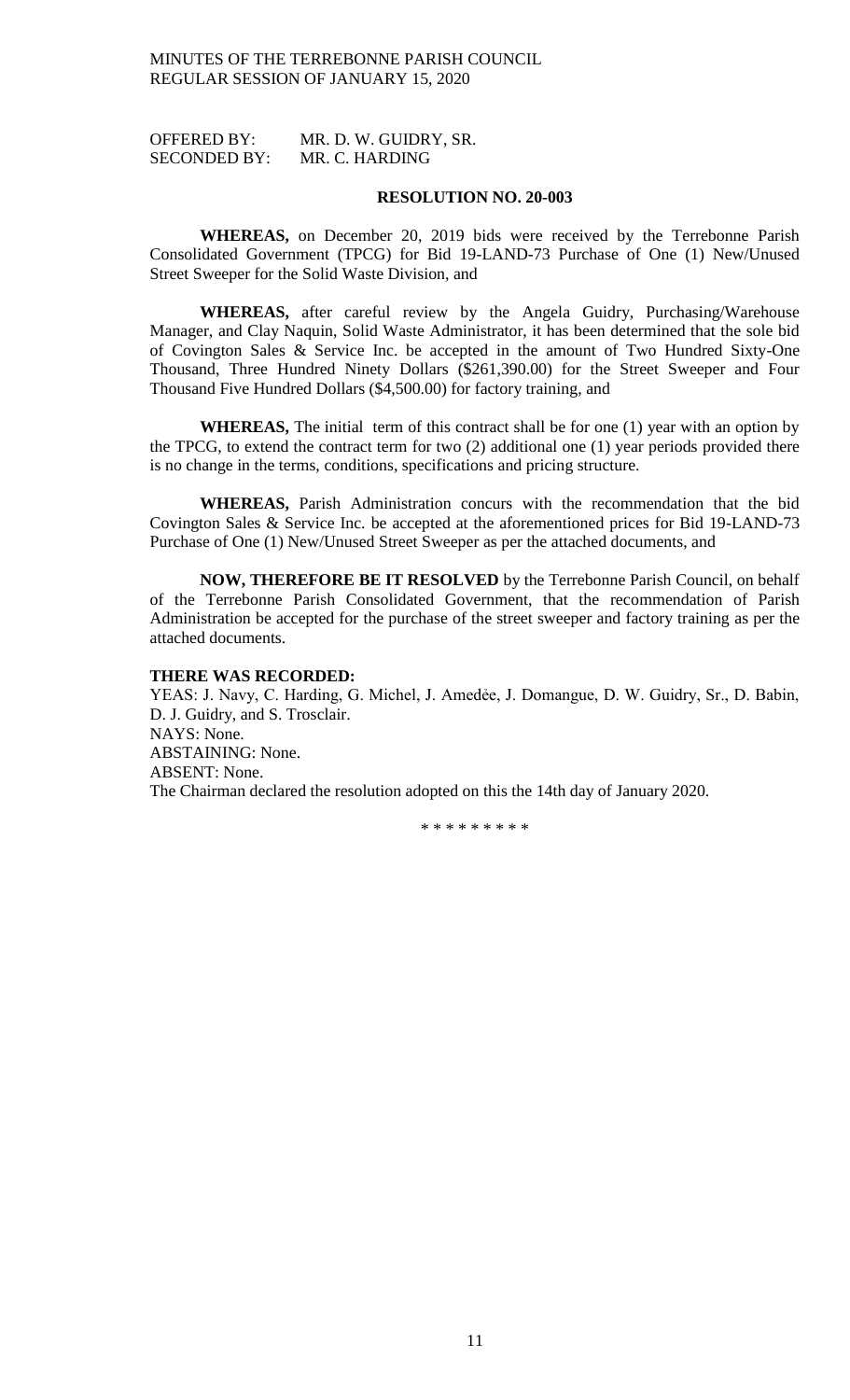OFFERED BY: MR. S. TROSCLAIR SECONDED BY: MR. J. AMEDẾE

#### **RESOLUTION NO. 20-004**

**WHEREAS**, on December 27, 2019 bids were received electronically via Central Auction House by the Terrebonne Parish Consolidated Government (TPCG) for Bid 19-WHSE-76 Purchase of New/Unused Creosote Poles for warehouse inventory , and

**WHEREAS,** after careful review by the Angela Guidry, Purchasing Manager, and Gregory Lewis, Electric Distribution Superintendent, it has been determined that the lowest qualified bid is that of Wesco Distribution in the amount of Fifty-One Thousand, Two Hundred Seventy-Nine Dollars and Five Cents, (\$51,279.05), and

**WHEREAS,** should the awarded vendor be unable to supply the Purchasing/Warehouse Division with the required creosote poles the division shall be authorized to award the item(s) to the next lowest qualified bidder, and

**WHEREAS,** Parish Administration concurs with the recommendation to award Bid 19- WHSE-76 Purchase of New/Unused Creosote Poles to Wesco Distribution at the aforementioned pricing per attached documents, and

**NOW, THEREFORE BE IT RESOLVED** by the Terrebonne Parish Council (Budget and Finance Committee), on behalf of the Terrebonne Parish Consolidated Government, that the recommendation of Parish Administration be approved for the purchase of creosote poles for warehouse inventory as per the attached documents.

### **THERE WAS RECORDED:**

YEAS: J. Navy, C. Harding, G. Michel, J. Amedée, J. Domangue, D. W. Guidry, Sr., D. Babin, D. J. Guidry, and S. Trosclair. NAYS: None. ABSTAINING: None. ABSENT: None. The Chairman declared the resolution adopted on this the 14th day of January 2020.

\* \* \* \* \* \* \* \* \*

Mr. J. Amedée moved, seconded by Mr. D. W. Guidry, Sr. and Mr. C. Harding, "THAT, the Budget & Finance Committee introduce an ordinance declaring a 2011 Ford F450 with Service Body (Unit 406) from Houma Fire Department having a value of \$15,000 and a 2003 Sterling L7500 Pressure Washer Truck (Unit 3162) from Gravity Drainage Department having a value of \$15,000 as surplus and authorizing said items to be disposed of by any legally approved methods and call a public hearing on January 30, 2020 at 6:30 p.m."

The Chairman called for the vote on the motion offered by Mr. J. Amedée. THERE WAS RECORDED: YEAS: J. Navy, C. Harding, G. Michel, J. Amedée, J. Domangue, D. W. Guidry, Sr., D. Babin, D. J. Guidry, S. Trosclair and J. Navy. NAYS: None. ABSENT: None. The Chairman declared the motion adopted.

Committee Member D. W. Guidry, Sr. asked that Agenda Item No. 12 - Discussion and possible action regarding a Revenue Review Committee, be placed on the agenda to see if there is a possibility of regenerating this committee to help with the rededication of funding.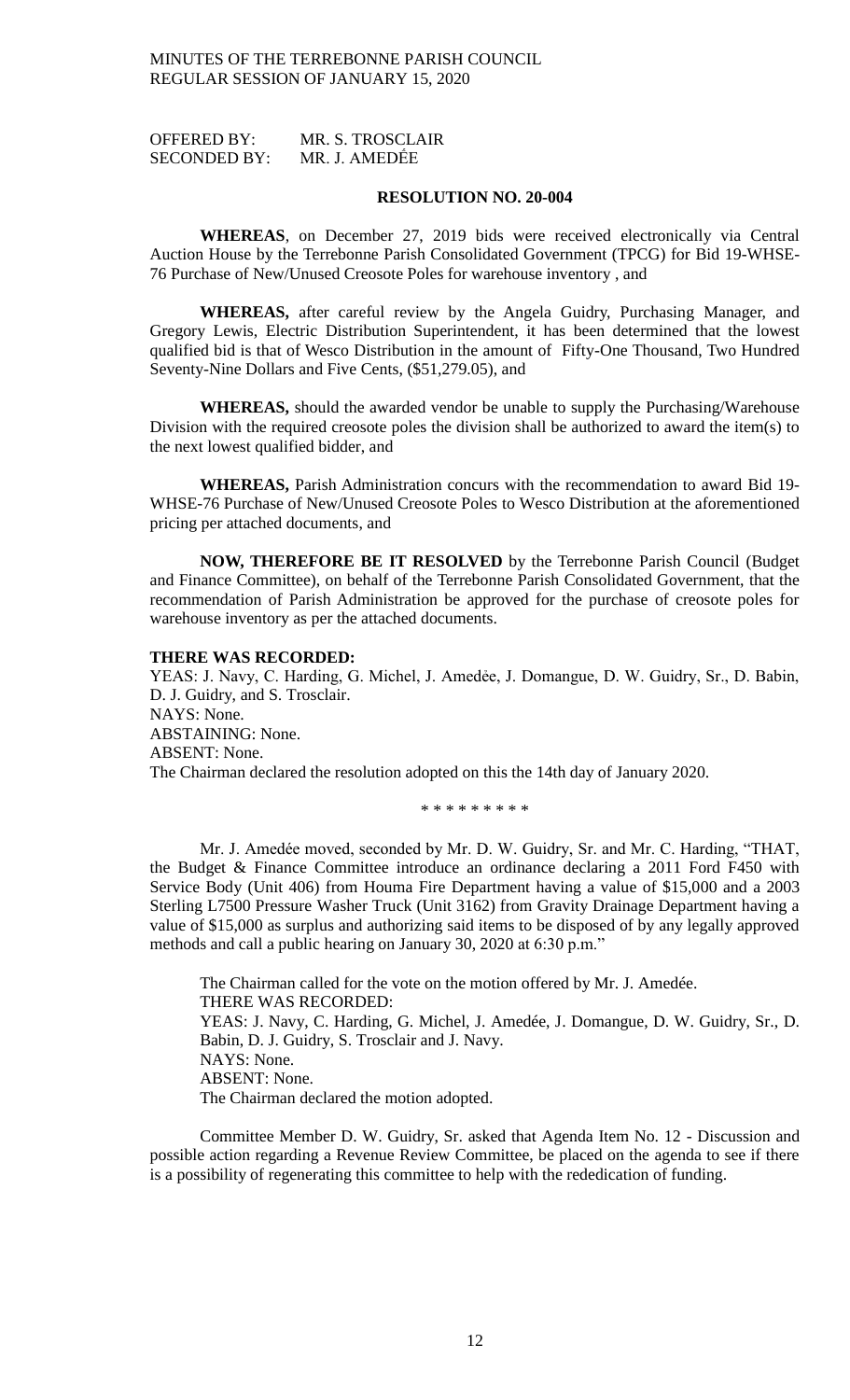Discussion ensued with several Committee Members agreeing that the regeneration of the Revenue Review Committee is going to be a vital and useful part of discussion when researching ideas regarding parish funding and/or dedication of mileages.

Committee Member D. W. Guidry, Sr. stated that he will do the research regarding the Revenue Review Committee and present his findings to the Council in two weeks.

The Council Chairman asked that Agenda Item No. 13 - Discussion and possible action regarding property tax payments, be pulled from the agenda because they are waiting for legal documents (additional information) regarding this item.

Mr. S. Trosclair moved, seconded by Mr. D. W. Guidry, Sr., "THAT, the Budget & Finance Committee introduce an ordinance to amend the 2020 Adopted Operating Budget and 5- Year Capital Outlay Budget of the Terrebonne Parish Consolidated Government for the following items and to provide for related matters.

- I. General Fund Animal Shelter, \$25,244
- II. Louisiana Highway Safety Commission Grant Award, \$95,410
- III. General Fund Worker Comp. Office, \$183,347
- IV. Administrative Building Elevators, \$220,000
- V. Road District No. 6, \$125,000

and call a public hearing on said matter on January 30, 2020 at 6:30 p.m."

The Chairman called for the vote on the motion offered by Mr. S. Trosclair. THERE WAS RECORDED: YEAS: J. Navy, C. Harding, G. Michel, J. Amedée, J. Domangue, D. W. Guidry, Sr., D. Babin, D. J. Guidry, S. Trosclair and J. Navy. NAYS: None. ABSENT: None. The Chairman declared the motion adopted.

The Council Chairman read aloud Agenda Item No. 15 - Rejecting all bids received for Bid #19-1/9-70 Yearly Maintenance Contract and stated that this item has been pulled from the agenda per Administration.

Mr. D. W. Guidry, Sr. moved, seconded by Ms. J. Domangue, "THAT, the Budget & Finance Committee introduce an ordinance to declare as surplus a tax property located at 125/129 Riley Drive adjudicated to the Terrebonne Parish Consolidated Government and to acquire authorization to dispose of said property in accordance with LA R.S. 47 R.S. 47:2196; and call a public hearing on said matters on Thursday, January 30, 2020 at 6:30 p.m."

The Chairman called for the vote on the motion offered by Mr. D. W. Guidry, Sr. THERE WAS RECORDED: YEAS: J. Navy, C. Harding, G. Michel, J. Amedée, J. Domangue, D. W. Guidry, Sr., D. Babin, D. J. Guidry, S. Trosclair and J. Navy. NAYS: None. ABSENT: None. The Chairman declared the motion adopted.

Mr. D. W. Guidry, Sr. moved, seconded by Mr. J. Amedée, "THAT, there being no further business to come before the Budget & Finance Committee, the meeting be adjourned."

The Chairman called for the vote on the motion offered by Mr. D. W. Guidry, Sr. THERE WAS RECORDED: YEAS: J. Navy, C. Harding, G. Michel, J. Amedée, J. Domangue, D. W. Guidry, Sr., D. Babin, D. J. Guidry, S. Trosclair and J. Navy. NAYS: None.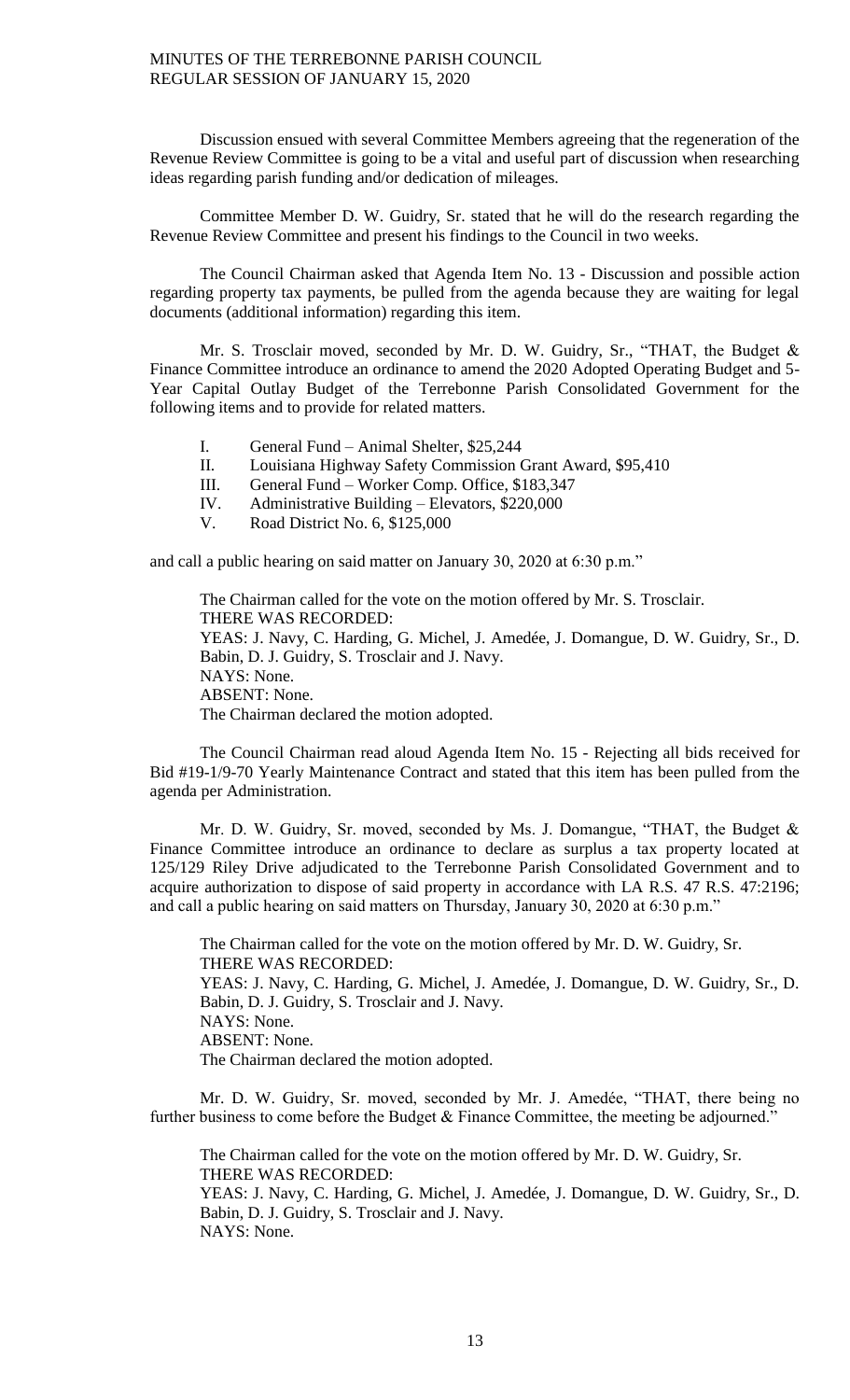ABSENT: None.

The Chairman declared the motion adopted and the meeting was adjourned at 5:44 p.m.

John Navy, Chairman

Tammy E. Triggs, Minute Clerk

Mr. J. Navy moved, seconded by Mr. C. Harding, "THAT the Council accept and ratify the minutes of the Budget and Finance Committee meeting held on 01/14/2020."

The Chairman called for a vote on the motion offered by Mr. J. Navy. THERE WAS RECORDED: YEAS: J. Navy, C. Harding, J. Amedée, J. Domangue, D. W. Guidry, Sr., D. Babin, D. J. Guidry, and S. Trosclair. NAYS: None. ABSENT: G. Michel. The Chairman declared the motion adopted.

The Chairman called for a report on the Public Services Committee meeting held on 01/14/2020, whereupon the Committee Chairman rendered the following:

# **PUBLIC SERVICES COMMITTEE**

# **JANUARY 14, 2020**

The Chairman, Carl Harding, called the Public Services Committee meeting to order at 5:47 p.m. in the Terrebonne Parish Council Meeting Room with an Invocation offered by Committee Member J. Navy and the Pledge of Allegiance led by Committee Member S. Trosclair. Upon roll call, Committee Members recorded as present were: J. Navy, C. Harding, G. Michel, J. Amedée, J. Domangue, D. W. Guidry, Sr., D. Babin, D. J. Guidry, S. Trosclair and J. Navy. A quorum was declared present.

OFFERED BY: MR. J. NAVY SECONDED BY: MR. D. W. GUIDRY, SR.

### **RESOLUTION NO. 20-005**

A RESOLUTION PROVIDING FOR THE ACCEPTANCE OF WORK PERFORMED BY CHAIN ELECTRIC COMPANY IN ACCORDANCE WITH THE CERTIFICATE OF SUBSTANTIAL COMPLETION FOR PARISH PROJECT NO. 17-ELT-41, 115KV TRANSMISSION LINE IMPROVEMENTS, TERREBONNE PARISH, LOUISIANA.

**WHEREAS,** by contract dated February 28, 2019, a contract was awarded to Chain Electric Company for the 115KV Transmission Line Improvements, project known as 17-ELT-41, as will be seen by reference to said contract which is recorded under Entry No. 1576677 of the Records of Terrebonne Parish, and

**WHEREAS,** the work performed under contract has been inspected by authorized representatives of Owner, Engineers, and Contractor, and found to be substantially complete, and

**NOW THEREFORE BE IT RESOLVED**, by the Terrebonne Parish Council, on behalf of Terrebonne Parish Consolidated Government, does hereby accept the work performed in accordance with the contact and specifications in accordance with the Certificate of Substantial Completion, effective as of the date of recording this resolution, and does authorize and direct the Clerk of Court and Ex-Officio Recorder of Mortgages of Terrebonne Parish to note this acceptance thereof in the margin of the inscription of said contract under Entry No. 1576677 of the Records of Terrebonne Parish, Louisiana, and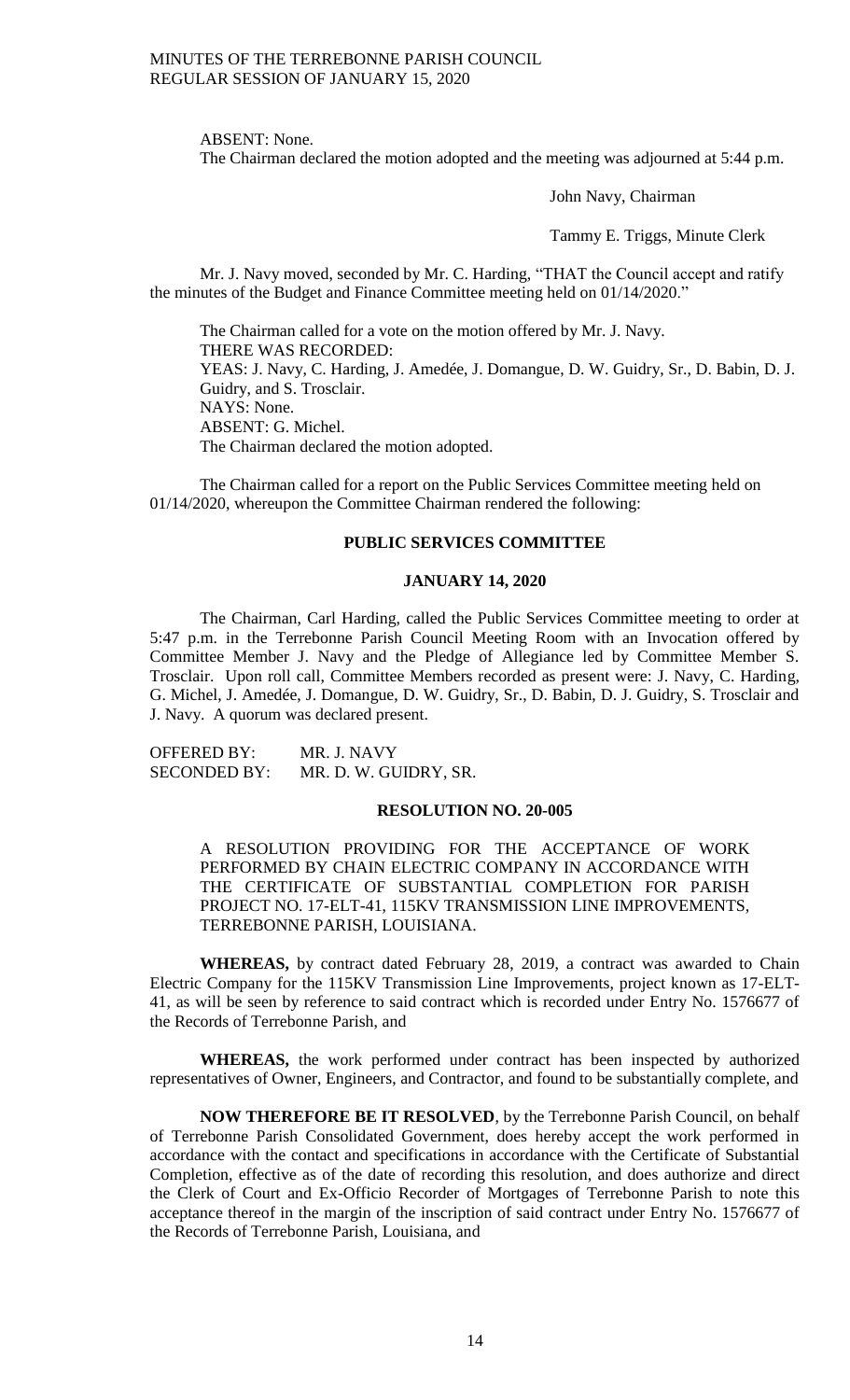**BE IT FURTHER RESOLVED,** that a certified copy of this resolution be recorded in the office of the Clerk of Court of Terrebonne Parish to commence a 45-day clean lien period, and

**BE IT FURTHER RESOLVED,** that the Parish President and all other appropriate parties be, and they are hereby, authorized to make payment of retainage upon the presentation of evidence that all punch items have been completed and accepted upon the presentation of a Clear Lien Certificate.

### **THERE WAS RECORDED:**

YEAS: J. Navy, C. Harding, G. Michel, J. Amedée, J. Domangue, D. W. Guidry, Sr., D. Babin, D. J. Guidry, and S. Trosclair. NAYS: None. ABSTAINING: None. ABSENT: None. The Chairman declared the resolution adopted on this the 14th day of January 2020.

\* \* \* \* \* \* \* \* \*

Upon question from Committee Member D. Babin regarding the rejecting of the bids for the Le Petit Theatre de Terrebonne Building, Parish Manger M. Toups explained that the bids came in over budget and therefore had to be rejected.

Parish President G. Dove explained that the funding that was to be used for the Le Petit Theatre project was Capital Outlay funding from the State of Louisiana; stating that they are looking into additional sources of funding for this project due to the bids coming in over budget.

| <b>OFFERED BY:</b>  | MR. G.MICHEL |
|---------------------|--------------|
| <b>SECONDED BY:</b> | MR. D. BABIN |

# **RESOLUTION NO. 20 006**

A RESOLUTION REJECTING ALL BIDS FOR PARISH PROJECT NO. 15-BLDG-62, LE PETIT THEATRE DE TERREBONNE BUILDING, TERREBONNE PARISH, LOUISIANA.

**WHEREAS**, bids have been received for the Parish Project No. 15-BLDG-62, Le Petit Theatre de Terrebonne Building by the Terrebonne Parish Consolidated Government, and

**WHEREAS**, all of the bids received exceeded available funds, and

**WHEREAS**, the Parish Administration has recommended that all bids received for the Parish Project No. 15-BLDG-62, Le Petit Theatre de Terrebonne Building, be rejected due to budgetary constraints.

**NOW, THEREFORE BE IT RESOLVED** by the Terrebonne Parish Council, on behalf of the Terrebonne Parish Consolidated Government, that the recommendation of the Parish Administration be approved and that all bids received for the Parish Project No. 15-BLDG-62, Le Petit Theatre de Terrebonne Building, be rejected.

### **THERE WAS RECORDED:**

YEAS: J. Navy, C. Harding, G. Michel, J. Amedée, J. Domangue, D. W. Guidry, Sr., D. Babin, D. J. Guidry, and S. Trosclair. NAYS: None. ABSTAINING: None. ABSENT: None. The Chairman declared the resolution adopted on this the 14th day of January 2020.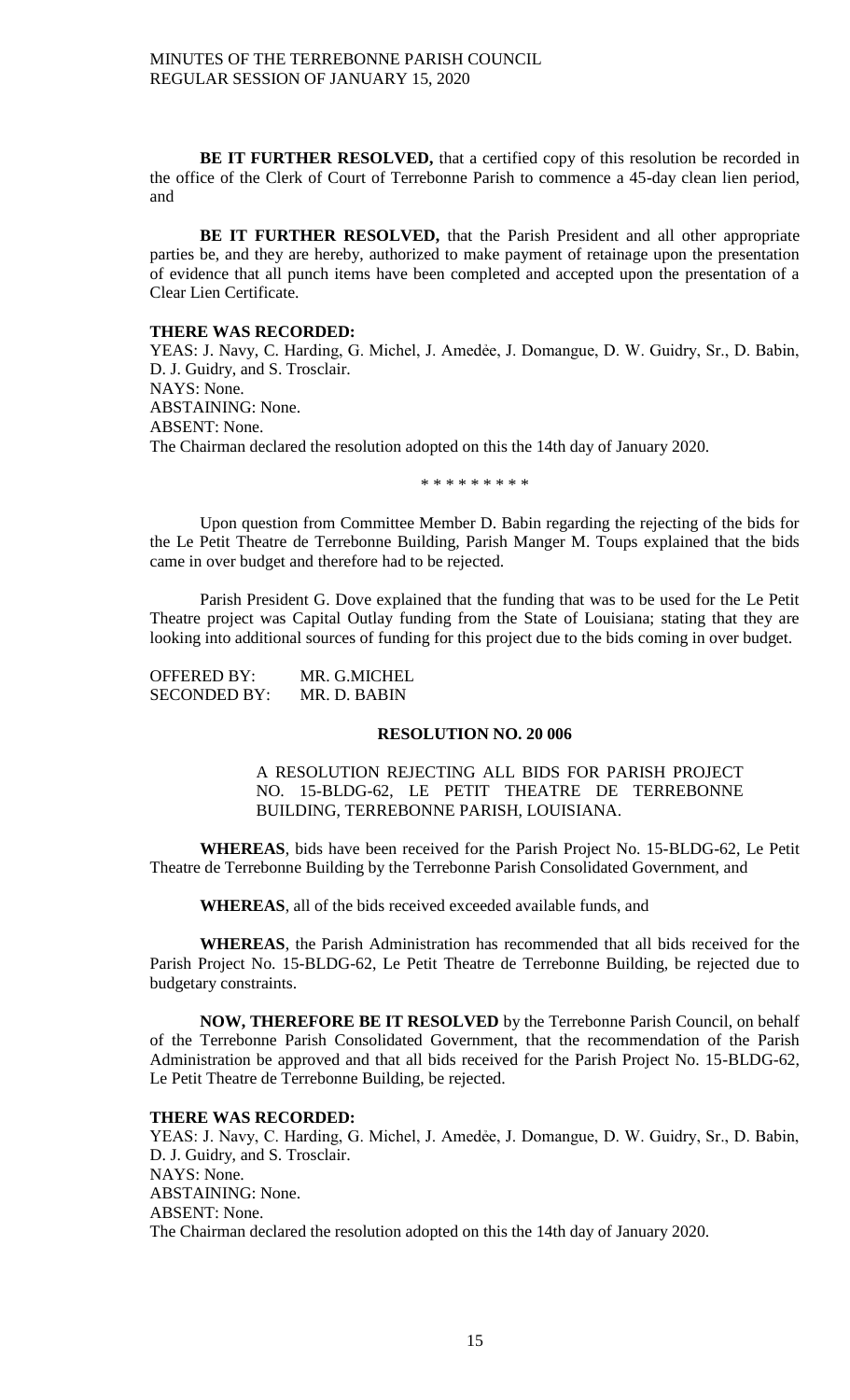\* \* \* \* \* \* \* \* \*

OFFERED BY: MR. D. J. GUIDRY SECONDED BY: MR.J. NAVY

### **RESOLUTION NO. 20-007**

A RESOLUTION AUTHORIZING THE EXECUTION OF CHANGE ORDER NO. 1 (BALANCING) FOR THE CONSTRUCTION AGREEMENT FOR PARISH PROJECT NO.18-PARK-43, TERREBONNE PARISH SPLASH PARKS PROJECT (PHASE 2 AIR BASE), TERREBONNE PARISH, LOUISIANA.

**WHEREAS**, the Terrebonne Parish Consolidated Government entered into a contract dated July 8, 2019 with LA Contracting Enterprise, LLC, for Parish Project No.18-PARK-43, Terrebonne Parish Splash Parks Project (Phase 2 Air Base), Terrebonne Parish, Louisiana, and

**WHEREAS**, it is necessary to balance installed quantities with contract quantities, and

**WHEREAS**, additional time of twenty-six (26) days are needed due to due to equipment and utility delays, and

**WHEREAS**, this change order will not change the overall contract price, and

**WHEREAS**, this Change Order No. 1 (Balancing) has been recommended by the Engineer, David A. Waitz Engineering and Surveying, Inc., for this project, and

**NOW, THEREFORE BE IT RESOLVED** that the Terrebonne Parish Council on behalf of the Terrebonne Parish Consolidated Government, does hereby approve and authorize the execution by Terrebonne Parish President Gordon E. Dove of Change Order No. 1 (Balancing) to the construction agreement with LA Contracting Enterprise, LLC for Parish Project No.18-PARK-43, Terrebonne Parish Splash Parks Project (Phase 2 Air Base), Terrebonne Parish, Louisiana, for no increase to the contract amount with an increase in construction time of twenty-six (26) days.

**BE IT FURTHER RESOLVED** that a certified copy of the resolution be forwarded to Engineer, David A. Waitz Engineering and Surveying, Inc.

### **THERE WAS RECORDED:**

YEAS: J. Navy, C. Harding, G. Michel, J. Amedėe, J. Domangue, D. W. Guidry, Sr., D. Babin, D. J. Guidry, and S. Trosclair. NAYS: None. ABSTAINING: None. ABSENT: None. The Chairman declared the resolution adopted on this the 14th day of January 2020.

\* \* \* \* \* \* \* \* \*

Upon questioning from Committee Member J. Navy regarding the budgeted items (such as benches and sheds) for the Air Base Splash Park, Chief Finance Officer K. Mauldin explained that the items in question was approved in the 2020 Budget and they will be able to move forward in purchasing those said items. She also stated that she would get in contact with Capital Project Administrator J. Bray and Purchasing Manager A. Guidry to get a status and/or follow-up regarding the budgeted items.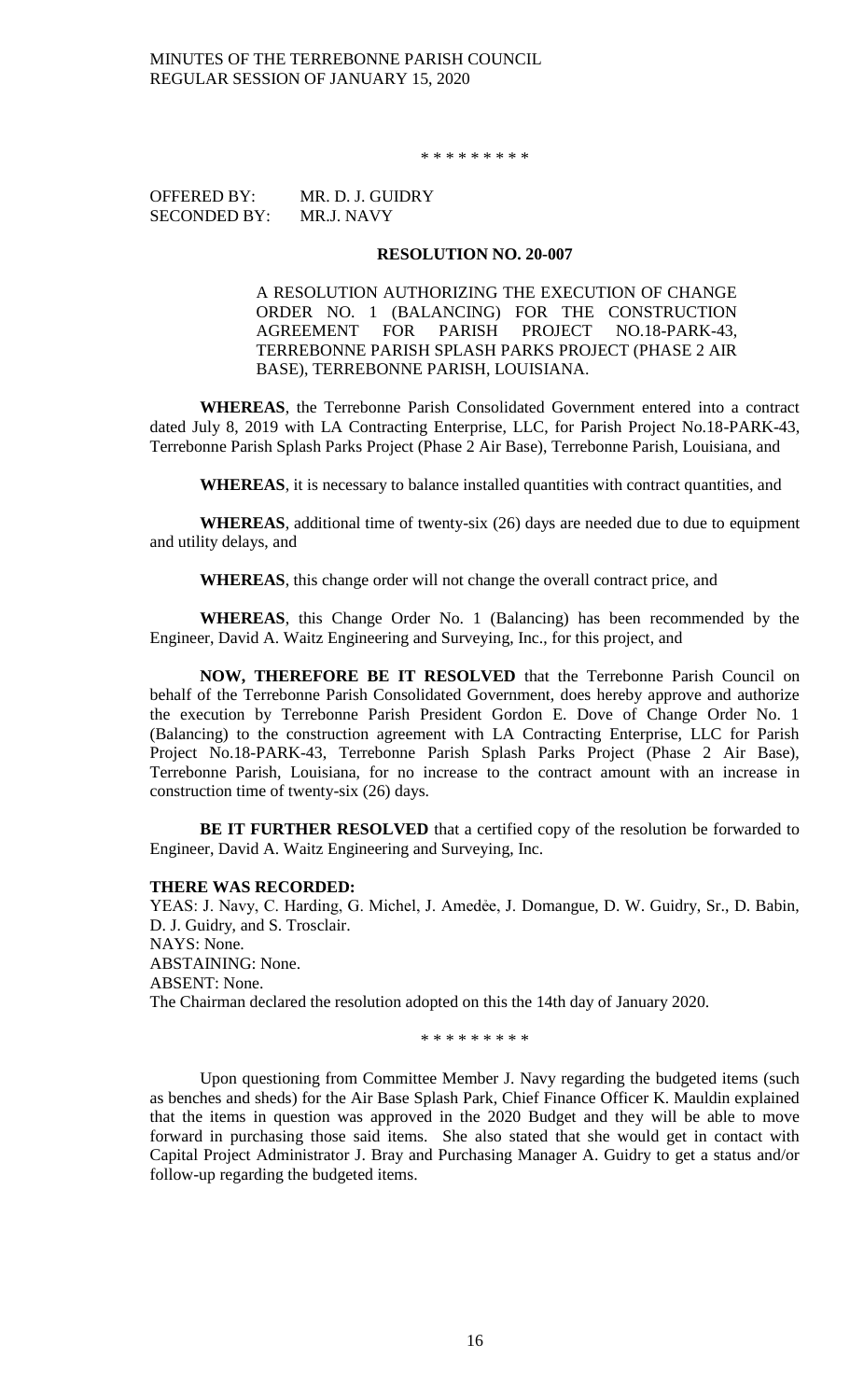OFFERED BY: MR. D. J. GUIDRY SECONDED BY: MR. J. NAVY

### **RESOLUTION NO. 20-008**

A resolution providing for the acceptance of work performed by LA Contracting Enterprise, LLC, in accordance with the Certificate of Substantial Completion for Parish Project No.18- PARK-43, Terrebonne Parish Splash Parks Project (Phase 2 Air Base), Terrebonne Parish, Louisiana.

**WHEREAS**, the Terrebonne Parish Consolidated Government entered into a contract dated July 8, 2019 with LA Contracting Enterprise, LLC, for Parish Project No.18-PARK-43, Terrebonne Parish Splash Parks Project (Phase 2 Air Base), Terrebonne Parish, Louisiana, as will be seen by reference to said contract which is recorded under Entry No. 1584561 of the records of Terrebonne Parish, and

**WHEREAS**, the work performed has been inspected by authorized representatives of the Owner, Engineer, and Contractor and found to be substantially complete, and

**WHEREAS**, the Engineer for this project, David A. Waitz Engineering and Surveying, Inc., recommends the acceptance of the substantial completion, and

**NOW, THEREFORE BE IT RESOLVED** that the Terrebonne Parish Council, on behalf of the Terrebonne Parish Consolidated Government, does hereby accept the work performed, effective as of the date of recording of this resolution, and does authorize and direct the Clerk of Court and Ex-Officio Recorder of Mortgages of Terrebonne Parish to note this acceptance thereof in the margin of the inscription of said contract under Entry No. 1584561 of the Records of Terrebonne Parish, Louisiana, and

**BE IT FURTHER RESOLVED** that a certified copy of the resolution be forwarded to the David A. Waitz Engineering and Surveying, Inc., and

**BE IT FURTHER RESOLVED** that a certified copy of the resolution be recorded in the office of the Clerk of Court of Terrebonne Parish to commence a 45-day clear lien period, and

**BE IT FURTHER RESOLVED** that the Administration is authorized to make payment of retainage upon the presentation of a Clear Lien Certificate.

### **THERE WAS RECORDED:**

YEAS: J. Navy, C. Harding, G. Michel, J. Amedėe, J. Domangue, D. W. Guidry, Sr., D. Babin, D. J. Guidry, and S. Trosclair. NAYS: None. ABSTAINING: None. ABSENT: None. The Chairman declared the resolution adopted on this the 14th day of January 2020.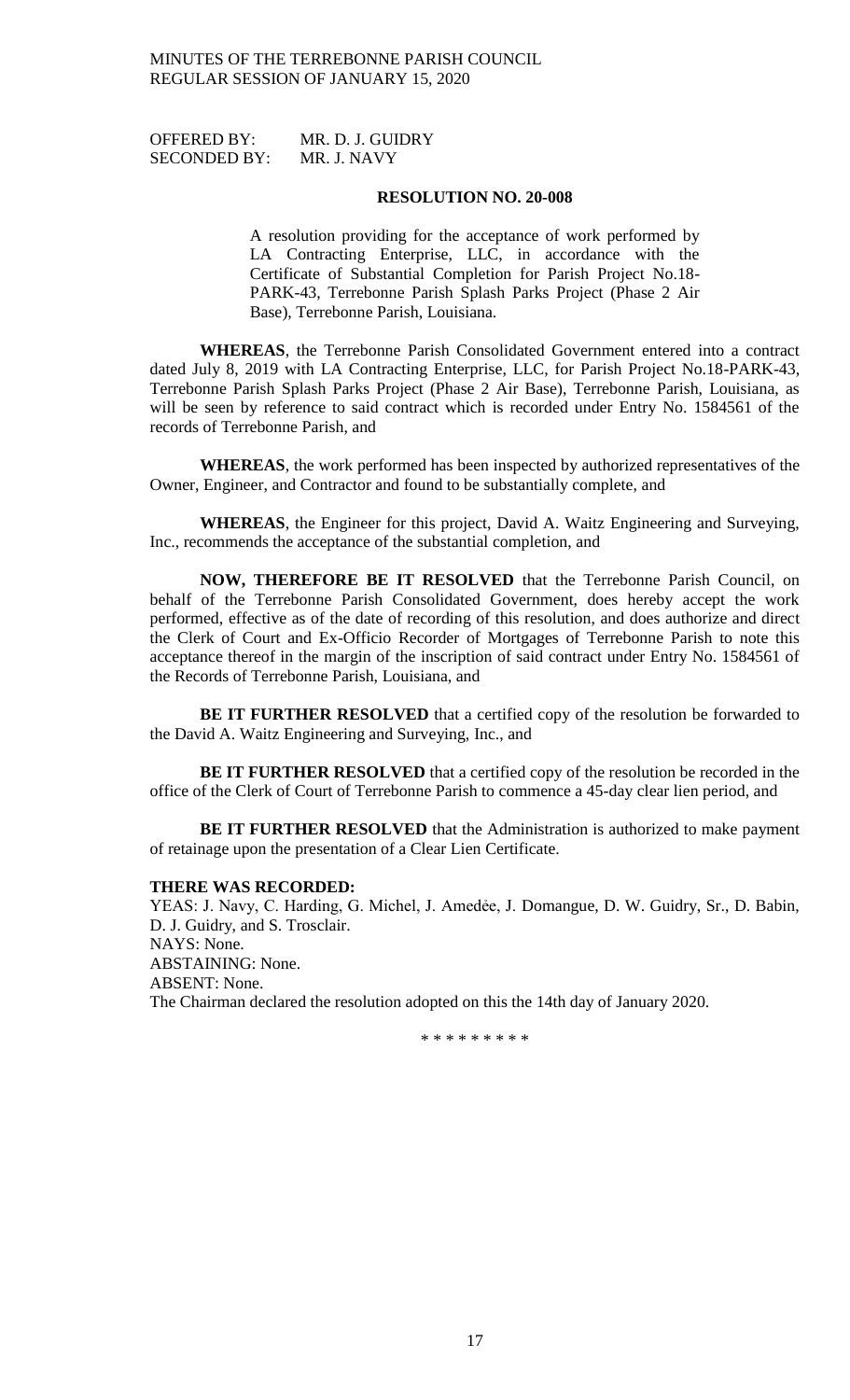OFFERED BY: MR. D. J. GUIDRY SECONDED BY: MR. D. BABIN

#### **RESOLUTION NO. 20-009**

A RESOLUTION AUTHORIZING THE EXECUTION OF CHANGE ORDER NO. 1 FOR THE CONSTRUCTION AGREEMENT FOR PARISH PROJECT NO. 16-DRA-25, PETIT CAILLOU DRAINAGE PROJECT, TERREBONNE PARISH, LOUISIANA.

**WHEREAS**, the Terrebonne Parish Consolidated Government awarded the construction of Parish Project No. 16-DRA-25, Petit Caillou Drainage Project to Sealevel Construction, Inc., Terrebonne Parish, Louisiana, and

**WHEREAS**, the Parish is desirous of completing the construction of the Petit Caillou Drainage Project, and

**WHEREAS**, the survey scope for the contractor was reduced, and

**WHEREAS**, this change order will decrease the overall contract price by Thirty Thousand Dollars (\$30,000.00), and

**WHEREAS**, Change Order No. 1 had been recommended by the Engineer, GIS Engineering, LLC, for this project.

**NOW, THEREFORE BE IT RESOLVED** that the Terrebonne Parish Council on behalf of the Terrebonne Parish Consolidated Government, does hereby approve and authorize the execution by Terrebonne Parish President Gordon E. Dove of Change Order No. 1 to the construction agreement with Sealevel Construction, Inc. for Parish Project No. 16-DRA-25, Petit Caillou Drainage Project, Terrebonne Parish, Louisiana, for an decrease to the contract amount in the amount of Thirty Thousand Dollars (\$30,000.00) to the contract, and

**BE IT FURTHER RESOLVED** that a certified copy of the resolution be forwarded to Engineer, GIS Engineering, LLC.

#### **THERE WAS RECORDED:**

YEAS: J. Navy, C. Harding, G. Michel, J. Amedėe, J. Domangue, D. W. Guidry, Sr., D. Babin, D. J. Guidry, and S. Trosclair. NAYS: None. ABSTAINING: None. ABSENT: None. The Chairman declared the resolution adopted on this the 14th day of January 2020.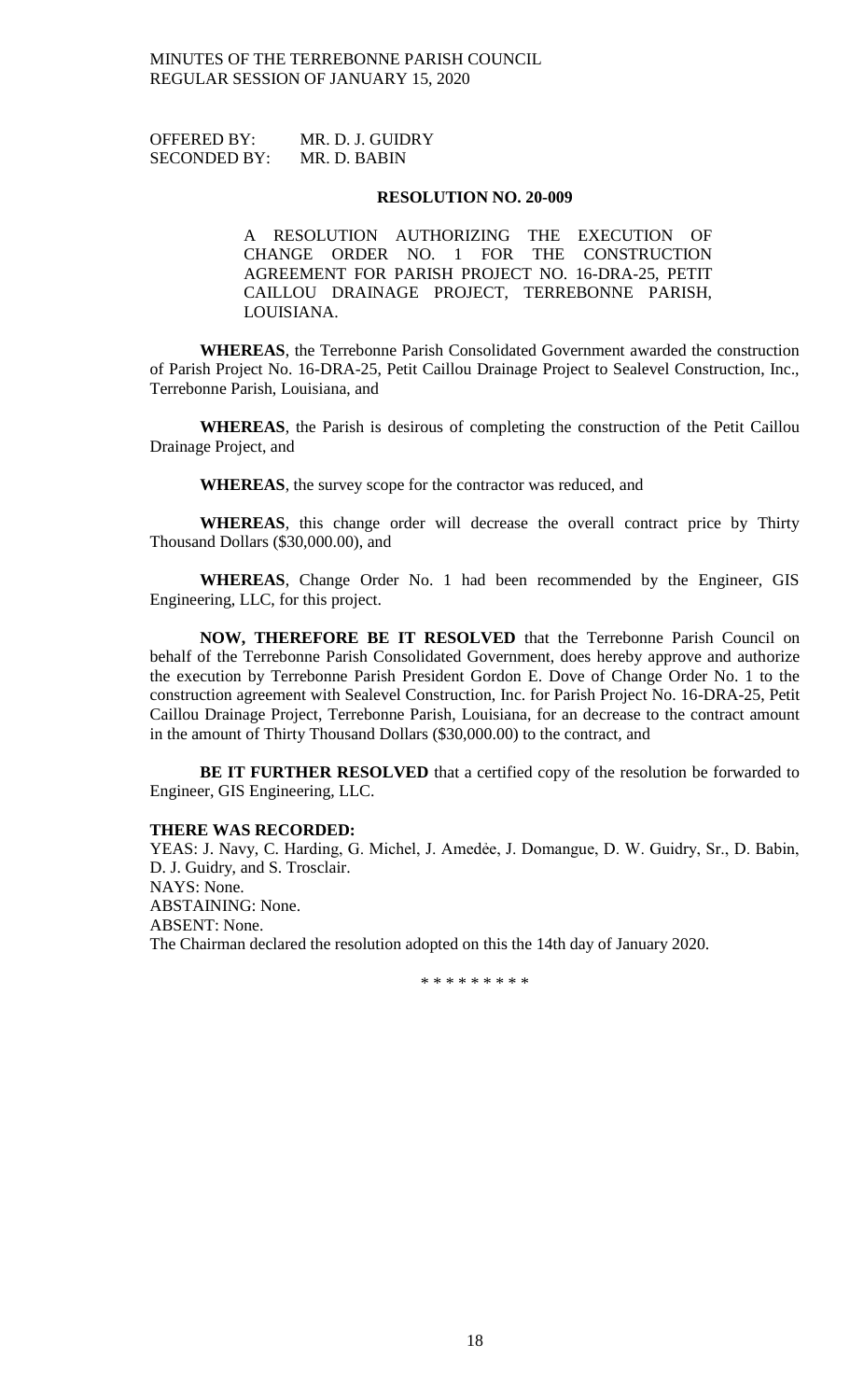OFFERED BY: MR. D. J. GUIDRY SECONDED BY: MR. J. NAVY

### **RESOLUTION NO. 20-010**

# A RESOLUTION PROVIDING APPROVAL OF AMENDMENT NO. 3 TO THE ENGINEERING AGREEMENT FOR PARISH PROJECT NO. **16-DRA-25**, **PETIT CAILLOU DRAINAGE PROJECT**, TERREBONNE PARISH, LOUISIANA.

**WHEREAS**, the Terrebonne Parish Consolidated Government did enter into an original engineering agreement with GIS Engineering, LLC dated May 31, 2016, recordation number 1508193, for the Petit Caillou Drainage Project identified as Parish Project 16-DRA-25, and

**WHEREAS**, the Engineering Agreement between OWNER and ENGINEER provides for certain limitations for Basic Services and specific Additional Services, and

**WHEREAS,** the Parish is desirous of constructing the Petit Caillou Drainage Project, and

**WHEREAS,** Change Order No. 1 consists of a credit to the project in the amount of \$30,000.00 due to a reduction in survey scope for the contractor, and

**WHEREAS**, the Engineer will be providing surveying services, and

**WHEREAS**, GIS requested an amendment to their existing contract to provide surveying services to continue with the construction of the project, and

**WHEREAS**, the TPCG is desirous of having these services continued so that there is a need for additional funds to be added to the contract, and

**WHEREAS**, this above work will increase the additional services section of the contract by \$30,000.00.

**NOW, THEREFORE BE IT RESOLVED** that the Terrebonne Parish Council, on behalf of the Terrebonne Parish Consolidated Government, does hereby approve this Amendment No. 3 to the Engineering Agreement for an increase of \$30,000.00 in additional services, and authorizes Parish President Gordon E. Dove to execute this Amendment No. 3 to the Engineering Agreement for the Petit Caillou Drainage Project Parish Project No. 16-DRA-25, with GIS Engineering, LLC, and

**BE IT FURTHER RESOLVED** that a certified copy of the resolution be forwarded to the Engineer, GIS Engineering, LLC.

## **THERE WAS RECORDED:**

YEAS: J. Navy, C. Harding, G. Michel, J. Amedée, J. Domangue, D. W. Guidry, Sr., D. Babin, D. J. Guidry, and S. Trosclair. NAYS: None. ABSTAINING: None. ABSENT: None. The Chairman declared the resolution adopted on this the 14th day of January 2020.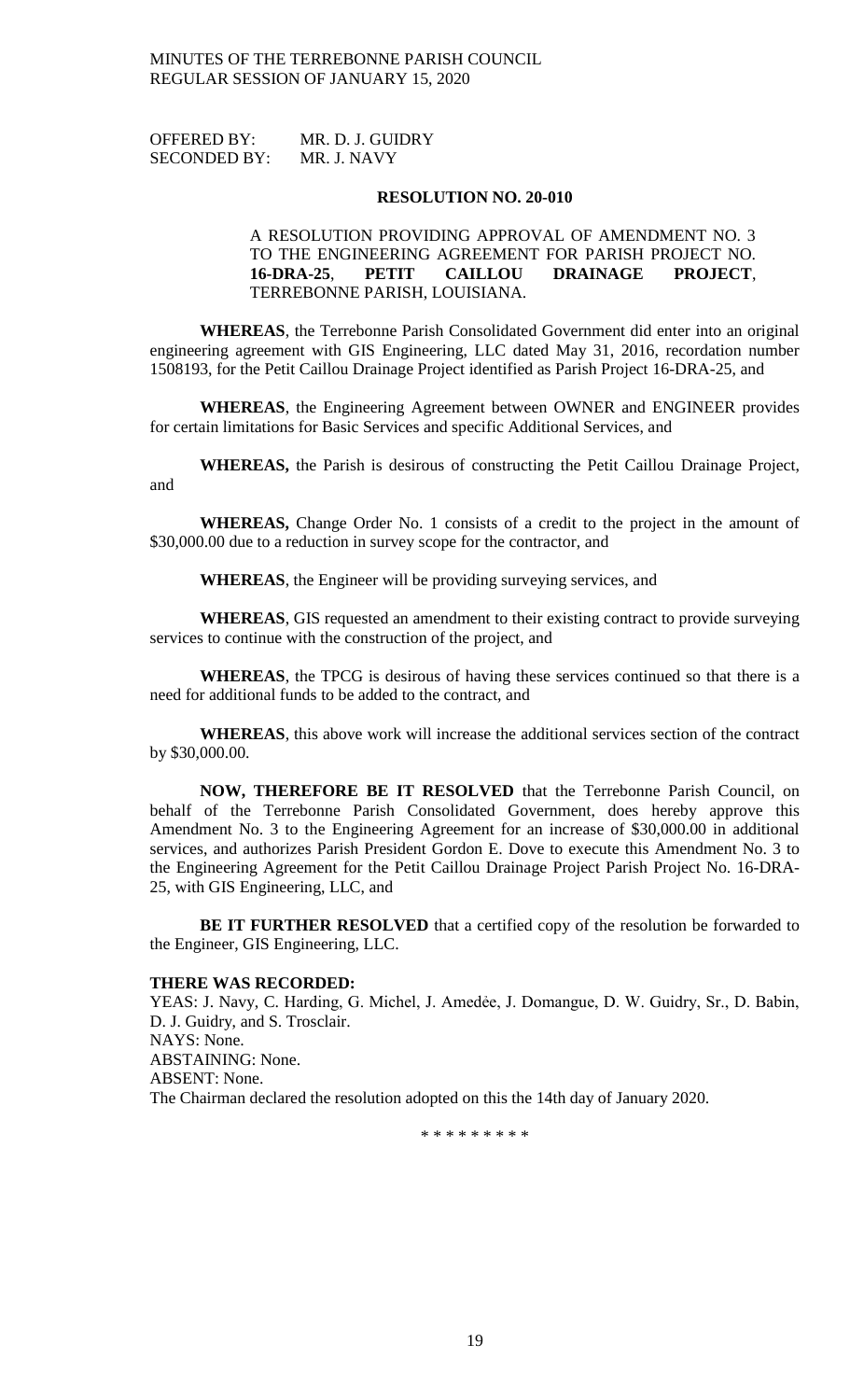OFFERED BY: MR. D. J. GUIDRY SECONDED BY: MR. J. NAVY

### **RESOLUTION NO. 20-011**

A RESOLUTION AUTHORIZING THE EXECUTION OF CHANGE ORDER NO. 3 FOR THE CONSTRUCTION AGREEMENT FOR PARISH PROJECT NO. 16-LOCK-61, PETIT CAILLOU LOCK STRUCTURE PROJECT, TERREBONNE PARISH, LOUISIANA.

**WHEREAS**, the Terrebonne Parish Consolidated Government awarded the construction of Parish Project No. 16-LOCK-61, Petit Caillou Lock Structure Project to Sealevel Construction, Inc., Terrebonne Parish, Louisiana, and

**WHEREAS**, the Parish is desirous of completing the construction of the Petit Caillou Lock Structure Project, and

**WHEREAS**, the survey scope for the contractor was reduced, and

**WHEREAS**, this change order will decrease the overall contract price by Thirty Thousand Dollars (\$32,300.00), and

**WHEREAS**, Change Order No. 3 had been recommended by the Engineer, GIS Engineering, LLC, for this project.

**NOW, THEREFORE BE IT RESOLVED** that the Terrebonne Parish Council on behalf of the Terrebonne Parish Consolidated Government, does hereby approve and authorize the execution by Terrebonne Parish President Gordon E. Dove of Change Order No. 3 to the construction agreement with Sealevel Construction, Inc. for Parish Project No. 16-LOCK-61, Petit Caillou Lock Structure Project, Terrebonne Parish, Louisiana, for an decrease to the contract amount in the amount of Thirty Thousand Dollars (\$32,300.00), and

**BE IT FURTHER RESOLVED** that a certified copy of the resolution be forwarded to Engineer, GIS Engineering, LLC.

## **THERE WAS RECORDED:**

YEAS: J. Navy, C. Harding, G. Michel, J. Amedée, J. Domangue, D. W. Guidry, Sr., D. Babin, D. J. Guidry, and S. Trosclair. NAYS: None. ABSTAINING: None. ABSENT: None. The Chairman declared the resolution adopted on this the 14th day of January 2020.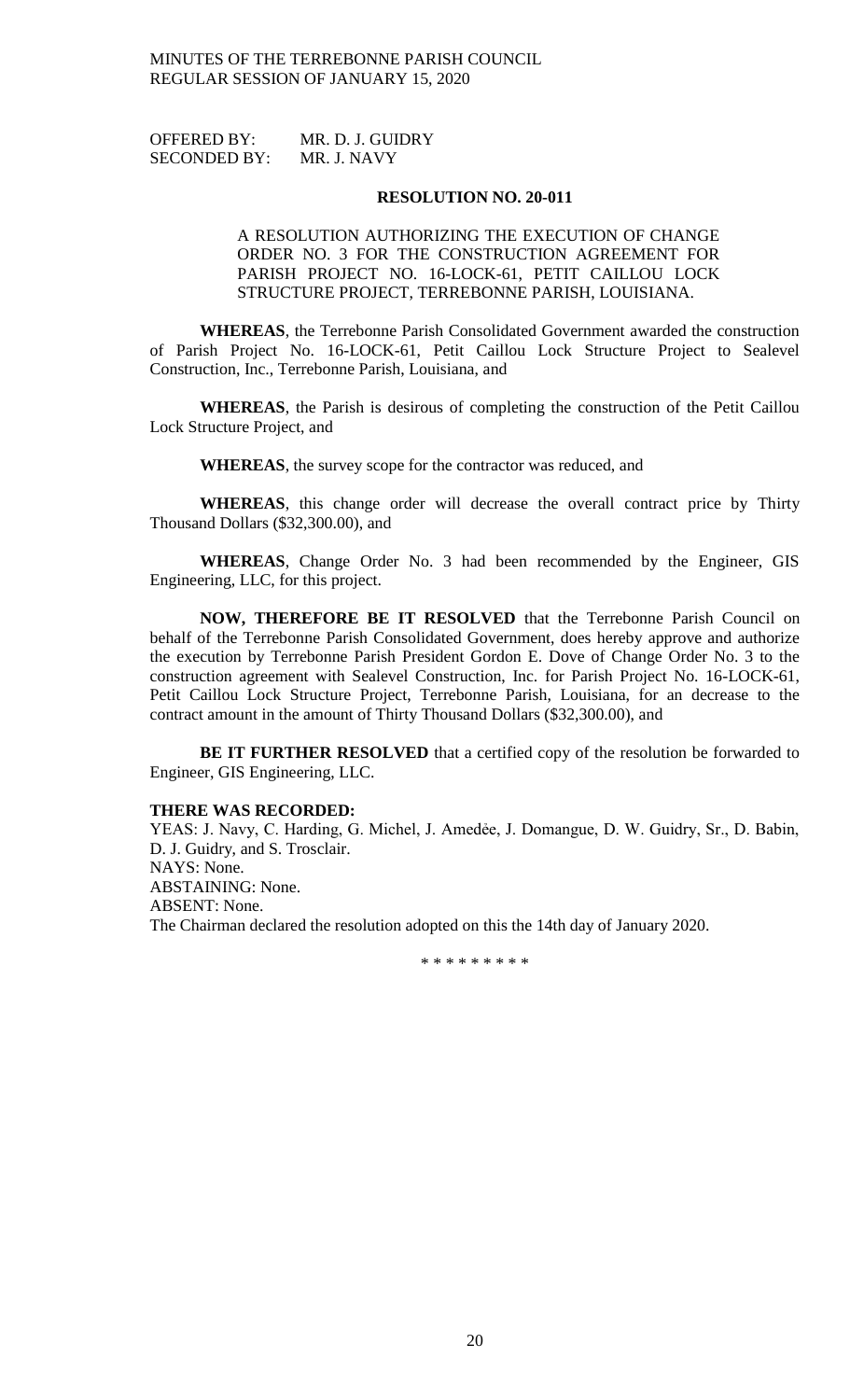OFFERED BY: MR. D. J. GUIDRY SECONDED BY: MR. J. N AVY

### **RESOLUTION NO. 20-012**

A resolution providing approval of Amendment No. 4 to the Engineering Agreement for Parish Project No. **16-LOCK-61**, **Petit Caillou Lock Structure Project**, Terrebonne Parish, Louisiana.

**WHEREAS**, the Terrebonne Parish Consolidated Government did enter into an original engineering agreement with GIS Engineering, LLC dated October 14, 2016, recordation number 1518736, for the Petit Caillou Lock Structure Project identified as Parish Project 16-LOCK-61, and

**WHEREAS**, the Engineering Agreement between OWNER and ENGINEER provides for certain limitations for Basic Services and specific Additional Services, and

**WHEREAS,** TPCG is desirous of constructing the Petit Caillou Lock Structure Project, and

**WHEREAS,** Change Order No. 3 consists of a credit to the project in the amount of \$32,300.00 due to a reduction in survey scope for the contractor, and

**WHEREAS**, the Engineer will be providing surveying services, and

**WHEREAS**, GIS requested an amendment to their existing contract to provide surveying services to continue with the construction of the project, and

**WHEREAS**, this above work will increase the overall contract by \$32,300.00, and

**NOW, THEREFORE BE IT RESOLVED** that the Terrebonne Parish Council, on behalf of the Terrebonne Parish Consolidated Government, does hereby approve this Amendment No. 4 to the Engineering Agreement for an increase of \$32,300.00, and authorizes Parish President Gordon E. Dove to execute this Amendment No. 4 to the Engineering Agreement for the Petit Caillou Lock Structure Project Parish Project No. 16-LOCK-61, with GIS Engineering, LLC, and

**BE IT FURTHER RESOLVED** that a certified copy of the resolution be forwarded to the Engineer, GIS Engineering, LLC.

### **THERE WAS RECORDED:**

YEAS: J. Navy, C. Harding, G. Michel, J. Amedée, J. Domangue, D. W. Guidry, Sr., D. Babin, D. J. Guidry, and S. Trosclair. NAYS: None. ABSTAINING: None. ABSENT: None. The Chairman declared the resolution adopted on this the 14th day of January 2020.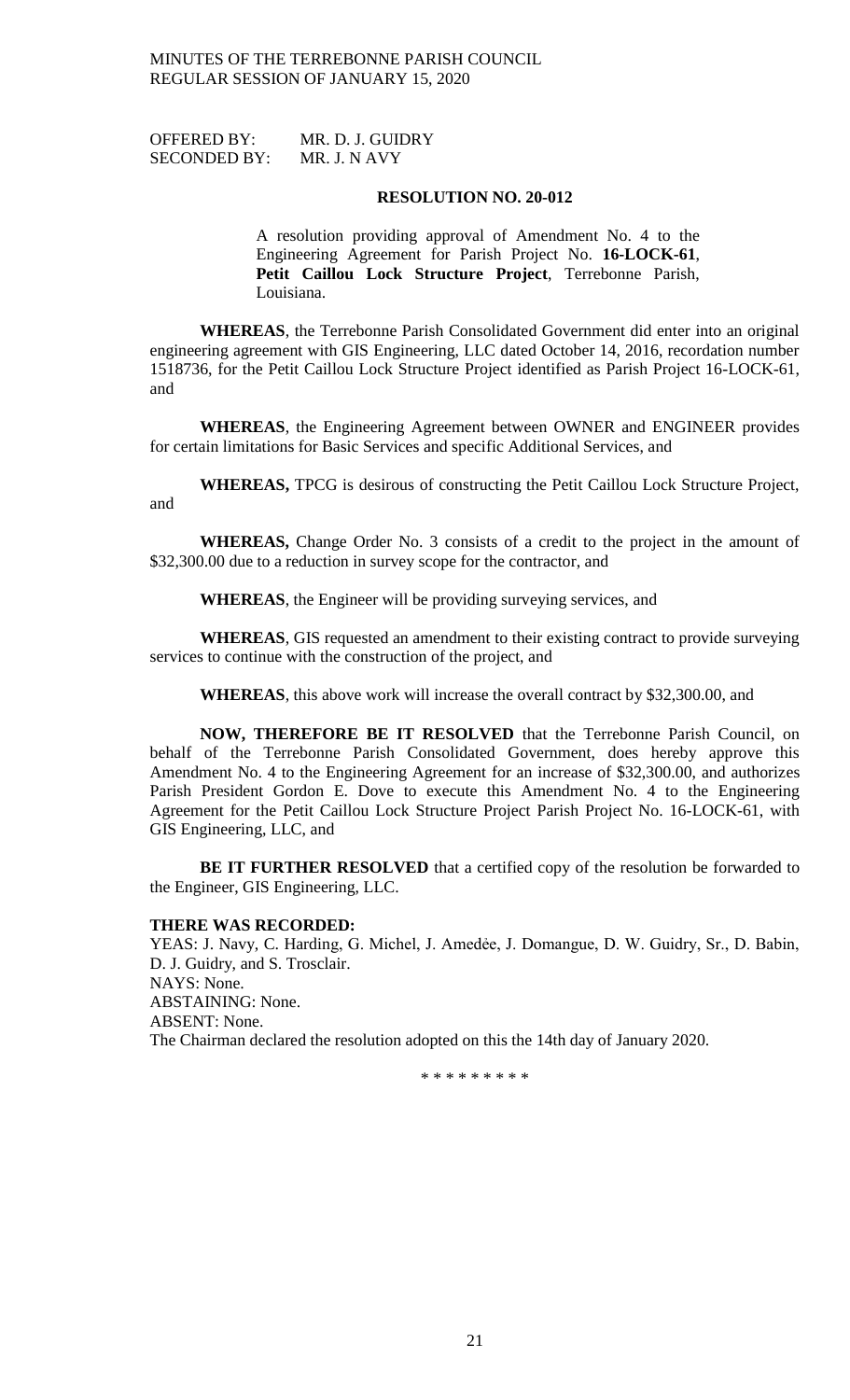| <b>OFFERED BY:</b>  | MR. S. TROSCLAIR      |
|---------------------|-----------------------|
| <b>SECONDED BY:</b> | MR. D. W. GUIDRY, SR. |

A RESOLUTION AUTHORIZING THE EXECUTION OF CHANGE ORDER NO. 1 FOR THE CONSTRUCTION AGREEMENT FOR PARISH PROJECT NO. 18-LOCK-46, BAYOU TERREBONNE LOCK PROJECT, TERREBONNE PARISH, LOUISIANA.

**WHEREAS**, the Terrebonne Parish Consolidated Government awarded the construction of Parish Project No. 18-LOCK-46, Bayou Terrebonne Lock Project to Sealevel Construction, Inc., Terrebonne Parish, Louisiana, and

**WHEREAS**, the Parish is desirous of completing the construction of the Bayou Terrebonne Lock Project, and

**WHEREAS**, the survey scope for the contractor was reduced, and

**WHEREAS**, this change order will decrease the overall contract price by Sixty Thousand Dollars (\$60,000.00), and

**WHEREAS**, Change Order No. 1 had been recommended by the Engineer, GIS Engineering, LLC, for this project.

**NOW, THEREFORE BE IT RESOLVED** that the Terrebonne Parish Council on behalf of the Terrebonne Parish Consolidated Government, does hereby approve and authorize the execution by Terrebonne Parish President Gordon E. Dove of Change Order No. 1 to the construction agreement with Sealevel Construction, Inc. for Parish Project No. 18-LOCK-46, Bayou Terrebonne Lock Project, Terrebonne Parish, Louisiana, for an decrease to the contract amount in the amount of Sixty Thousand Dollars (\$60,000.00) to the contract, and

**BE IT FURTHER RESOLVED** that a certified copy of the resolution be forwarded to Engineer, GIS Engineering, LLC.

## **THERE WAS RECORDED:**

YEAS: J. Navy, C. Harding, G. Michel, J. Amedée, J. Domangue, D. W. Guidry, Sr., D. Babin, D. J. Guidry, and S. Trosclair. NAYS: None. ABSTAINING: None. ABSENT: None. The Chairman declared the resolution adopted on this the 14th day of January 2020.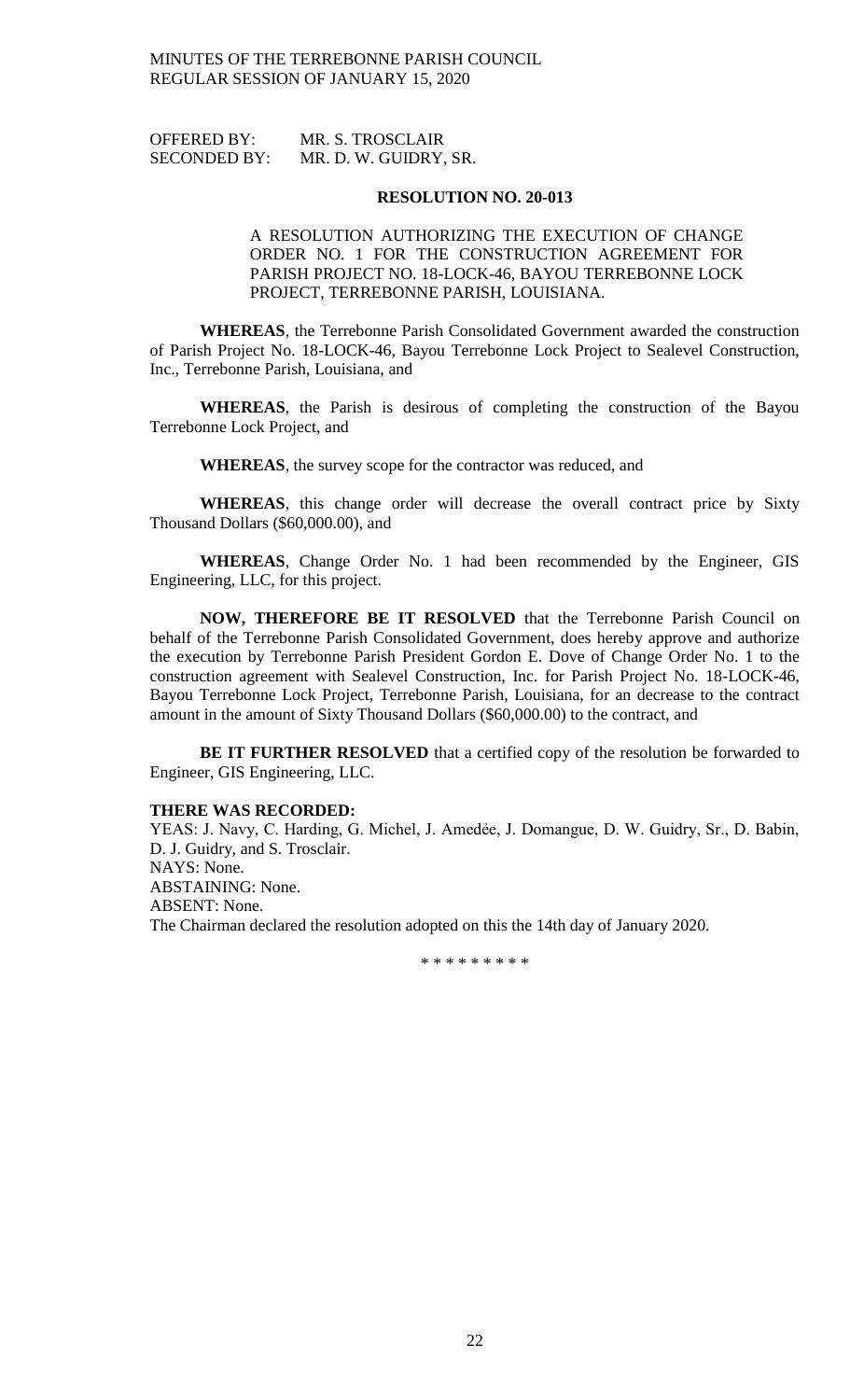| OFFERED BY:         | MR. S. TROSCLAIR      |
|---------------------|-----------------------|
| <b>SECONDED BY:</b> | MR. D. W. GUIDRY, SR. |

A RESOLUTION PROVIDING APPROVAL OF AMENDMENT NO. 2 TO THE ENGINEERING AGREEMENT FOR PARISH PROJECT NO. 18-LOCK-46, BAYOU TERREBONNE LOCK STRUCTURE PROJECT, TERREBONNE PARISH, LOUISIANA.

**WHEREAS**, the Terrebonne Parish Consolidated Government did enter into an original engineering agreement with GIS Engineering, LLC dated August 6, 2018, recordation number 1564177, for the Bayou Terrebonne Lock Structure Project identified as Parish Project 18- LOCK-46, and

**WHEREAS**, the Engineering Agreement between OWNER and ENGINEER provides for certain limitations for Basic Services and specific Additional Services, and

**WHEREAS,** the Parish is desirous of constructing the Bayou Terrebonne Lock Structure Project, and

**WHEREAS,** Change Order No. 1 consists of a credit to the project in the amount of \$60,000.00 due to a reduction in survey scope for the contractor, and

**WHEREAS,** the Engineer will be providing surveying services, and

**WHEREAS**, GIS requested an amendment to their existing contract to provide surveying services to continue with the construction of the project, and

**WHEREAS**, the TPCG is desirous of having these services continued so that there is a need for additional funds to be added to the contract, and

**WHEREAS**, this above work will increase the additional services section of the contract by \$60,000.00.

**NOW, THEREFORE BE IT RESOLVED** that the Terrebonne Parish Council, on behalf of the Terrebonne Parish Consolidated Government, does hereby approve this Amendment No. 2 to the Engineering Agreement for an increase of \$60,000.00 in Additional Services, and authorizes Parish President Gordon E. Dove to execute this Amendment No. 2 to the Engineering Agreement for the Bayou Terrebonne Lock Structure Project Parish Project No. 18-LOCK-46, with GIS Engineering, LLC, and

BE IT FURTHER RESOLVED that a certified copy of the resolution be forwarded to the Engineer, GIS Engineering, LLC.

#### **THERE WAS RECORDED:**

YEAS: J. Navy, C. Harding, G. Michel, J. Amedée, J. Domangue, D. W. Guidry, Sr., D. Babin, D. J. Guidry, and S. Trosclair. NAYS: None. ABSTAINING: None. ABSENT: None. The Chairman declared the resolution adopted on this the 14th day of January 2020.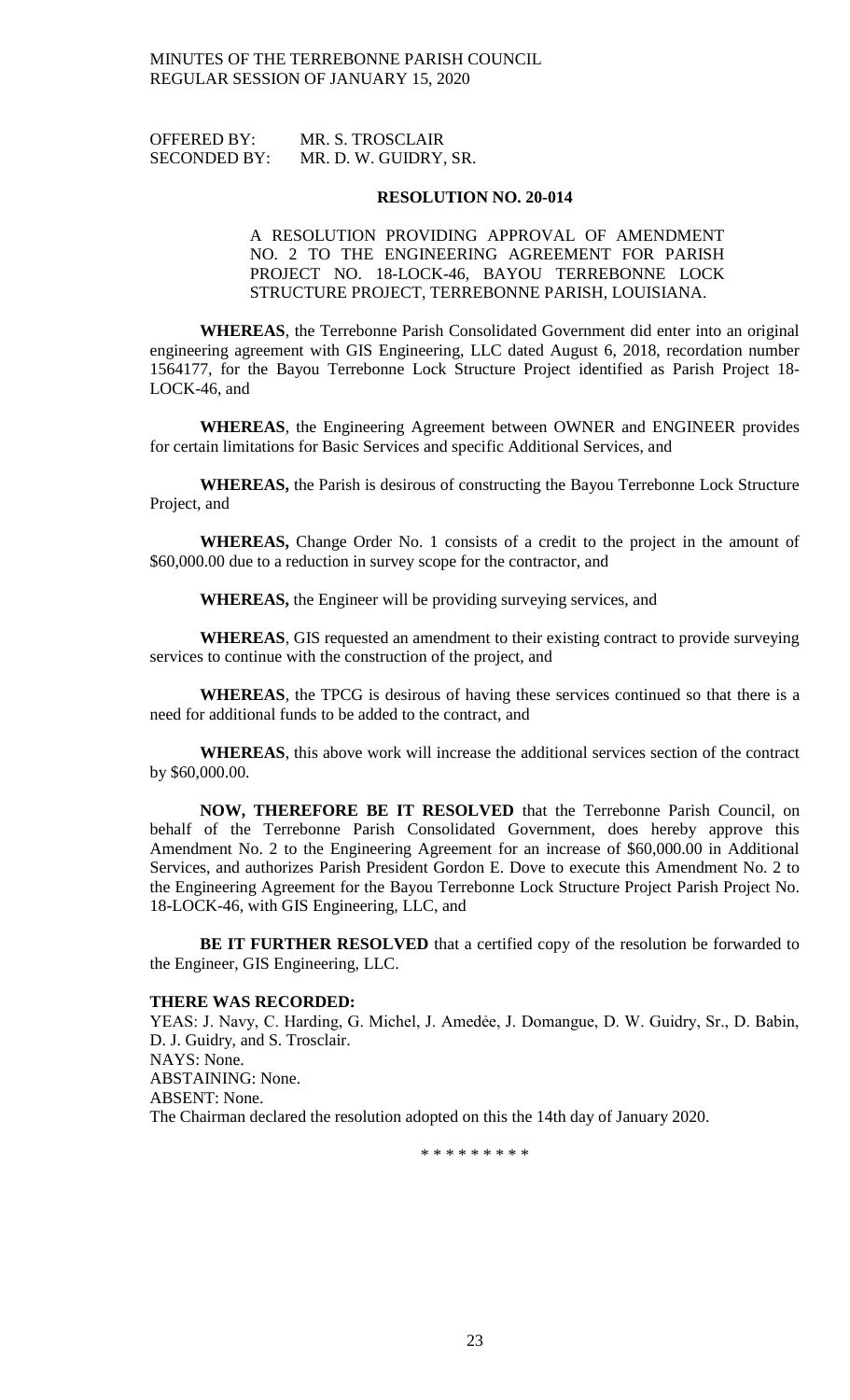| <b>OFFERED BY:</b>  | MR. D. W. GUDIRY, SR. |
|---------------------|-----------------------|
| <b>SECONDED BY:</b> | MR. G. MICHEL         |

A resolution authorizing the execution of Change Order No. 3 for the Construction Agreement for Parish Project No. 16-DRA-26, Chacahoula/Gibson Drainage Project, Terrebonne Parish, Louisiana.

**WHEREAS**, the Terrebonne Parish Consolidated Government awarded the construction of Parish Project No. 16-DRA-26, Chacahoula/Gibson Drainage Project to M.R. Pittman Group, LLC, Terrebonne Parish, Louisiana, and

**WHEREAS**, the Parish is desirous of completing the construction of the Chacahoula/Gibson Drainage Project, and

**WHEREAS**, the utility provider was changed from SLECA to Entergy due to the lead time on electrical items and for additional cost savings to the project, and

**WHEREAS**, this change order also includes weather days encountered through December 2019, and

**WHEREAS**, this change order will add ninety-seven (97) calendar days to the contract as a result of Change Order No. 3, and

**WHEREAS**, Change Order No. 3 had been recommended by the Engineer, GIS Engineering, LLC, for this project.

**NOW, THEREFORE BE IT RESOLVED** that the Terrebonne Parish Council on behalf of the Terrebonne Parish Consolidated Government, does hereby approve and authorize the execution by Terrebonne Parish President Gordon E. Dove of Change Order No. 3 to the construction agreement with M.R. Pittman Group, LLC for Parish Project No. 16-DRA-26, Chacahoula/Gibson Drainage Project, Terrebonne Parish, Louisiana, for an increase of Ninety-Seven (97) calendar days to the contract, and

**BE IT FURTHER RESOLVED** that a certified copy of the resolution be forwarded to Engineer, GIS Engineering, LLC.

### **THERE WAS RECORDED:**

YEAS: J. Navy, C. Harding, G. Michel, J. Amedée, J. Domangue, D. W. Guidry, Sr., D. Babin, D. J. Guidry, and S. Trosclair. NAYS: None. ABSTAINING: None. ABSENT: None. The Chairman declared the resolution adopted on this the 14th day of January 2020.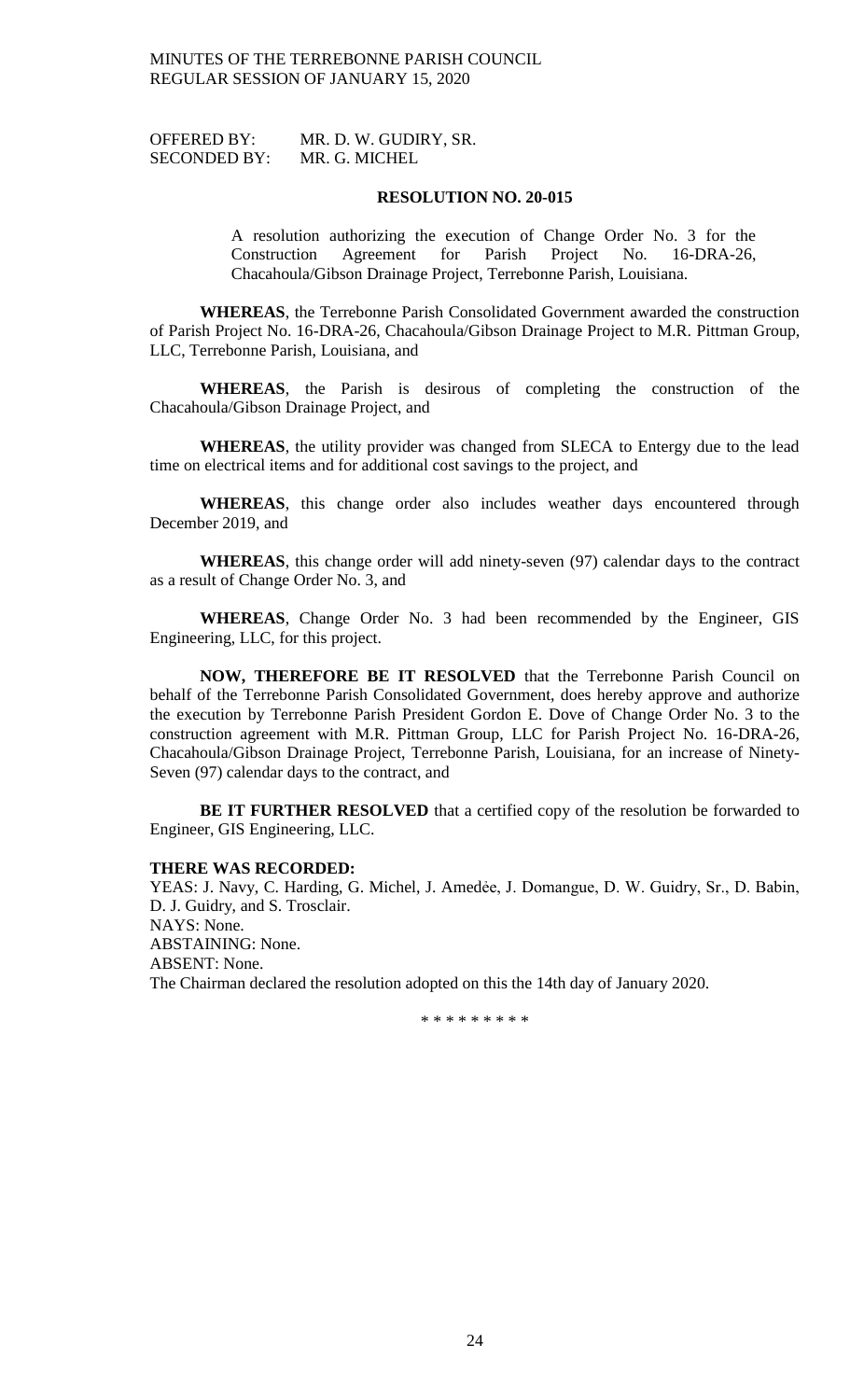| <b>OFFERED BY:</b>  | MR. G. MICHEL         |
|---------------------|-----------------------|
| <b>SECONDED BY:</b> | MR. D. W. GUIDRY, SR. |

A resolution providing for the acceptance of work performed by LA Contracting Enterprise, LLC, in accordance with the Certificate of Substantial Completion for Parish Project No. 18- PARK-05, Bayou Country Sports Park Phase 1-F Soccer Concessions, Terrebonne Parish, Louisiana.

**WHEREAS**, the Terrebonne Parish Consolidated Government entered into a contract dated January 24, 2019 with LA Contracting Enterprise, LLC, for Parish Project No. 18-PARK-05, Bayou Country Sports Park Phase 1-F Soccer Concessions, Terrebonne Parish, Louisiana, as will be seen by reference to said contract which is recorded under Entry No. 1574625 of the records of Terrebonne Parish, and

**WHEREAS**, the work performed has been inspected by authorized representatives of the Owner, Engineer, and Contractor and found to be substantially complete, and

**WHEREAS**, the Engineer for this project, All South Consulting Engineers, LLC, recommends the acceptance of the substantial completion, and

**NOW, THEREFORE BE IT RESOLVED** that the Terrebonne Parish Council, on behalf of the Terrebonne Parish Consolidated Government, does hereby accept the work performed, effective as of the date of recording of this resolution, and does authorize and direct the Clerk of Court and Ex-Officio Recorder of Mortgages of Terrebonne Parish to note this acceptance thereof in the margin of the inscription of said contract under Entry No. 1574625 of the Records of Terrebonne Parish, Louisiana, and

**BE IT FURTHER RESOLVED** that a certified copy of the resolution be forwarded to All South Consulting Engineers, LLC, and

**BE IT FURTHER RESOLVED** that a certified copy of the resolution be recorded in the office of the Clerk of Court of Terrebonne Parish to commence a 45-day clear lien period, and

**BE IT FURTHER RESOLVED** that the Administration is authorized to make payment of retainage upon the presentation of a Clear Lien Certificate.

### **THERE WAS RECORDED:**

YEAS: J. Navy, C. Harding, G. Michel, J. Amedėe, J. Domangue, D. W. Guidry, Sr., D. Babin, D. J. Guidry, and S. Trosclair. NAYS: None. ABSTAINING: None. ABSENT: None. The Chairman declared the resolution adopted on this the 14th day of January 2020.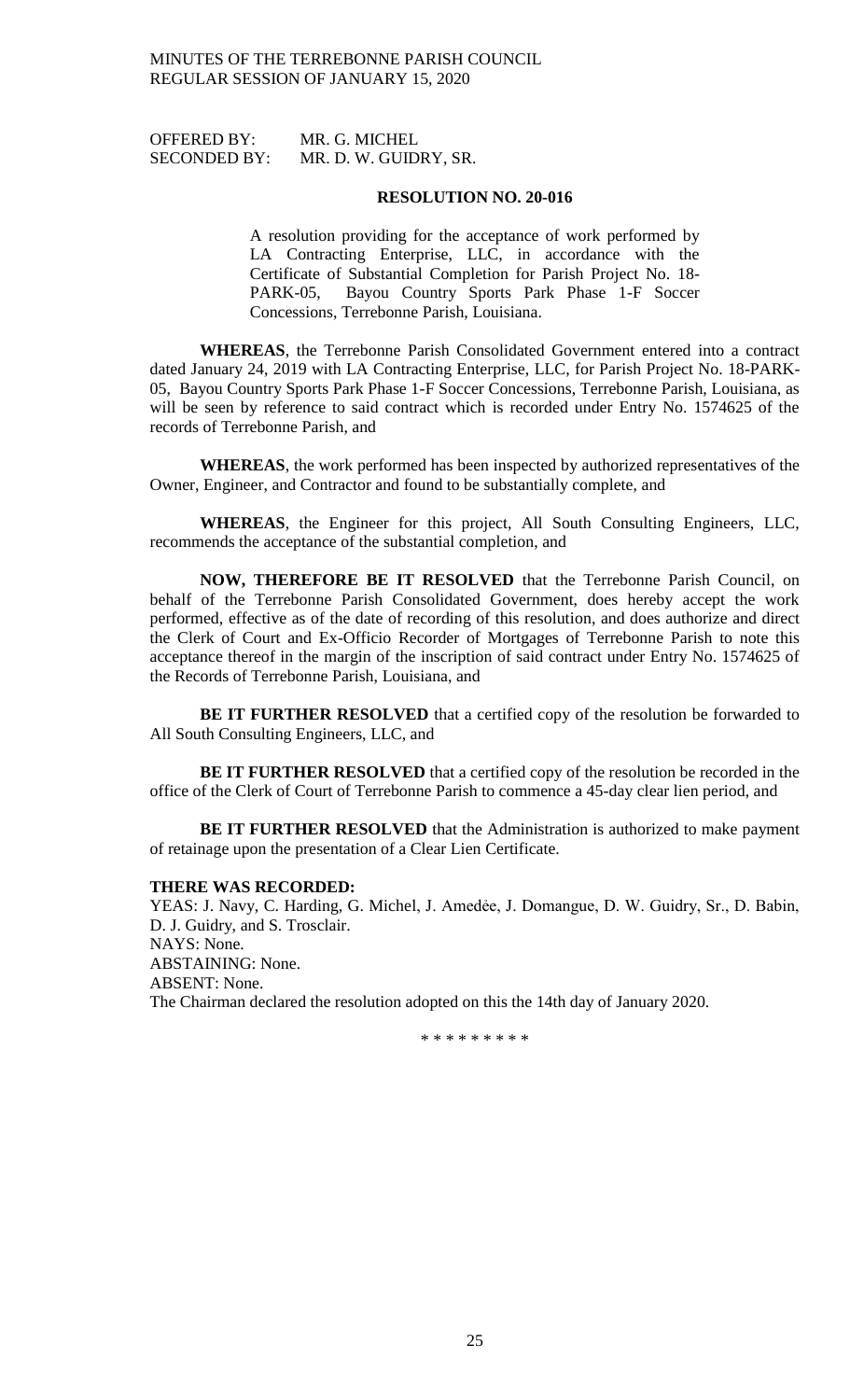| <b>OFFERED BY:</b>  | MR. D. W. GUIDRY, SR. |
|---------------------|-----------------------|
| <b>SECONDED BY:</b> | MS. J. DOMANGUE       |

### **EMERGENCY ORDINANCE NO. 9122**

AN ORDINANCE PURSUANT TO SECTION 2-14 OF THE TERREBONNE PARISH HOME RULE CHARTER FOR THE TERREBONNE PARISH CONSOLIDATED GOVERNMENT TO SUSPEND THE SMALL CELL WIRELESS FACILITY BUILDING PERMIT APPLICATION REVIEW AND ISSUANCE PROCESS FOR AN ADDITIONAL PERIOD OF TIME NOT TO EXCEED SIXTY (60) DAYS FROM THE ADOPTION OF THIS ORDINANCE TO ALLOW FOR ADDITIONAL TIME TO REVISE CERTAIN PORTIONS OF CHAPTER 6, ARTICLE VI OF THE TERREBONNE PARISH CODE OF ORDINANCES.

**WHEREAS**, on March 27, 2019, the Parish Council voted to adopt Ordinance No. 9037 to establish certain regulations, procedures, and design guidelines for the placement of small cell wireless facilities within the parish, and

**WHEREAS**, citizens residing in the areas in which providers have implemented and installed small cell wireless facilities have raised certain concerns regarding detrimental health effects and decreased property values resulting from small cell wireless facilities, and

**WHEREAS**, the concerns of citizens of detrimental health effects and decreased property values constitute a "public emergency affecting life, health, property or public safety," and legal authority for the Terrebonne Parish Council to adopt this emergency ordinance by a "vote of at least two-thirds of the authorized membership" of the Council; and

**WHEREAS**, at the regular meeting on September 11, 2019, Parish President Gordon E. Dove, with support of the Parish Council, called for revisions to certain portions of Chapter 6, Article VI of the Parish Code of Ordinances that would address the stated concerns related thereto, and requested the immediate suspension of the current application process for small cell wireless facilities until such concerns are properly addressed; and

**WHEREAS**, at the regular meeting on November 18, 2019, the Parish Council voted to place a second temporary suspension of the small cell wireless ordinances in order to allow for time to consider possible revisions to certain portions of Chapter 6, Article VI of the Terrebonne Parish Code of Ordinances affecting small cell wireless installations and modifications to ensure the safety, health and welfare of the citizens of Terrebonne Parish and to protect their property as per law, and to address related matters; and

**WHEREAS**, pursuant to these requests, and in cooperation with AT&T, Parish Administration and Staff have retained the services of a consultant to assist with the preparation of the revised ordinances to address these concerns and require additional time to complete these revisions; and

# **SECTION I**

**THEREFORE BE IT ORD**AINED by the Terrebonne Parish Council, on behalf of the Terrebonne Parish Consolidated Government, that the TPCG shall refrain from accepting applications for the installation and modification of any small cell wireless facility within Terrebonne Parish and the application and permitting process for small cell wireless facilities in Chapter 6, Article VI of the Parish Code of Ordinances shall be and is hereby suspended for an additional period of time not to exceed sixty (60) days from the date of the adoption of this Ordinance, during which time the Parish Administration is directed to work with service providers and the public to develop appropriate revisions to certain portions of Chapter 6,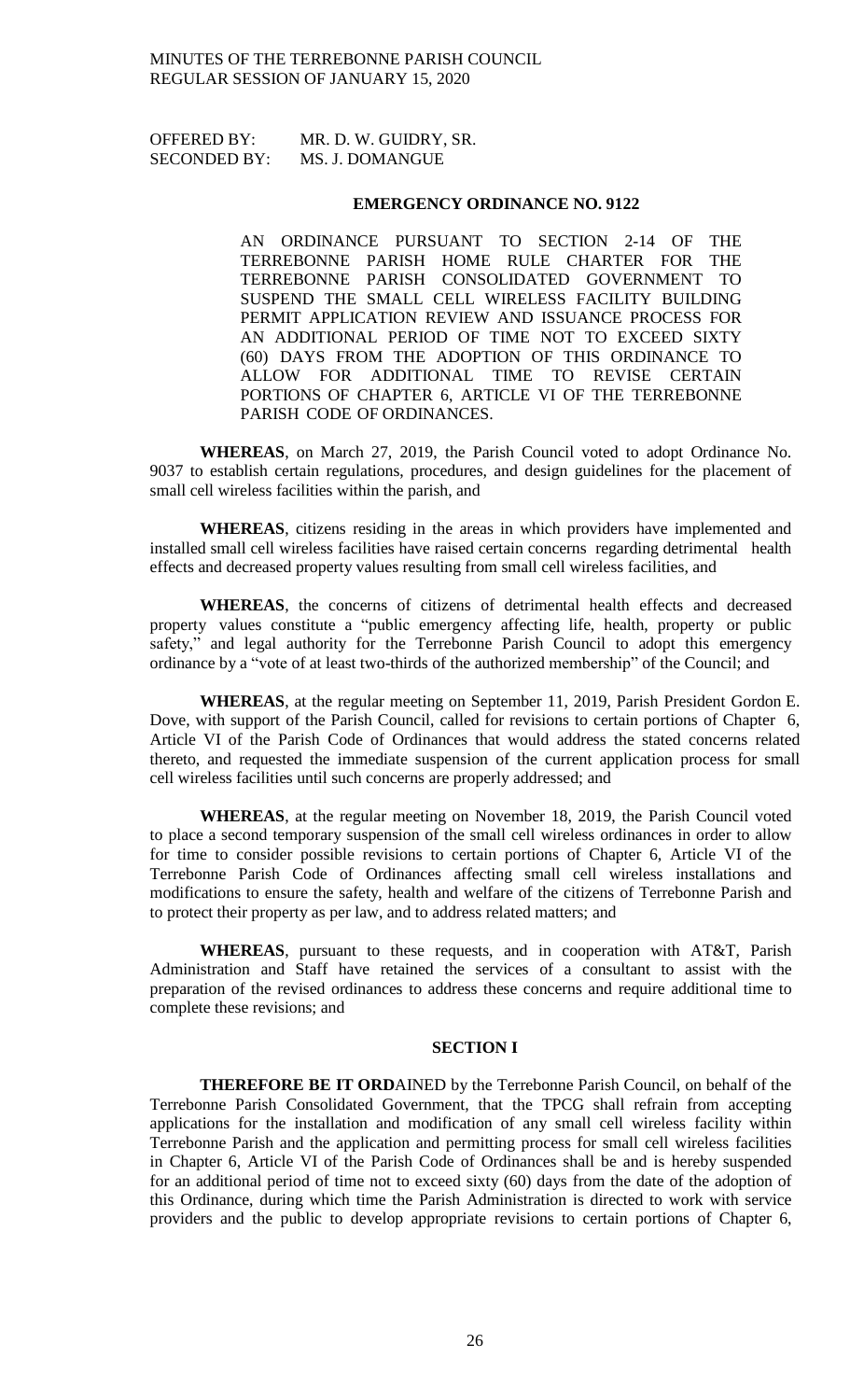Article VI of the Parish Code of Ordinances to address the concerns of Terrebonne Parish citizens.

### **SECTION II**

To the extent applicable, the Council Clerk shall cause all necessary notices and publications to occur with respect to the subject ordinance.

### **SECTION III**

If any word, clause, phrase, section or other portion of this ordinance shall be declared null, void, invalid, illegal, or unconstitutional, the remaining words, clauses, phrases, sections and other portions of this ordinance shall remain in full force and effect, the provisions of this ordinance hereby being declared to be severable.

### **SECTION IV**

This ordinance shall become effective upon approval by the Parish President or as otherwise provided in Section 2-14 of the Home Rule Charter for a Consolidated Government for Terrebonne Parish, whichever occurs sooner.

**This emergency ordinance was voted upon as follows:**

YEAS: C. Harding, G. Michel, J. Amedee, J. Domangue, D. W. Guidry, Sr., D. Babin, D. J. Guidry, and S. Trosclair. NAYS: None. NOT VOTING: None. ABSTAINING: J. Navy. ABSENT: None. The Chairman declared the emergency ordinance adopted on this, the 14th day of January 2020. *\*(Ordinance Adopted After Discussion)*

Mr. M. Ruffin, AT & T Southeastern Regional Director, addressed the Committee relative to the small cell wireless facilities. He stated that they have been in constant contact with Parish Manager M. Toups and Planning and Zoning Director C. Pulaski regarding the Emergency Ordinance and the future placing of poles. Mr. Ruffin stated that AT  $&$  T is in the process of performing early reviews and sending out public notifications to all residents; stating that AT& T is committed to the residents and citizens of Terrebonne Parish.

Discussion ensued with several Committee members voicing their concerns over the placing and removal of poles in residential neighborhoods and the potential health risk associated with the radiation from 5G cell towers; stating that they are going to wait for information from the Department of Health and the Department of Environmental Quality before making a decision regarding the placing of 5G poles.

Planning and Zoning Director C. Pulaski explained that the only pole that has been removed is the pole in the Southern Estates subdivision (453 Sugar St.). He stated that the pole on Lotus Street is going to be replaced with a pole that is similar to the existing poles in the neighborhood; stating that there is no indication that the pole on Liberty Street will be removed because it matches the integrity of the existing poles in the neighborhood.

Mr. Ruffin explained that the he has been out in the "field" with Mr. Toups and Mr. Pulaski assessing areas in and around Terrebonne Parish to determine which particular areas would be most viable to place a 5G pole.

\*The Emergency Ordinance was adopted.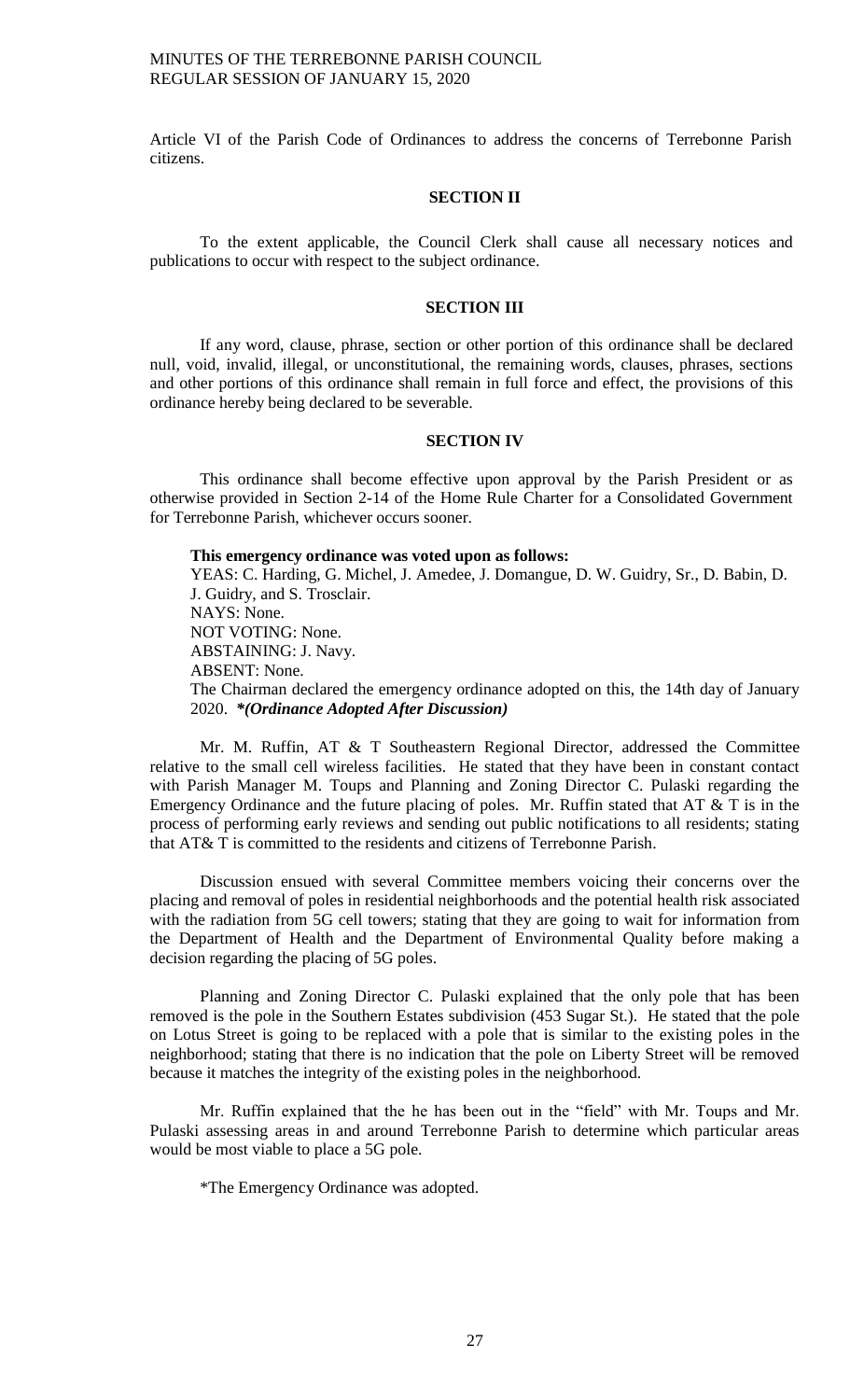| <b>OFFERED BY:</b>  | MR. J. AMEDEE |
|---------------------|---------------|
| <b>SECONDED BY:</b> | MR. G. MICHEL |

A resolution providing approval of Amendment No. 2 to the Engineering Agreement for Parish Project No. 12-WALK-31, West Park Avenue Sidewalks Project (Royce Street to Marietta Place), Terrebonne Parish, Louisiana.

**WHEREAS**, the Terrebonne Parish Consolidated Government entered into an engineering agreement dated June 26, 2012 with Duplantis Design Group, PC to perform engineering services for Project No. 12-WALK-31; filed under folio No. 1402408, West Park Avenue Sidewalks Project (Royce Street to Marietta Place), and

**WHEREAS,** the engineering agreement between OWNER and ENGINEER has provisions for certain limitations for Basic and for Additional Services, and

**WHEREAS,** TPCG has applied for Transportation Enhancement Program (TEP) funds through LADOTD to construct the West Park Avenue Sidewalks Project (Royce Street to Marietta Place), and

**WHEREAS,** construction extended past the contract time due to ADA non-compliance of the sidewalk, and

**WHEREAS,** this issue led to additional meetings and inspection days, walk-throughs, and coordination with South Central Planning and DOTD for the repair of the areas that were of issue, and

**WHEREAS,** the engineer requested additional funds for the implementation of these services, and

**WHEREAS,** this above work will increase the contract by \$5,000.00, and

**NOW, THEREFORE BE IT RESOLVED** that the Terrebonne Parish Council, on behalf of the Terrebonne Parish Consolidated Government, does hereby approve and authorize the execution by Terrebonne Parish President Gordon E. Dove of Amendment No. 2 to the engineering agreement with Duplantis Design Group, PC, to perform engineering services for Project No. 12-WALK-31, West Park Avenue Sidewalks Project (Royce Street to Marietta Place), which results in a total increase of Five Thousand Dollars (\$5,000.00) to the original contract amount.

BE IT FURTHER RESOLVED that a certified copy of the resolution be forwarded to the Engineer, Duplantis Design Group, PC.

#### **THERE WAS RECORDED:**

YEAS: J. Navy, C. Harding, G. Michel, J. Amedée, J. Domangue, D. W. Guidry, Sr., D. Babin, D. J. Guidry, and S. Trosclair. NAYS: None. ABSTAINING: None. ABSENT: None. The Chairman declared the resolution adopted on this the 14th day of January 2020.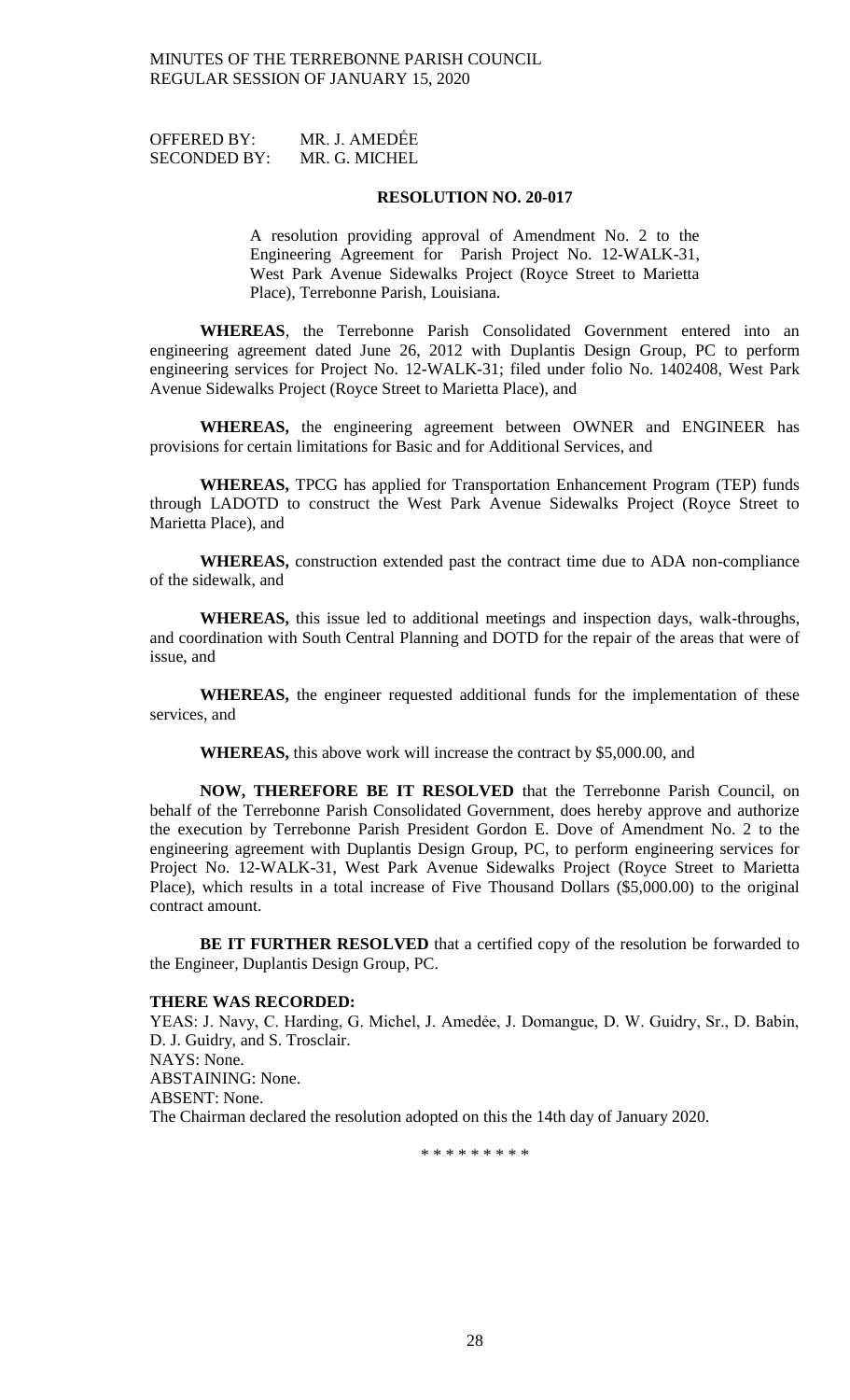| <b>OFFERED BY:</b>  | MR. J. AMEDEE |
|---------------------|---------------|
| <b>SECONDED BY:</b> | MR. G. MICHEL |

A resolution providing approval of Amendment No. 3 to the Engineering Agreement for Parish Project No. 11-WALK-10, Linda Ann Street to Marietta Place Sidewalk Enhancement Project (LA 24 Sidewalks Project), Terrebonne Parish, Louisiana.

**WHEREAS**, the Terrebonne Parish Consolidated Government did enter into an original engineering agreement with Duplantis Design Group, PC dated July 19, 2011, recordation number 1378063, for the Linda Ann Street to Marietta Place Sidewalk Enhancement Project (LA 24 Sidewalks Project) identified as Parish Project 11-WALK-10, and

**WHEREAS**, the Engineering Agreement between OWNER and ENGINEER provides for certain limitations for Basic Services and specific Additional Services, and

**WHEREAS,** TPCG has applied for Transportation Enhancement Program (TEP) funds through LADOTD to construct the Linda Ann Street to Marietta Place Sidewalk Enhancement Project, and

**WHEREAS,** construction extended past the contract time due to ADA non-compliance of the sidewalk, and

**WHEREAS,** this issue led to additional meetings and inspection days, walk-through, and coordination with South Central Planning and DOTD for the repair of the areas that were of issue, and

**WHEREAS,** the engineer requested additional funds for the implementation of these services, and

**WHEREAS,** the TPCG is desirous of having these services continued so that there is a need for additional funds to be added to the contract for an increase in the upset limit for these services, and

**WHEREAS,** this above work will increase the contract by \$5,000.00, and

**NOW, THEREFORE BE IT RESOLVED** that the Terrebonne Parish Council, on behalf of the Terrebonne Parish Consolidated Government, does hereby approve this Amendment No. 3 to the Engineering Agreement for an increase of \$5,000.00 and authorizes Parish President Gordon E. Dove to execute this Amendment No. 3 to the Engineering Agreement for the Linda Ann Street to Marietta Place Sidewalk Enhancement Project (LA 24 Sidewalks Project) Parish Project No. 11-WALK-10, with Duplantis Design Group, PC, and

**BE IT FURTHER RESOLVED** that a certified copy of the resolution be forwarded to the Engineer, Duplantis Design Group, PC.

### **THERE WAS RECORDED:**

YEAS: J. Navy, C. Harding, G. Michel, J. Amedée, J. Domangue, D. W. Guidry, Sr., D. Babin, D. J. Guidry, and S. Trosclair. NAYS: None. ABSTAINING: None. ABSENT: None. The Chairman declared the resolution adopted on this the 14th day of January 2020.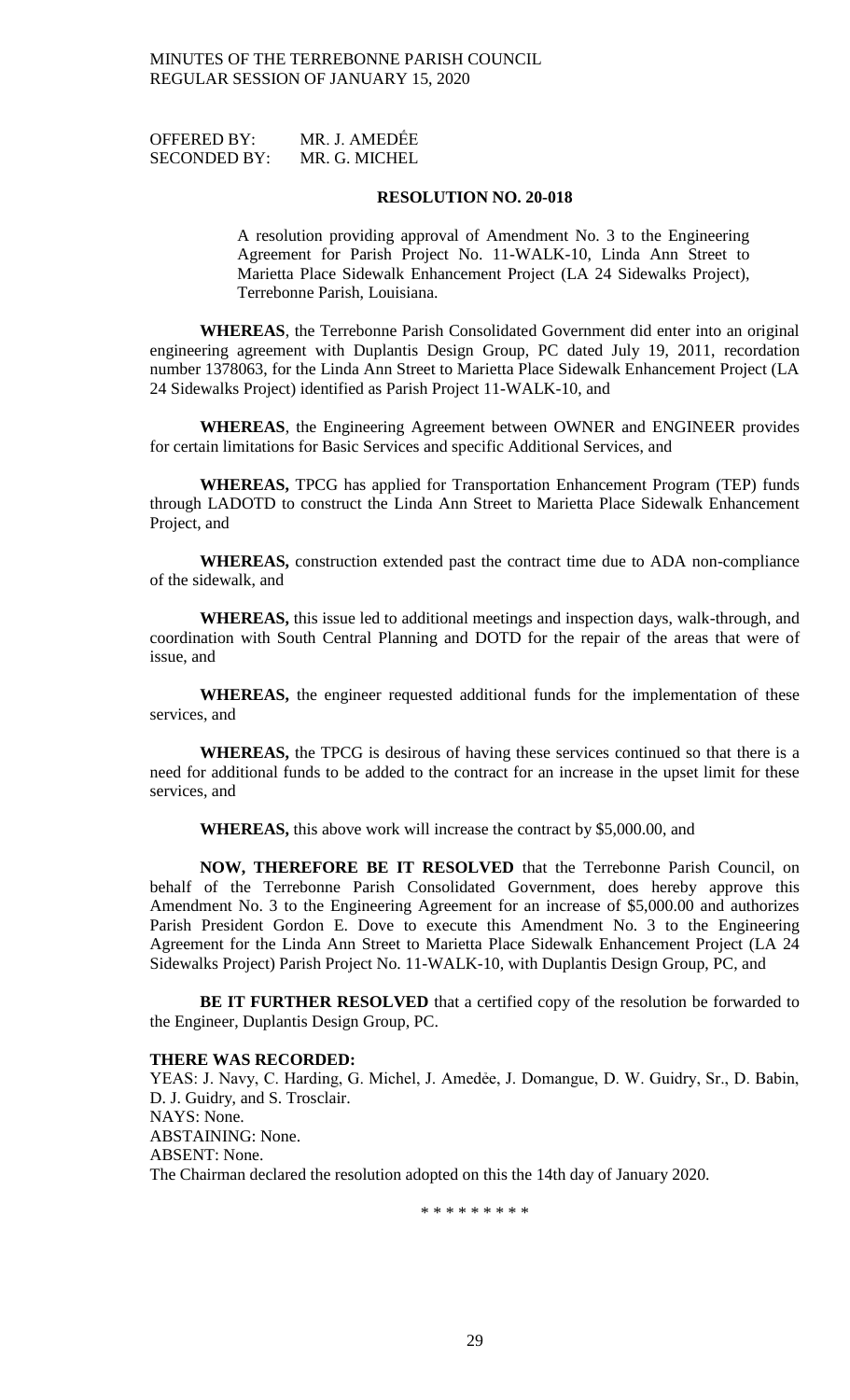Mr. J. Navy moved, seconded by Mr. D. W. Guidry, Sr., "THAT, there being no further business to come before the Public Services Committee, the meeting be adjourned."

The Chairman called for the vote on the motion offered by Mr. Mr. J. Navy. THERE WAS RECORDED: YEAS: J. Navy, C. Harding, G. Michel, J. Amedée, J. Domangue, D. W. Guidry, Sr., D. Babin, D. J. Guidry, S. Trosclair and J. Navy. NAYS: None. ABSENT: None. The Chairman declared the motion adopted and the meeting was adjourned at 6:09 p.m.

Carl Harding, Chairman

Tammy E. Triggs, Minute Clerk

Mr. C. Harding moved, seconded by Mr. J. Navy, "THAT the Council accept and ratify the minutes of the Public Services Committee meeting held on 01/14/2020."

The Chairman called for a vote on the motion offered by Mr. C. Harding. THERE WAS RECORDED: YEAS: J. Navy, C. Harding, J. Amedée, J. Domangue, D. W. Guidry, Sr., D. Babin, D. J. Guidry, and S. Trosclair. NAYS: None. ABSENT: G. Michel. The Chairman declared the motion adopted.

The Chairman called for a report on the Community Development and Planning Committee meeting held on 01/14/2020, whereupon the Committee Chairwoman, noting ratification of minutes call condemnation hearings on January 27, 2020, rendered the following:

# **COMMUNITY DEVELOPMENT & PLANNING COMMITTEE**

### **JANUARY 14, 2020**

The Chairwoman, Jessica Domangue, called the Community Development & Planning Committee meeting to order at 6:12 p.m. in the Terrebonne Parish Council Meeting Room with an Invocation offered by Committee Member D. J. Guidry and the Pledge of Allegiance led by Committee Member C. Harding. Upon roll call, Committee Members recorded as present were: J. Navy, C. Harding, G. Michel, J. Amedée, J. Domangue, D. W. Guidry, Sr., D. Babin, D. J. Guidry and S. Trosclair. A quorum was declared present.

| <b>OFFERED BY:</b>  | MR. G. MICHEL |
|---------------------|---------------|
| <b>SECONDED BY:</b> | MR. J. NAVY   |

### **RESOLUTION NO. 20-019**

A RESOLUTION CALLING A CONDEMNATION HEARING ON THE RESIDENTIAL MOBILE HOME & RESIDENTIAL ACCESSORY STRUCTURE SITUATED AT 292 DARLENE ST, WESTERNMOST 75 FEET X 150 FEET OF UNNUMBERED LOT OF ADDENDUM NO. 6 TO ALLEMAND SUBDIVISION, FOR MONDAY, JANUARY 27, 2020, AT 5:30 P.M. AND ADDRESSING OTHER MATTERS RELATIVE THERETO.

**WHEREAS**, on January 09, 2019, the Department of Planning and Zoning was notified of extensive violations to the Terrebonne Parish Nuisance Abatement Ordinance occurring at 292 Darlene St.; and

**WHEREAS**, from an inspection of the property conducted by the Department of Planning and Zoning on January 29, 2019, it was found that the structures located at 292 Darlene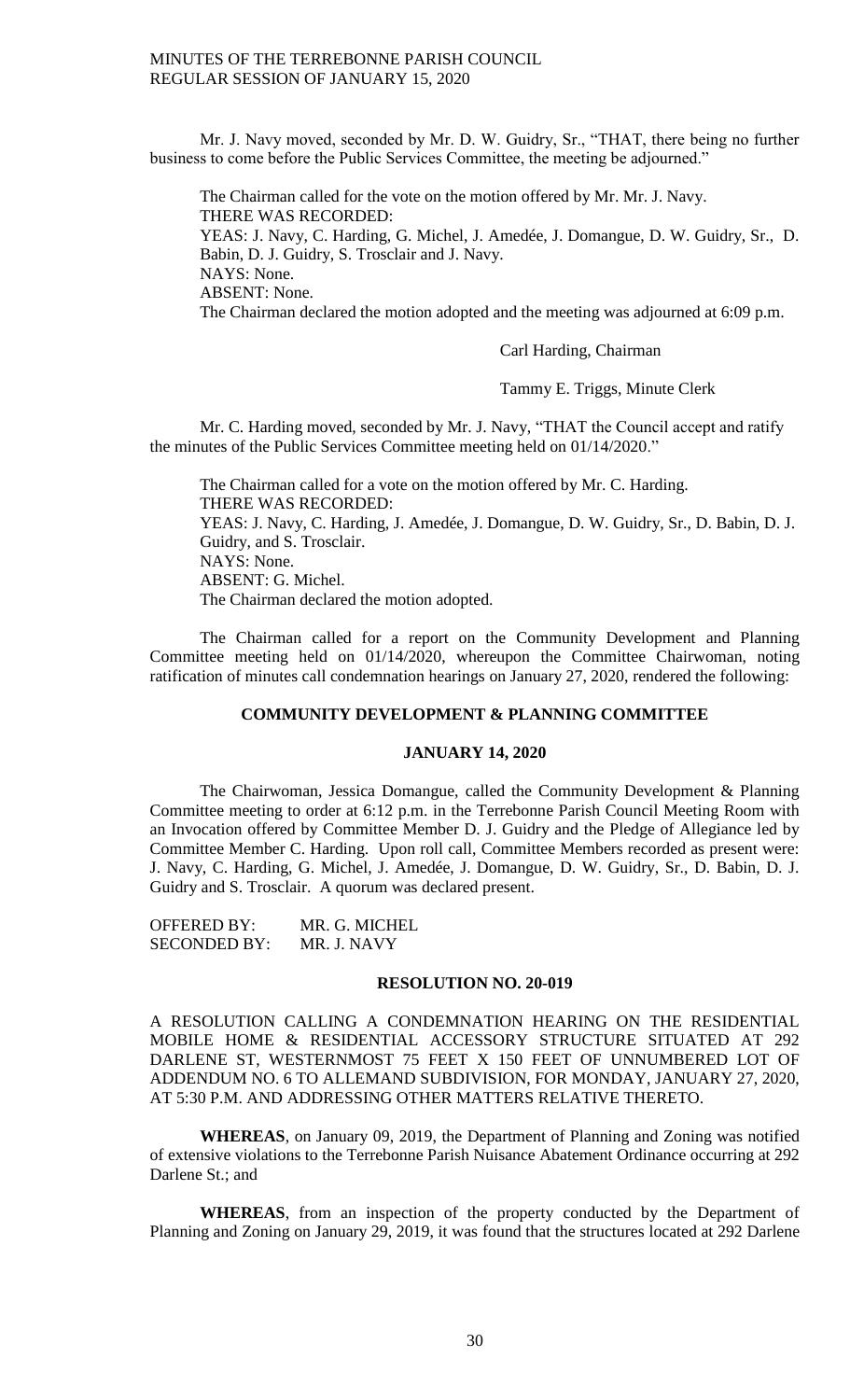St. were, in fact, in such condition that they have been formally declared dilapidated and dangerous structures, as defined under Section 14-26 of the Terrebonne Parish Code of Ordinances and, therefore, constitutes a nuisance; and

**WHEREAS**, after attempts to contact the owner of record via certified mail, the Department of Planning and Zoning published the required warning giving the owner notice of the violations; and

**WHEREAS**, subsequent to the required publication of the nuisance warning and numerous inspections of the property, the last of which occurring on November 20, 2019, no work to remedy the violations has occurred.

**NOW, THEREFORE, BE IT RESOLVED** by the Terrebonne Parish Council that a condemnation hearing on the Residential Mobile Home & Residential Accessory Structure located at 292 Darlene St. be called for Monday, January 27, 2020, at 5:30 p. m.; and

**BE IT FURTHER RESOLVED** that the appropriate notice be sent to the property owner(s) requiring him/her to show just cause at the hearing as to why the structures should not be condemned; and

**BE IT FURTHER RESOLVED** that the Parish President is hereby authorized to appoint an attorney ad hoc to ensure that the property owner(s) are given proper notice and representation, if needed.

# **THERE WAS RECORDED:**

YEAS: J. Navy, C. Harding, G. Michel, J. Amedėe, J. Domangue, D. W. Guidry, Sr., D. Babin, D. J. Guidry, and S. Trosclair. NAYS: None. ABSTAINING: None. ABSENT: None. The Chairwoman declared the resolution adopted on this the 14th day of January 2020.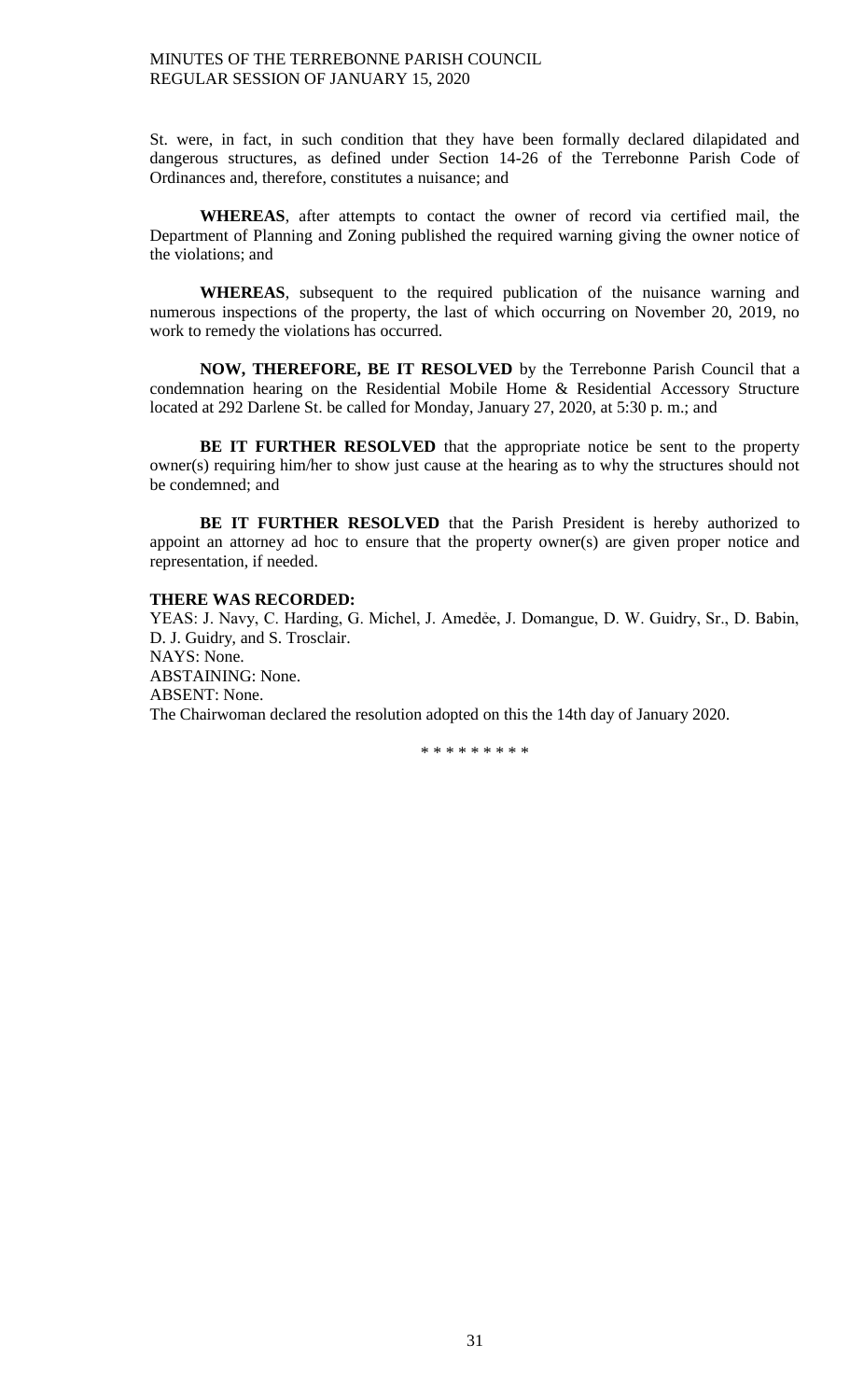OFFERED BY: MR. G. MICHEL SECONDED BY: MR. J. AMEDẾE

### **RESOLUTION NO. 20-020**

A RESOLUTION CALLING A CONDEMNATION HEARING ON THE RESIDENTIAL MOBILE HOME SITUATED AT 301 GRACE ST, TRACT D ; ALSO LOT 120FT BY 119.4FT/118.7FT, FOR MONDAY, JANUARY 27, 2020, AT 5:30 P.M. AND ADDRESSING OTHER MATTERS RELATIVE THERETO.

**WHEREAS**, on October 19, 2018, the Department of Planning and Zoning was notified of extensive violations to the Terrebonne Parish Nuisance Abatement Ordinance occurring at 301 Grace St.; and

**WHEREAS**, from an inspection of the property conducted by the Department of Planning and Zoning on November 01, 2018, it was found that the structure located at 301 Grace St. was, in fact, in such condition that it has been formally declared a dilapidated and dangerous structure, as defined under Section 14-26 of the Terrebonne Parish Code of Ordinances and, therefore, constitutes a nuisance; and

**WHEREAS**, after attempts to contact the owner of record via certified mail, the Department of Planning and Zoning published the required warning giving the owner notice of the violations; and

**WHEREAS**, subsequent to the required publication of the nuisance warning and numerous inspections of the property, the last of which occurring on November 20, 2019, no work to remedy the violations has occurred.

**NOW, THEREFORE, BE IT RESOLVED** by the Terrebonne Parish Council that a condemnation hearing on the Residential Mobile Home located at 301 GRACE ST be called for Monday, January 27, 2020, at 5:30 p. m.; and

**BE IT FURTHER RESOLVED** that the appropriate notice be sent to the property owner(s) requiring him/her to show just cause at the hearing as to why the structure should not be condemned; and

**BE IT FURTHER RESOLVED** that the Parish President is hereby authorized to appoint an attorney ad hoc to ensure that the property owner(s) are given proper notice and representation, if needed.

## **THERE WAS RECORDED:**

YEAS: J. Navy, C. Harding, G. Michel, J. Amedẻe, J. Domangue, D. W. Guidry, Sr., D. Babin, D. J. Guidry, and S. Trosclair. NAYS: None. ABSTAINING: None. ABSENT: None. The Chairwoman declared the resolution adopted on this the 14th day of January 2020.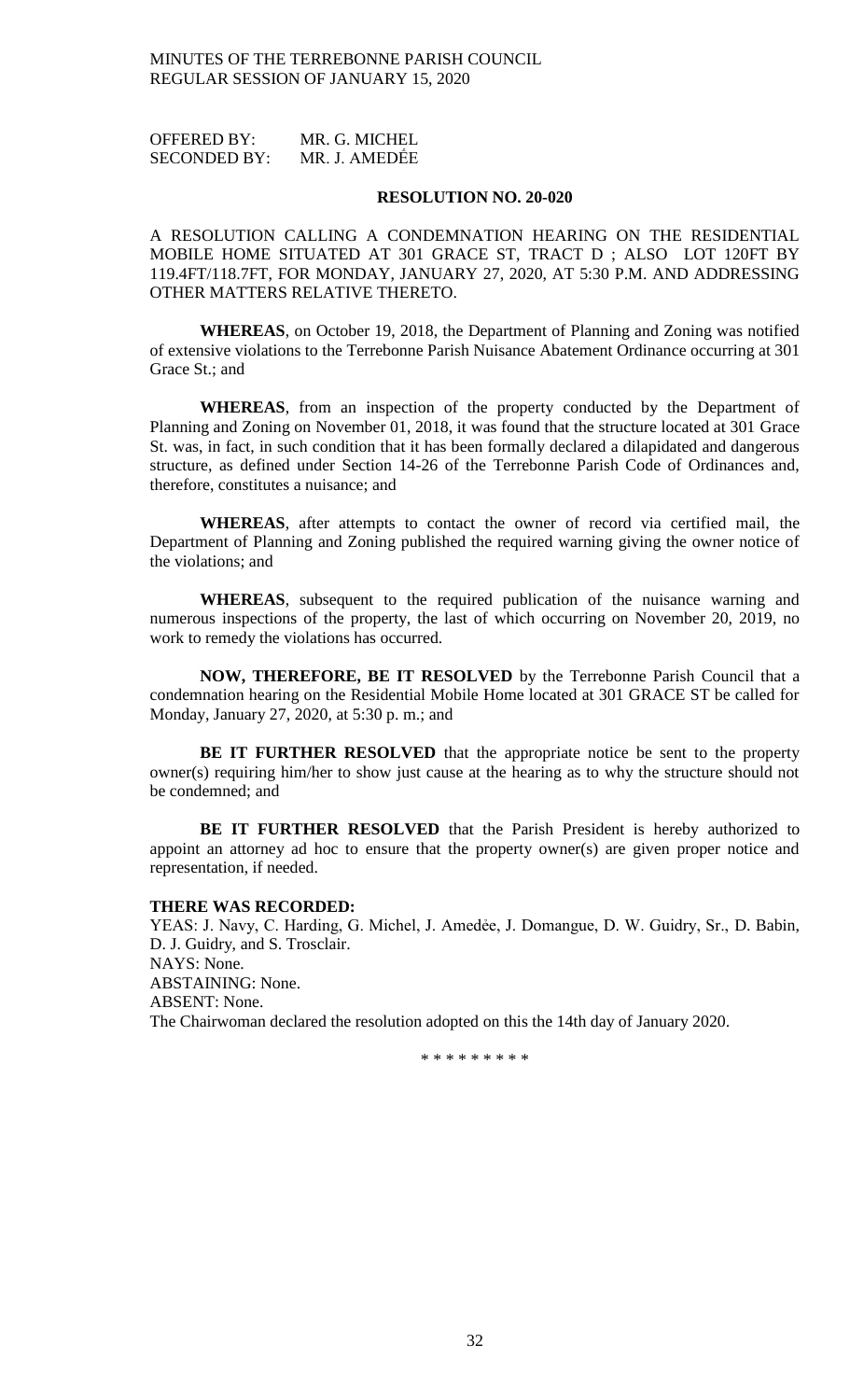OFFERED BY: MR. C. HARDING SECONDED BY: MR. D. W. GUIDRY, SR.

### **RESOLUTION NO. 20-021**

A RESOLUTION CALLING A CONDEMNATION HEARING ON THE RESIDENTIAL STRUCTURE SITUATED AT 5960 NORTH BAYOU BLACK DR, RIGHT DESCENDING BANK OF BAYOU BLACK IN SECTION 105, T16S-R15E, FOR MONDAY, JANUARY 27, 2020, AT 5:30 P.M. AND ADDRESSING OTHER MATTERS RELATIVE THERETO.

**WHEREAS**, on October 15, 2018, the Department of Planning and Zoning was notified of extensive violations to the Terrebonne Parish Nuisance Abatement Ordinance occurring at 5960 North Bayou Black Dr.; and

**WHEREAS**, from an inspection of the property conducted by the Department of Planning and Zoning on October 22, 2018, it was found that the structure located at 5960 North Bayou Black Dr. was, in fact, in such condition that it has been formally declared a dilapidated and dangerous structure, as defined under Section 14-26 of the Terrebonne Parish Code of Ordinances and, therefore, constitutes a nuisance; and

**WHEREAS**, after attempts to contact the owner of record via certified mail, the Department of Planning and Zoning published the required warning giving the owner notice of the violations; and

**WHEREAS**, subsequent to the required publication of the nuisance warning and numerous inspections of the property, the last of which occurring on November 14, 2019, no work to remedy the violations has occurred.

**NOW, THEREFORE, BE IT RESOLVED** by the Terrebonne Parish Council that a condemnation hearing on the Residential Structure located at 5960 North Bayou Black Dr. be called for Monday, January 27, 2020, at 5:30 p. m.; and

**BE IT FURTHER RESOLVED** that the appropriate notice be sent to the property owner(s) requiring him/her to show just cause at the hearing as to why the structure should not be condemned; and

**BE IT FURTHER RESOLVED** that the Parish President is hereby authorized to appoint an attorney ad hoc to ensure that the property owner(s) are given proper notice and representation, if needed.

## **THERE WAS RECORDED:**

YEAS: J. Navy, C. Harding, G. Michel, J. Amedėe, J. Domangue, D. W. Guidry, Sr., D. Babin, D. J. Guidry, and S. Trosclair. NAYS: None. ABSTAINING: None. ABSENT: None. The Chairwoman declared the resolution adopted on this the 14th day of January 2020.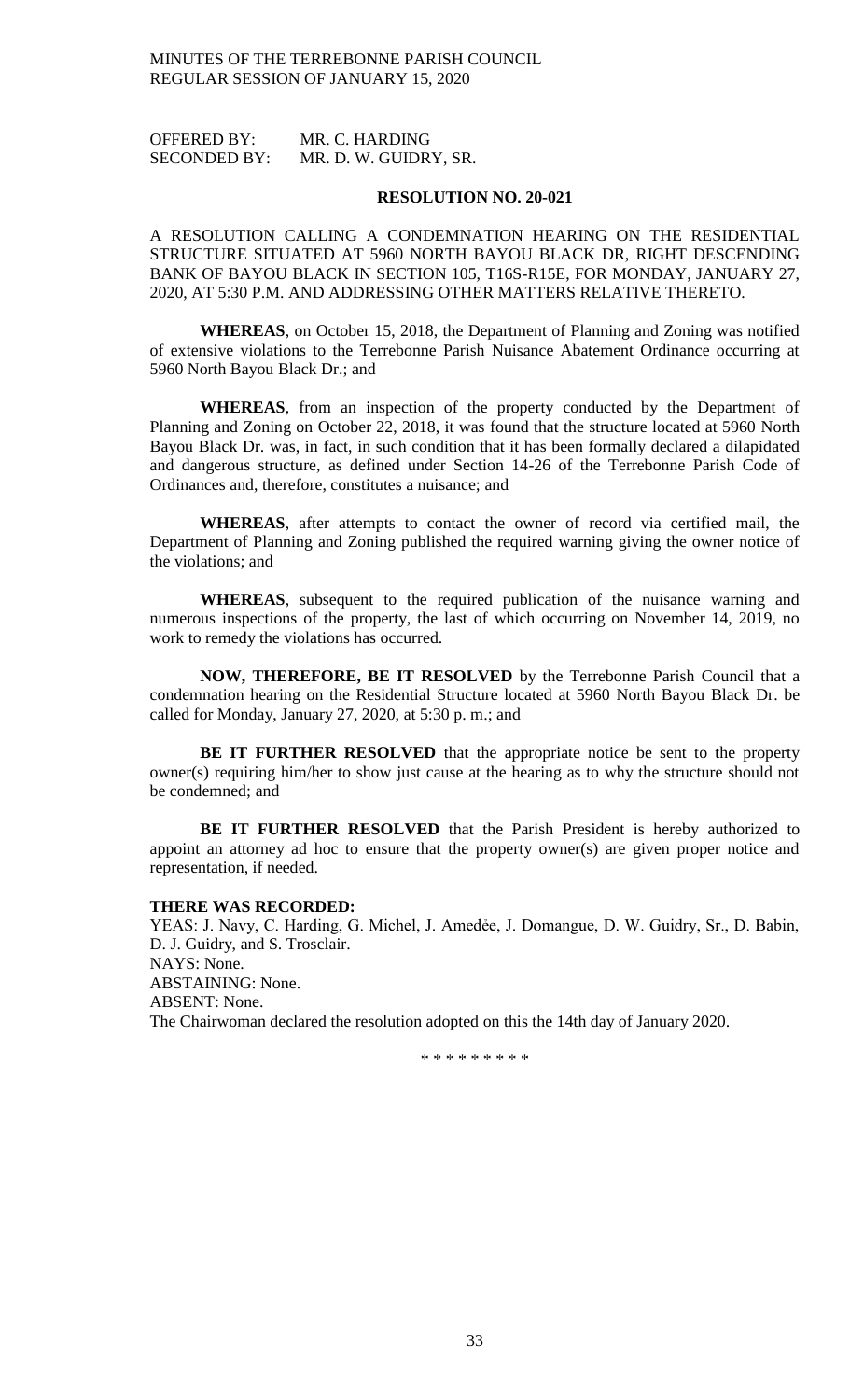OFFERED BY: MR. J. NAVY SECONDED BY: MR. D. W. GUIDRY, SR.

### **RESOLUTION NO. 20-022**

A RESOLUTION CALLING A CONDEMNATION HEARING ON THE RESIDENTIAL STRUCTURE SITUATED AT 628 LIBERTY ST, NORTHERMOST LOTS 4 AND 5 BLOCK 2 HONDURAS TOWNSITE ADDITION., FOR MONDAY, JANUARY 27, 2020, AT 5:30 P.M. AND ADDRESSING OTHER MATTERS RELATIVE THERETO**.**

**WHEREAS**, on August 13, 2018, the Department of Planning and Zoning was notified of extensive violations to the Terrebonne Parish Nuisance Abatement Ordinance occurring at 628 Liberty St.; and

**WHEREAS**, from an inspection of the property conducted by the Department of Planning and Zoning on August 17, 2018, it was found that the structure located at 628 Liberty St. was, in fact, in such condition that it has been formally declared a dilapidated and dangerous structure, as defined under Section 14-26 of the Terrebonne Parish Code of Ordinances and, therefore, constitutes a nuisance; and

**WHEREAS**, after attempts to contact the owner of record via certified mail, the Department of Planning and Zoning published the required warning giving the owner notice of the violations; and

**WHEREAS**, subsequent to the required publication of the nuisance warning and numerous inspections of the property, the last of which occurring on November 19, 2019, no work to remedy the violations has occurred.

**NOW, THEREFORE, BE IT RESOLVED** by the Terrebonne Parish Council that a condemnation hearing on the Residential Structure located at 628 Liberty St. be called for Monday, January 27, 2020, at 5:30 p. m.; and

**BE IT FURTHER RESOLVED** that the appropriate notice be sent to the property owner(s) requiring him/her to show just cause at the hearing as to why the structure should not be condemned; and

**BE IT FURTHER RESOLVED** that the Parish President is hereby authorized to appoint an attorney ad hoc to ensure that the property owner(s) are given proper notice and representation, if needed.

### **THERE WAS RECORDED:**

YEAS: J. Navy, C. Harding, G. Michel, J. Amedẻe, J. Domangue, D. W. Guidry, Sr., D. Babin, D. J. Guidry, and S. Trosclair. NAYS: None. ABSTAINING: None. ABSENT: None. The Chairwoman declared the resolution adopted on this the 14th day of January 2020.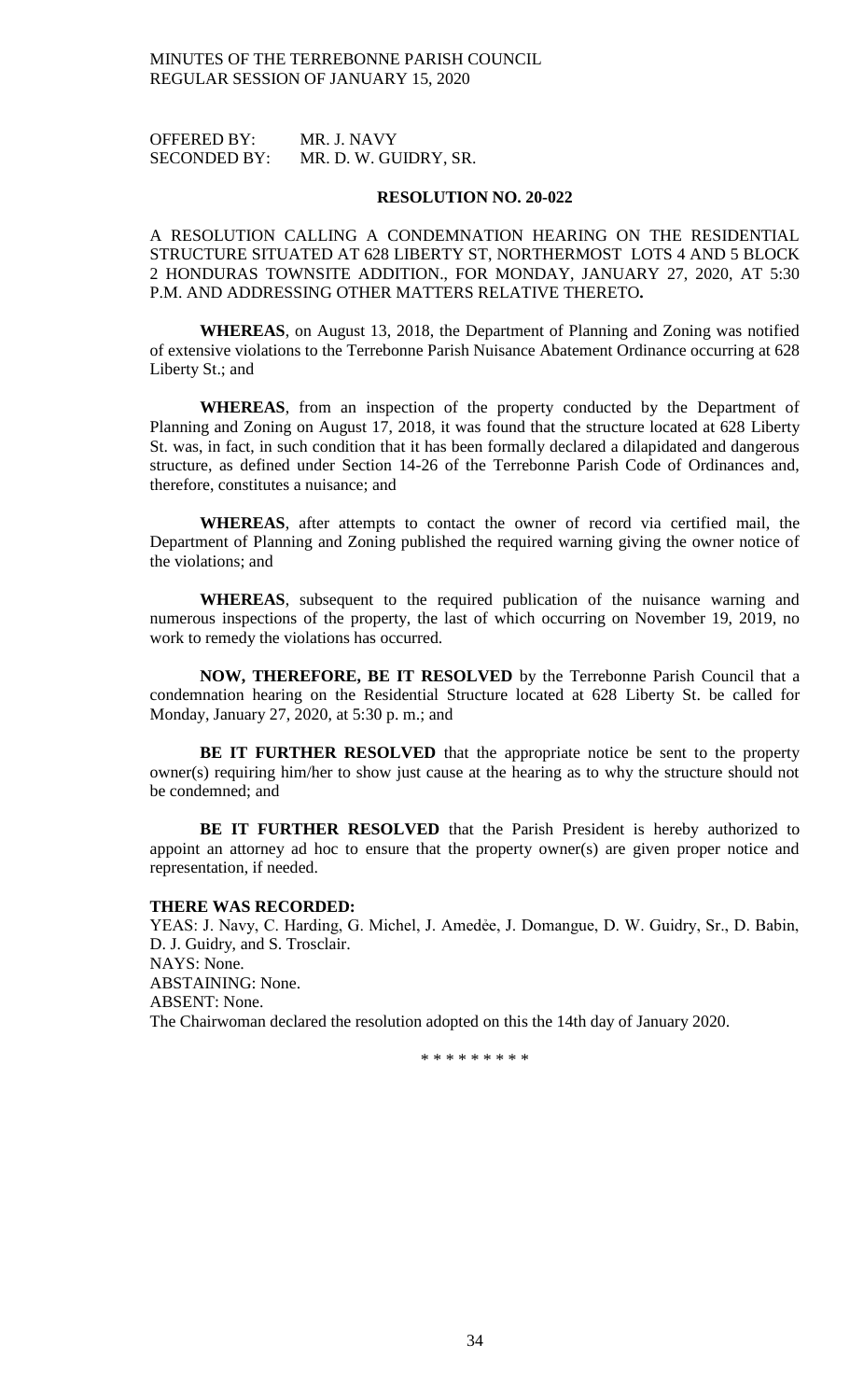OFFERED BY: MR. J. NAVY SECONDED BY: MR. D. W. GUIDRY, SR.

### **RESOLUTION NO. 20-023**

A RESOLUTION CALLING A CONDEMNATION HEARING ON THE RESIDENTIAL STRUCTURE SITUATED AT 624 LIBERTY ST, NORTHERNMOST OF LOTS 4 AND 5 BLOCK 2 HONDURAS TOWNSITE ADDITION., FOR MONDAY, JANUARY 27, 2020, AT 5:30 P.M. AND ADDRESSING OTHER MATTERS RELATIVE THERETO.

**WHEREAS**, on August 13, 2018, the Department of Planning and Zoning was notified of extensive violations to the Terrebonne Parish Nuisance Abatement Ordinance occurring at 624 Liberty St.; and

**WHEREAS**, from an inspection of the property conducted by the Department of Planning and Zoning on August 17, 2018, it was found that the structure located at 624 Liberty St. was, in fact, in such condition that it has been formally declared a dilapidated and dangerous structure, as defined under Section 14-26 of the Terrebonne Parish Code of Ordinances and, therefore, constitutes a nuisance; and

**WHEREAS**, after attempts to contact the owner of record via certified mail, the Department of Planning and Zoning published the required warning giving the owner notice of the violations; and

**WHEREAS**, subsequent to the required publication of the nuisance warning and numerous inspections of the property, the last of which occurring on November 19, 2019, no work to remedy the violations has occurred.

**NOW, THEREFORE, BE IT RESOLVED** by the Terrebonne Parish Council that a condemnation hearing on the Residential Structure located at 624 Liberty St. be called for Monday, January 27, 2020, at 5:30 p. m.; and

**BE IT FURTHER RESOLVED** that the appropriate notice be sent to the property owner(s) requiring him/her to show just cause at the hearing as to why the structure should not be condemned; and

**BE IT FURTHER RESOLVED** that the Parish President is hereby authorized to appoint an attorney ad hoc to ensure that the property owner(s) are given proper notice and representation, if needed.

### **THERE WAS RECORDED:**

YEAS: J. Navy, C. Harding, G. Michel, J. Amedėe, J. Domangue, D. W. Guidry, Sr., D. Babin, D. J. Guidry, and S. Trosclair. NAYS: None. ABSTAINING: None. ABSENT: None. The Chairwoman declared the resolution adopted on this the 14th day of January 2020.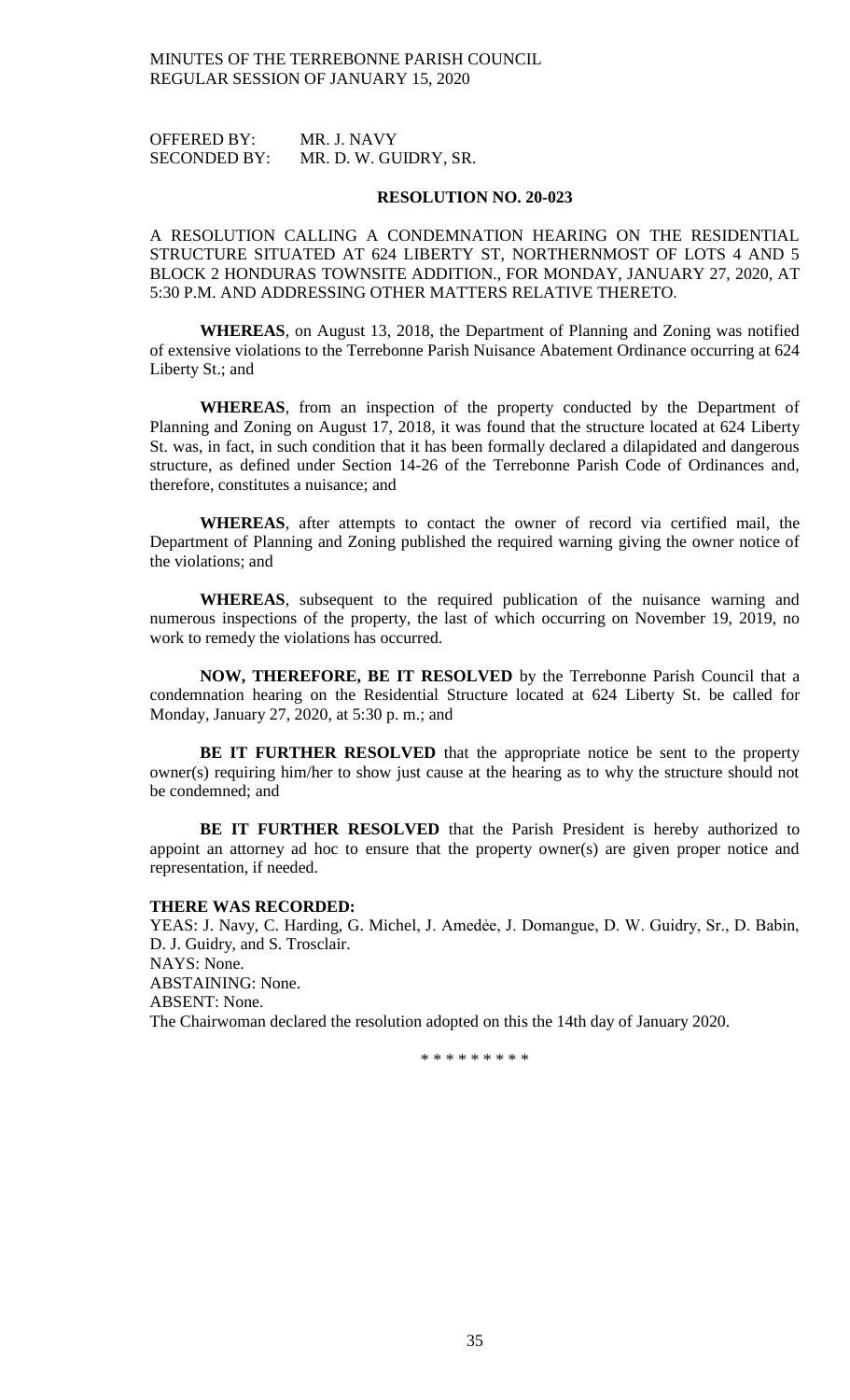OFFERED BY: MR. G. MICHEL SECONDED BY: MR. J. N AVY

### **RESOLUTION NO. 20-024**

A RESOLUTION CALLING A CONDEMNATION HEARING ON THE RESIDENTIAL ACCESSORY STRUCTURE SITUATED AT 224 DOUGLAS DR, LOT 13 BLOCK 7 BROADMOOR HEIGHTS SUBD., FOR MONDAY, JANUARY 27, 2020, AT 5:30 P.M. AND ADDRESSING OTHER MATTERS RELATIVE THERETO.

**WHEREAS**, on July 19, 2018, the Department of Planning and Zoning was notified of extensive violations to the Terrebonne Parish Nuisance Abatement Ordinance occurring at 224 Douglas Dr.; and

**WHEREAS**, from an inspection of the property conducted by the Department of Planning and Zoning on July 26, 2018, it was found that the structure located at 224 Douglas Dr. was, in fact, in such condition that it has been formally declared a dilapidated and dangerous structure, as defined under Section 14-26 of the Terrebonne Parish Code of Ordinances and, therefore, constitutes a nuisance; and

**WHEREAS**, after attempts to contact the owner of record via certified mail, the Department of Planning and Zoning published the required warning giving the owner notice of the violations; and

**WHEREAS**, subsequent to the required publication of the nuisance warning and numerous inspections of the property, the last of which occurring on November 18, 2019, no work to remedy the violations has occurred.

**NOW, THEREFORE, BE IT RESOLVED** by the Terrebonne Parish Council that a condemnation hearing on the Residential Accessory Structure located at 224 Douglas Dr. be called for Monday, January 27, 2020, at 5:30 p. m.; and

**BE IT FURTHER RESOLVED** that the appropriate notice be sent to the property owner(s) requiring him/her to show just cause at the hearing as to why the structure should not be condemned; and

**BE IT FURTHER RESOLVED** that the Parish President is hereby authorized to appoint an attorney ad hoc to ensure that the property owner(s) are given proper notice and representation, if needed.

### **THERE WAS RECORDED:**

YEAS: J. Navy, C. Harding, G. Michel, J. Amedẻe, J. Domangue, D. W. Guidry, Sr., D. Babin, D. J. Guidry, and S. Trosclair. NAYS: None. ABSTAINING: None. ABSENT: None. The Chairwoman declared the resolution adopted on this the 14th day of January 2020.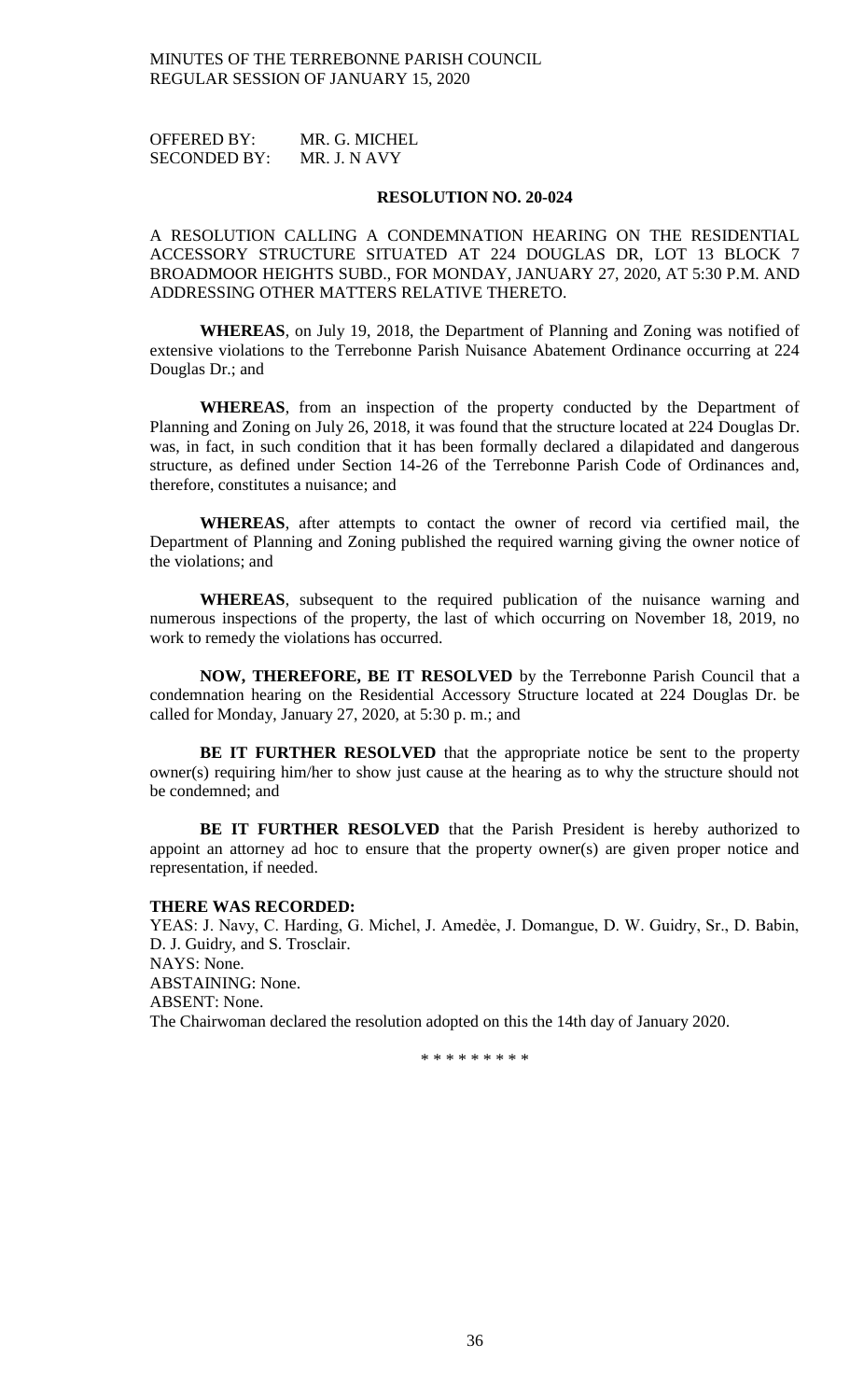OFFERED BY: MR. J. NAVY SECONDED BY: MR. D. W. GUIDRY, SR.

### **RESOLUTION NO. 20-025**

A RESOLUTION CALLING A CONDEMNATION HEARING ON THE RESIDENTIAL STRUCTURE SITUATED AT 361 DIXIE AV, LOT 19 BLOCK 2 BARROW SUBD., FOR MONDAY, JANUARY 27, 2020, AT 5:30 P.M. AND ADDRESSING OTHER MATTERS RELATIVE THERETO.

**WHEREAS**, on October 16, 2018, the Department of Planning and Zoning was notified of extensive violations to the Terrebonne Parish Nuisance Abatement Ordinance occurring at 361 Dixie Ave.; and

**WHEREAS**, from an inspection of the property conducted by the Department of Planning and Zoning on October 26, 2018, it was found that the structure located at 361 Dixie Av. was, in fact, in such condition that it has been formally declared a dilapidated and dangerous structure, as defined under Section 14-26 of the Terrebonne Parish Code of Ordinances and, therefore, constitutes a nuisance; and

**WHEREAS**, the owner of record has been issued the required warning via certified mail by the Department of Planning and Zoning, of the violations occurring on the property; and

**WHEREAS**, subsequent to the required notifications and numerous inspections of the property, the last of which occurring on November 19, 2019, no work to remedy the violations has occurred.

**NOW, THEREFORE, BE IT RESOLVED** by the Terrebonne Parish Council that a condemnation hearing on the Residential Structure located at 361 Dixie Ave. be called for Monday, January 27, 2020, at 5:30 p. m.; and

**BE IT FURTHER RESOLVED** that the appropriate notice be sent to the property owner(s) requiring him/her to show just cause at the hearing as to why the structure should not be condemned; and

**BE IT FURTHER RESOLVED** that the Parish President is hereby authorized to appoint an attorney ad hoc to ensure that the property owner(s) are given proper notice and representation, if needed.

### **THERE WAS RECORDED:**

YEAS: J. Navy, C. Harding, G. Michel, J. Amedée, J. Domangue, D. W. Guidry, Sr., D. Babin, D. J. Guidry, and S. Trosclair. NAYS: None. ABSTAINING: None. ABSENT: None. The Chairwoman declared the resolution adopted on this the 14th day of January 2020.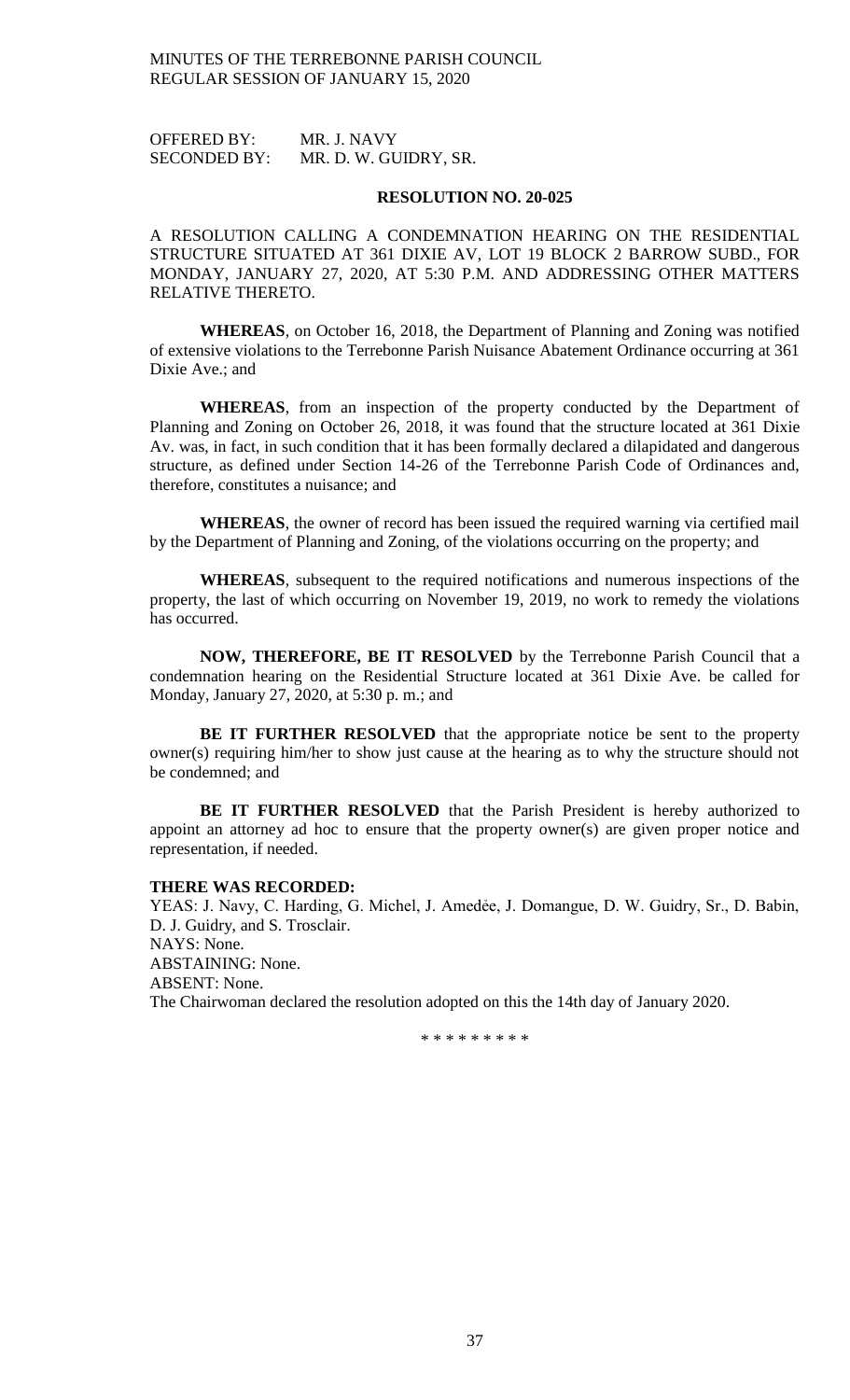OFFERED BY: MR. J. NAVY SECONDED BY: MR. D. W. GUIDRY, SR.

### **RESOLUTION NO. 20-026**

A RESOLUTION CALLING A CONDEMNATION HEARING ON THE RESIDENTIAL STRUCTURE SITUATED AT 136 KING ST, LOT 32 BLOCK C, MECHANICVILLE., FOR MONDAY, JANUARY 27, 2020, AT 5:30 P.M. AND ADDRESSING OTHER MATTERS RELATIVE THERETO.

**WHEREAS**, on September 21, 2018, the Department of Planning and Zoning was notified of extensive violations to the Terrebonne Parish Nuisance Abatement Ordinance occurring at 136 King St.; and

**WHEREAS**, from an inspection of the property conducted by the Department of Planning and Zoning on September 27, 2018, it was found that the structure located at 136 King St. was, in fact, in such condition that it has been formally declared a dilapidated and dangerous structure, as defined under Section 14-26 of the Terrebonne Parish Code of Ordinances and, therefore, constitutes a nuisance; and

**WHEREAS**, the owner of record has been issued the required warning via certified mail by the Department of Planning and Zoning, of the violations occurring on the property; and

**WHEREAS**, subsequent to the required notifications and numerous inspections of the property, the last of which occurring on November 18, 2019, no work to remedy the violations has occurred.

**NOW, THEREFORE, BE IT RESOLVED** by the Terrebonne Parish Council that a condemnation hearing on the Residential Structure located at 136 King St. be called for Monday, January 27, 2020, at 5:30 p. m.; and

**BE IT FURTHER RESOLVED** that the appropriate notice be sent to the property owner(s) requiring him/her to show just cause at the hearing as to why the structure should not be condemned; and

**BE IT FURTHER RESOLVED** that the Parish President is hereby authorized to appoint an attorney ad hoc to ensure that the property owner(s) are given proper notice and representation, if needed.

### **THERE WAS RECORDED:**

YEAS: J. Navy, C. Harding, G. Michel, J. Amedėe, J. Domangue, D. W. Guidry, Sr., D. Babin, D. J. Guidry, and S. Trosclair. NAYS: None. ABSTAINING: None. ABSENT: None. The Chairwoman declared the resolution adopted on this the 14th day of January 2020.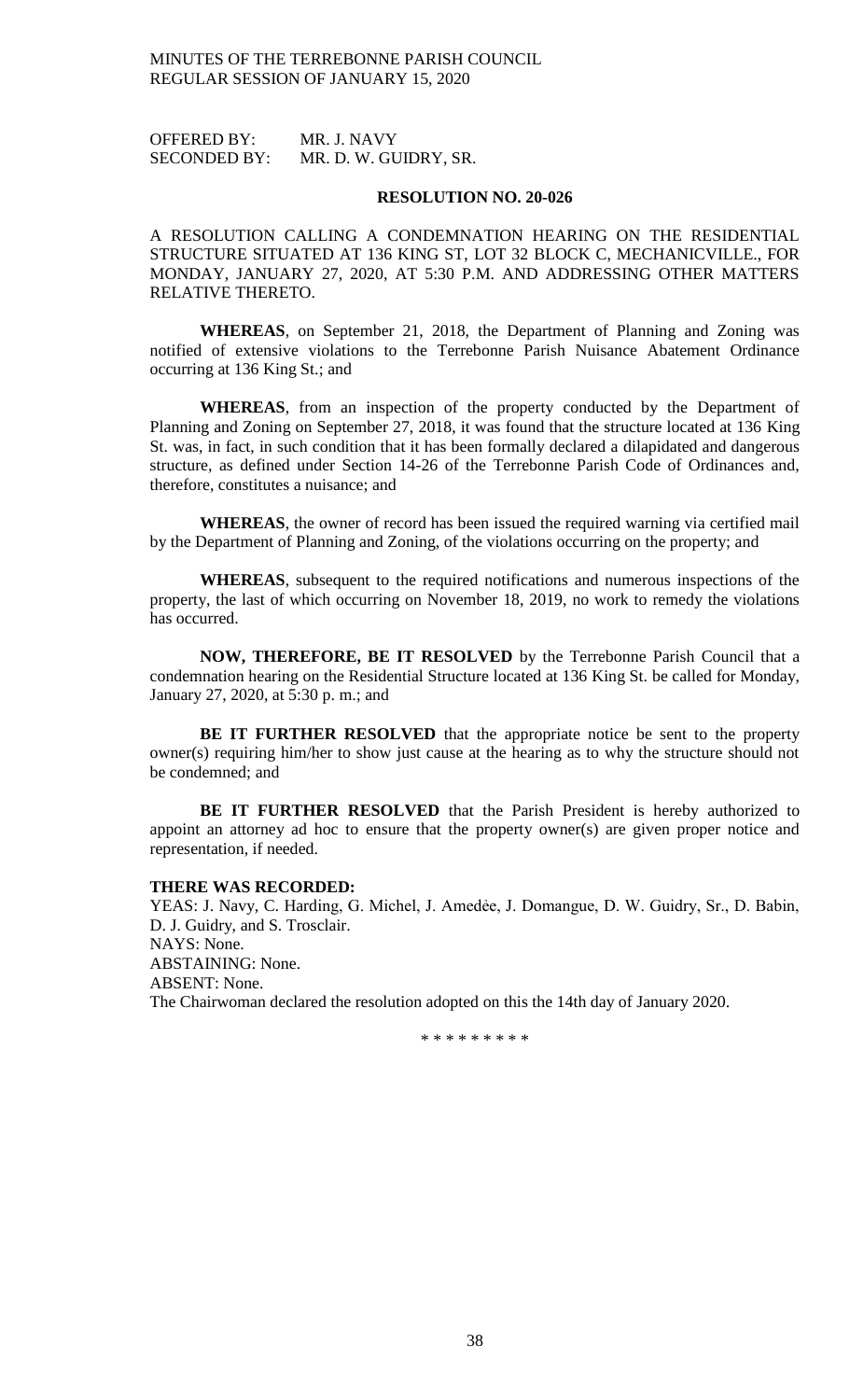OFFERED BY: MR. G. MICHEL SECONDED BY: MR. D. W. GUIDRY, SR.

### **RESOLUTION NO. 20-027**

A RESOLUTION CALLING A CONDEMNATION HEARING ON THE RESIDENTIAL MOBILE HOME SITUATED AT 134 KEVIN ST (STRUCTURE 1), LOT 4 BLOCK 4 GRANDVIEW HEIGHTS., FOR MONDAY, JANUARY 27, 2020, AT 5:30 P.M. AND ADDRESSING OTHER MATTERS RELATIVE THERETO.

**WHEREAS**, on August 30, 2018, the Department of Planning and Zoning was notified of extensive violations to the Terrebonne Parish Nuisance Abatement Ordinance occurring at 134 Kevin St. (Structure 1); and

**WHEREAS**, from an inspection of the property conducted by the Department of Planning and Zoning on September 06, 2018, it was found that the structure located at 134 Kevin St. (Structure 1) was, in fact, in such condition that it has been formally declared a dilapidated and dangerous structure, as defined under Section 14-26 of the Terrebonne Parish Code of Ordinances and, therefore, constitutes a nuisance; and

**WHEREAS**, the owner of record has been issued the required warning via certified mail by the Department of Planning and Zoning, of the violations occurring on the property; and

**WHEREAS**, subsequent to the required notifications and numerous inspections of the property, the last of which occurring on November 18, 2019, no work to remedy the violations has occurred.

**NOW, THEREFORE, BE IT RESOLVED** by the Terrebonne Parish Council that a condemnation hearing on the Residential Mobile Home located at 134 Kevin St. (structure 1) be called for Monday, January 27, 2020, at 5:30 p. m.; and

**BE IT FURTHER RESOLVED** that the appropriate notice be sent to the property owner(s) requiring him/her to show just cause at the hearing as to why the structure should not be condemned; and

**BE IT FURTHER RESOLVED** that the Parish President is hereby authorized to appoint an attorney ad hoc to ensure that the property owner(s) are given proper notice and representation, if needed.

### **THERE WAS RECORDED:**

YEAS: J. Navy, C. Harding, G. Michel, J. Amedėe, J. Domangue, D. W. Guidry, Sr., D. Babin, D. J. Guidry, and S. Trosclair. NAYS: None. ABSTAINING: None. ABSENT: None. The Chairwoman declared the resolution adopted on this the 14th day of January 2020.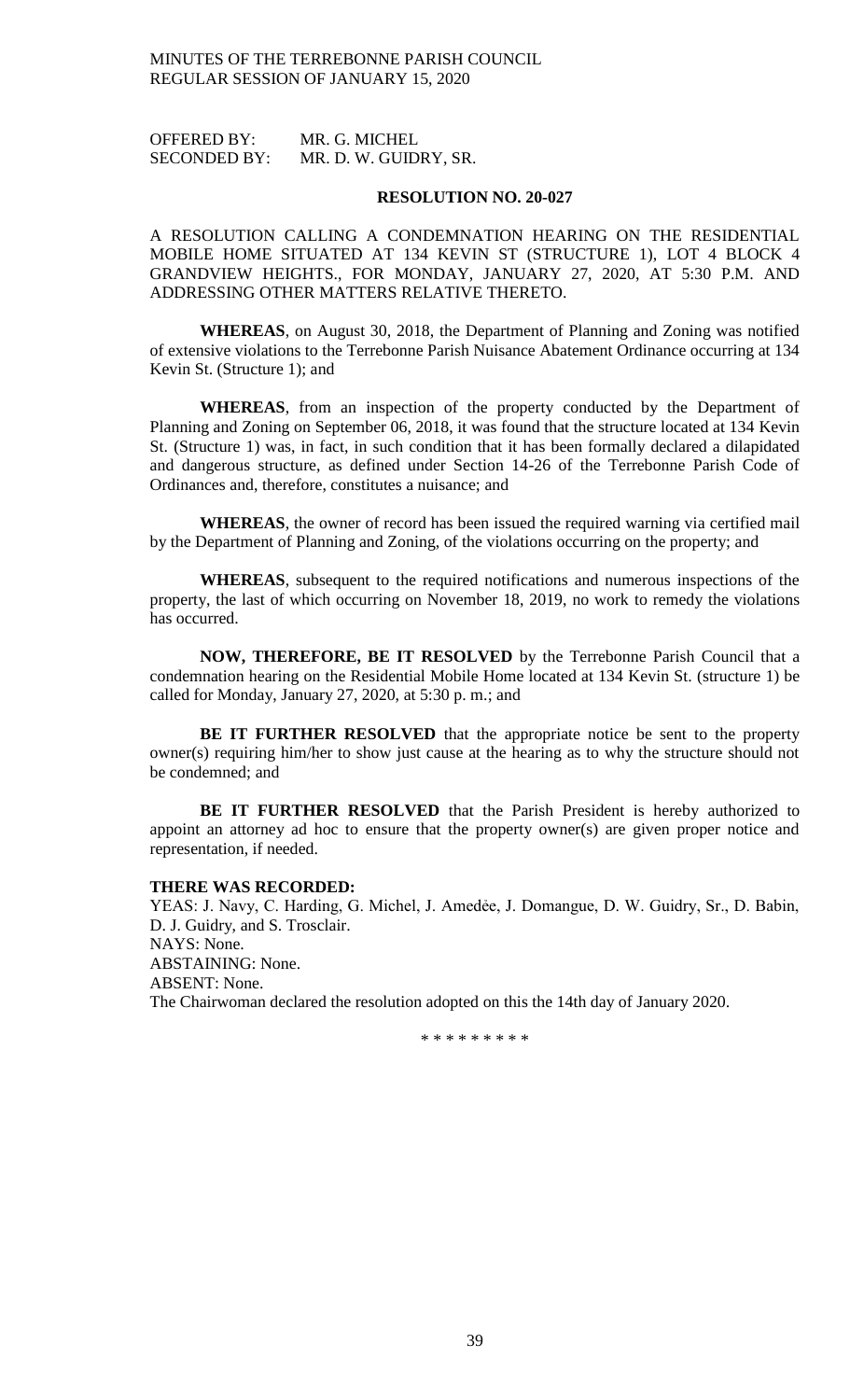OFFERED BY: MR. S. TROSCLAIR SECONDED BY: MR. D. W. GUIDRY, SR.

### **RESOLUTION NO. 20-028**

A RESOLUTION CALLING A CONDEMNATION HEARING ON THE RESIDENTIAL MOBILE HOME SITUATED AT 134 KEVIN ST, (STRUCTURE 2) LOT 4 BLOCK 4 GRANDVIEW HEIGHTS., FOR MONDAY, JANUARY 27, 2020, AT 5:30 P.M. AND ADDRESSING OTHER MATTERS RELATIVE THERETO**.**

**WHEREAS**, on September 06, 2018, the Department of Planning and Zoning was notified of extensive violations to the Terrebonne Parish Nuisance Abatement Ordinance occurring at 134 Kevin St. (Structure 2); and

**WHEREAS**, from an inspection of the property conducted by the Department of Planning and Zoning on September 06, 2018, it was found that the structure located at 134 Kevin St. (Structure 2) was, in fact, in such condition that it has been formally declared a dilapidated and dangerous structure, as defined under Section 14-26 of the Terrebonne Parish Code of Ordinances and, therefore, constitutes a nuisance; and

**WHEREAS**, the owner of record has been issued the required warning via certified mail by the Department of Planning and Zoning, of the violations occurring on the property; and

**WHEREAS**, subsequent to the required notifications and numerous inspections of the property, the last of which occurring on November 18, 2019, no work to remedy the violations has occurred.

**NOW, THEREFORE, BE IT RESOLVED** by the Terrebonne Parish Council that a condemnation hearing on the Residential Mobile Home located at 134 Kevin St. (Structure 2) be called for Monday, January 27, 2020, at 5:30 p. m.; and

**BE IT FURTHER RESOLVED** that the appropriate notice be sent to the property owner(s) requiring him/her to show just cause at the hearing as to why the structure should not be condemned; and

**BE IT FURTHER RESOLVED** that the Parish President is hereby authorized to appoint an attorney ad hoc to ensure that the property owner(s) are given proper notice and representation, if needed.

### **THERE WAS RECORDED:**

YEAS: J. Navy, C. Harding, G. Michel, J. Amedėe, J. Domangue, D. W. Guidry, Sr., D. Babin, D. J. Guidry, and S. Trosclair. NAYS: None. ABSTAINING: None. ABSENT: None. The Chairwoman declared the resolution adopted on this the 14th day of January 2020.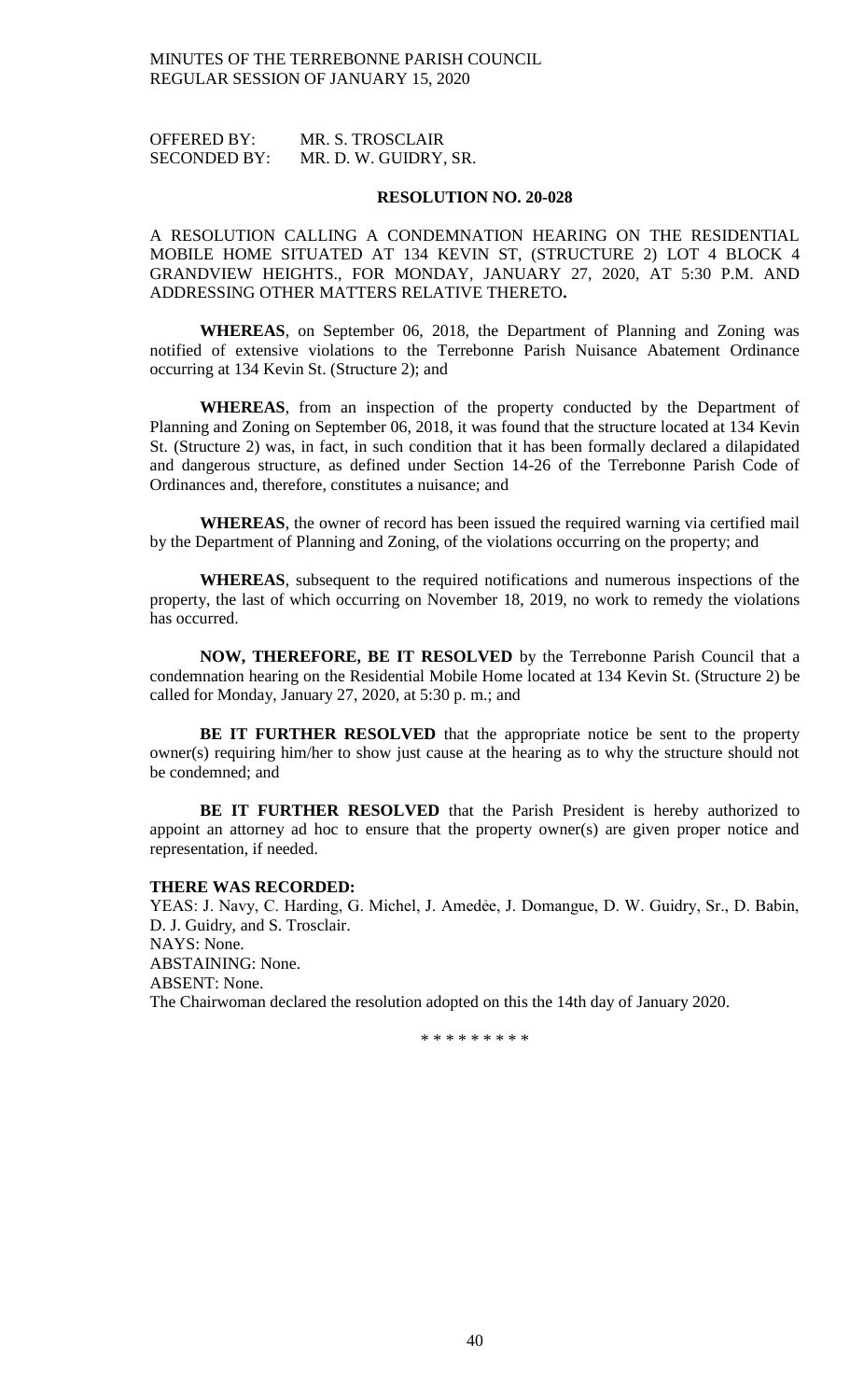OFFERED BY: MR. S. TROSCLAIR SECONDED BY: MR. C. HARDING

### **RESOLUTION NO. 20-029**

A RESOLUTION CALLING A CONDEMNATION HEARING ON THE RESIDENTIAL STRUCTURE SITUATED AT 2384 HIGHWAY 665, HAVING A FRONTAGE 229 FEET BY DEPTH SURVEY. LESS LOT 80 X 450 FEET., FOR MONDAY, JANUARY 27, 2020, AT 5:30 P.M. AND ADDRESSING OTHER MATTERS RELATIVE THERETO**.**

**WHEREAS**, on September 05, 2018, the Department of Planning and Zoning was notified of extensive violations to the Terrebonne Parish Nuisance Abatement Ordinance occurring at 2384 Highway 665; and

**WHEREAS**, from an inspection of the property conducted by the Department of Planning and Zoning on September 07, 2018, it was found that the structure located at 2384 Highway 665 was, in fact, in such condition that it has been formally declared a dilapidated and dangerous structure, as defined under Section 14-26 of the Terrebonne Parish Code of Ordinances and, therefore, constitutes a nuisance; and

**WHEREAS**, the owner of record has been issued the required warning via certified mail by the Department of Planning and Zoning, of the violations occurring on the property; and

**WHEREAS**, subsequent to the required notifications and numerous inspections of the property, the last of which occurring on November 14, 2019, no work to remedy the violations has occurred.

**NOW, THEREFORE, BE IT RESOLVED** by the Terrebonne Parish Council that a condemnation hearing on the Residential Structure located at 2384 Highway 665 be called for Monday, January 27, 2020, at 5:30 p. m.; and

**BE IT FURTHER RESOLVED** that the appropriate notice be sent to the property owner(s) requiring him/her to show just cause at the hearing as to why the structure should not be condemned; and

**BE IT FURTHER RESOLVED** that the Parish President is hereby authorized to appoint an attorney ad hoc to ensure that the property owner(s) are given proper notice and representation, if needed.

### **THERE WAS RECORDED:**

YEAS: J. Navy, C. Harding, G. Michel, J. Amedée, J. Domangue, D. W. Guidry, Sr., D. Babin, D. J. Guidry, and S. Trosclair. NAYS: None. ABSTAINING: None. ABSENT: None. The Chairwoman declared the resolution adopted on this the 14th day of January 2020.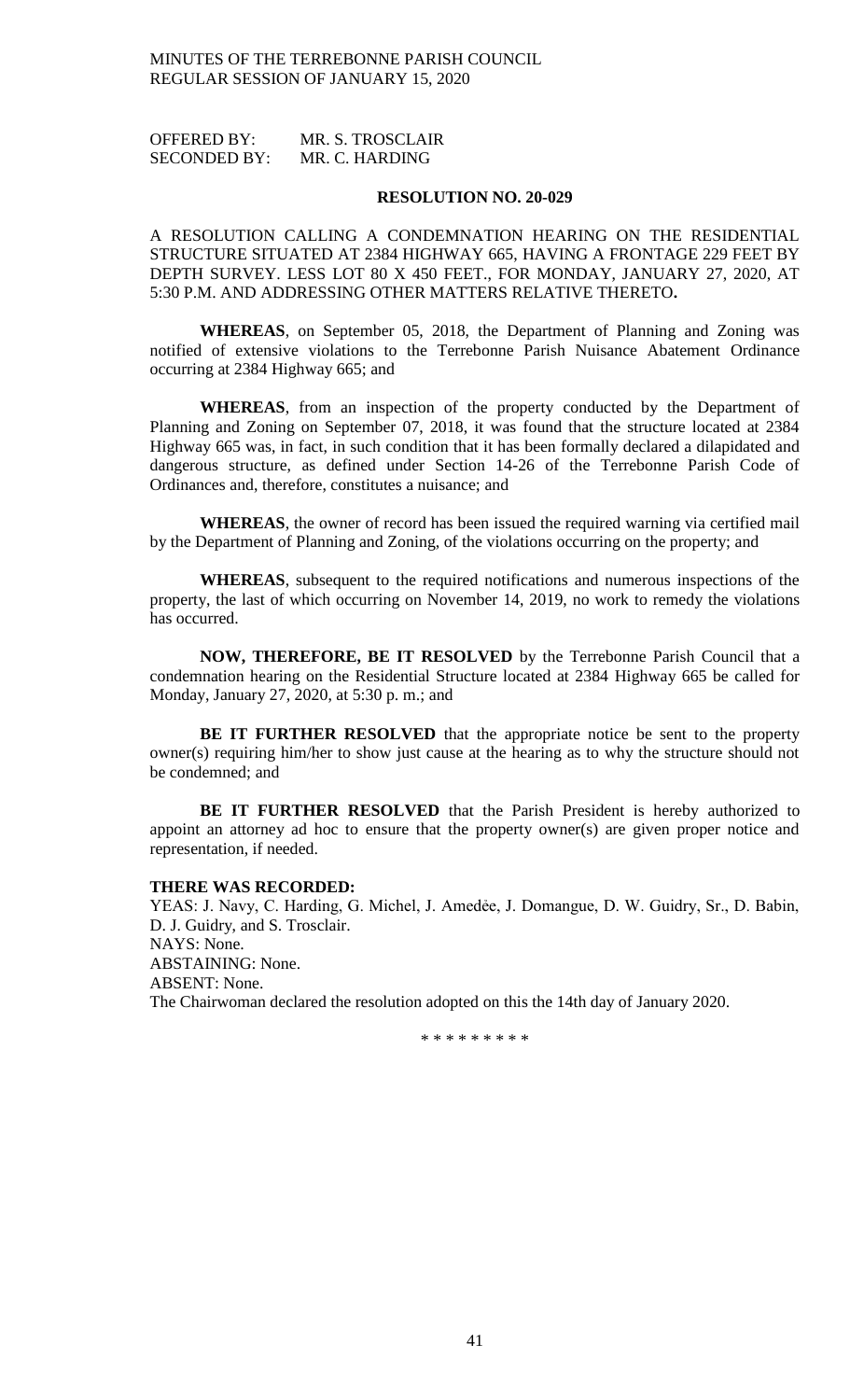OFFERED BY: MR. J. NAVY SECONDED BY: MR. C. HARDING

### **RESOLUTION NO. 20-030**

A RESOLUTION CALLING A CONDEMNATION HEARING ON THE RESIDENTIAL STRUCTURE SITUATED AT 118 CROZIER DR, LOT 10 BLOCK 3 CROZIER HEIGHTS., FOR MONDAY, JANUARY 27, 2020, AT 5:30 P.M. AND ADDRESSING OTHER MATTERS RELATIVE THERETO.

**WHEREAS**, on August 03, 2018, the Department of Planning and Zoning was notified of extensive violations to the Terrebonne Parish Nuisance Abatement Ordinance occurring at 118 Crozier Dr.; and

**WHEREAS**, from an inspection of the property conducted by the Department of Planning and Zoning on August 09, 2018, it was found that the structure located at 118 Crozier Dr. was, in fact, in such condition that it has been formally declared a dilapidated and dangerous structure, as defined under Section 14-26 of the Terrebonne Parish Code of Ordinances and, therefore, constitutes a nuisance; and

**WHEREAS**, the owner of record has been issued the required warning via certified mail by the Department of Planning and Zoning, of the violations occurring on the property; and

**WHEREAS**, subsequent to the required notifications and numerous inspections of the property, the last of which occurring on November 19, 2019, no work to remedy the violations has occurred.

**NOW, THEREFORE, BE IT RESOLVED** by the Terrebonne Parish Council that a condemnation hearing on the Residential Structure located at 118 Crozier Dr. be called for Monday, January 27, 2020, at 5:30 p. m.; and

**BE IT FURTHER RESOLVED** that the appropriate notice be sent to the property owner(s) requiring him/her to show just cause at the hearing as to why the structure should not be condemned; and

**BE IT FURTHER RESOLVED** that the Parish President is hereby authorized to appoint an attorney ad hoc to ensure that the property owner(s) are given proper notice and representation, if needed.

### **THERE WAS RECORDED:**

YEAS: J. Navy, C. Harding, G. Michel, J. Amedėe, J. Domangue, D. W. Guidry, Sr., D. Babin, D. J. Guidry, and S. Trosclair. NAYS: None. ABSTAINING: None. ABSENT: None. The Chairwoman declared the resolution adopted on this the 14th day of January 2020.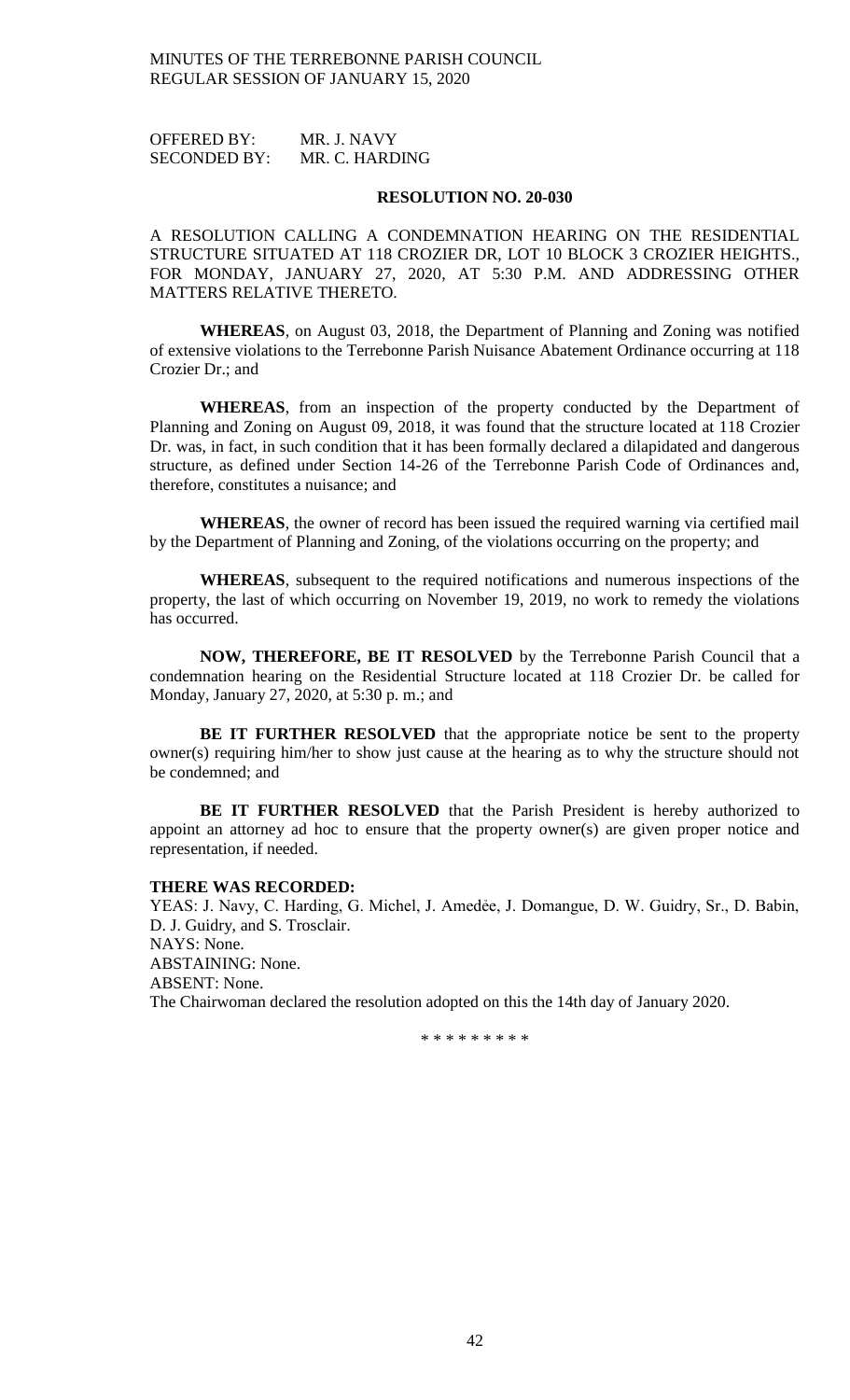OFFERED BY: MR. D. BABIN SECONDED BY: MR. J. NAVY

### **RESOLUTION NO. 20-031**

A RESOLUTION CALLING A CONDEMNATION HEARING ON THE RESIDENTIAL MOBILE HOME SITUATED AT 428 ASHLAND DR, LOT 39 BLOCK 5 ASHLAND PLANTATION SOUTH, FOR MONDAY, JANUARY 27, 2020, AT 5:30 P.M. AND ADDRESSING OTHER MATTERS RELATIVE THERETO**.**

**WHEREAS**, on July 22, 2019, the Department of Planning and Zoning was notified of extensive violations to the Terrebonne Parish Nuisance Abatement Ordinance occurring at 428 Ashland Dr.; and

**WHEREAS**, from an inspection of the property conducted by the Department of Planning and Zoning on July 26, 2019, it was found that the structure located at 428 Ashland Dr. was, in fact, in such condition that it has been formally declared a dilapidated and dangerous structure, as defined under Section 14-26 of the Terrebonne Parish Code of Ordinances and, therefore, constitutes a nuisance; and

**WHEREAS**, the owner of record has been issued the required warning via hand delivery by the Department of Planning and Zoning, of the violations occurring on the property; and

**WHEREAS**, subsequent to the required notifications and numerous inspections of the property, the last of which occurring on November 18, 2019, no work to remedy the violations has occurred.

**NOW, THEREFORE, BE IT RESOLVED** by the Terrebonne Parish Council that a condemnation hearing on the Residential Mobile Home located at 428 Ashland Dr. be called for Monday, January 27, 2020, at 5:30 p. m.; and

**BE IT FURTHER RESOLVED** that the appropriate notice be sent to the property owner(s) requiring him/her to show just cause at the hearing as to why the structure should not be condemned; and

**BE IT FURTHER RESOLVED** that the Parish President is hereby authorized to appoint an attorney ad hoc to ensure that the property owner(s) are given proper notice and representation, if needed.

### **THERE WAS RECORDED:**

YEAS: J. Navy, C. Harding, G. Michel, J. Amedėe, J. Domangue, D. W. Guidry, Sr., D. Babin, D. J. Guidry, and S. Trosclair. NAYS: None. ABSTAINING: None. ABSENT: None. The Chairwoman declared the resolution adopted on this the 14th day of January 2020.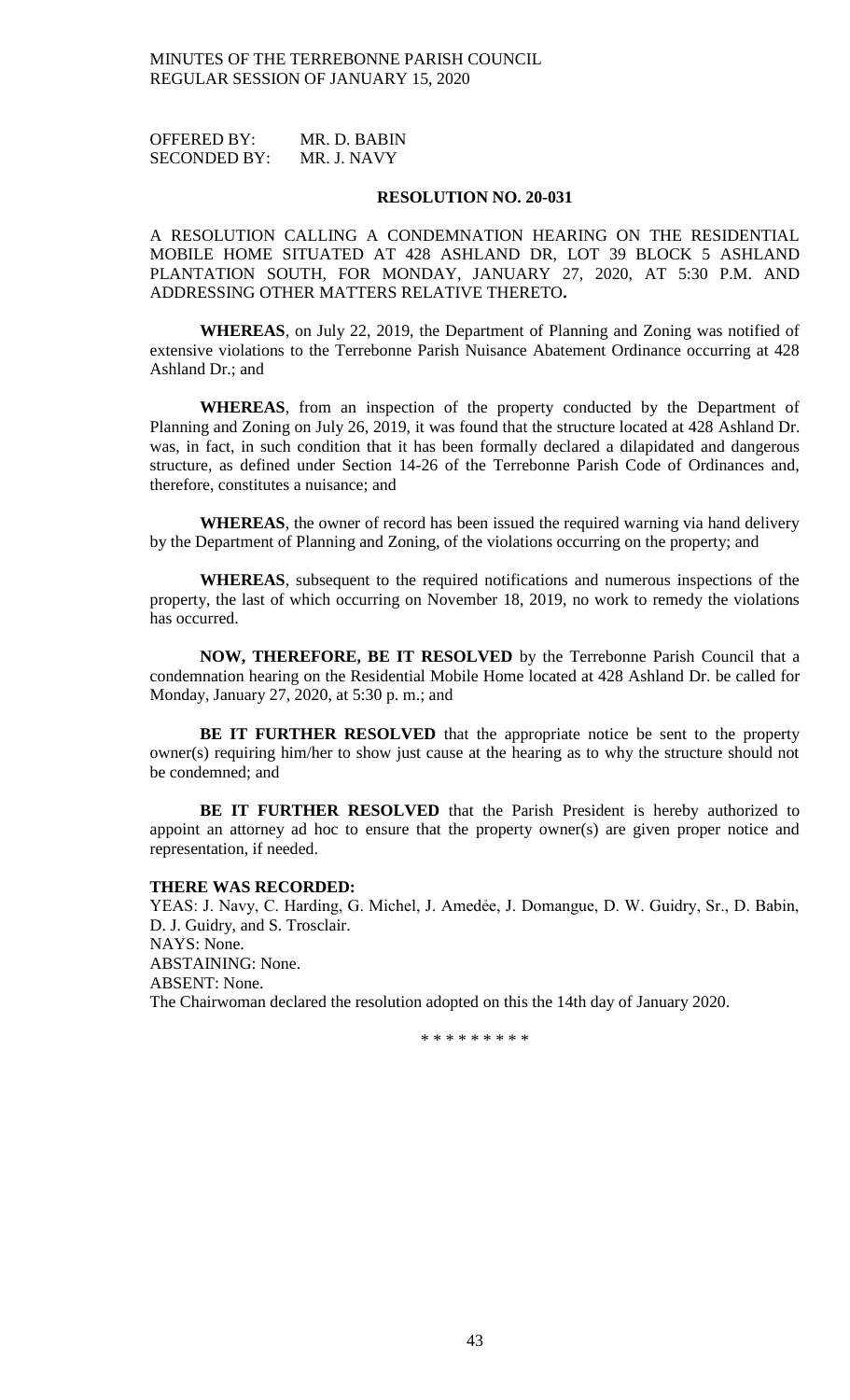OFFERED BY: MR. J. NAVY SECONDED BY: MR. C. HARDING

### **RESOLUTION NO. 20-032**

A RESOLUTION CALLING A CONDEMNATION HEARING ON THE RESIDENTIAL STRUCTURE SITUATED AT 215 ROSELAWN AV, LOT 50FT X 114FT ON EAST SIDE OF EXTENSION OF ROSELAWN AVE; NOW LOT 15 BLOCK 1 ROSELAWN SUBD. , FOR MONDAY, JANUARY 27, 2020, AT 5:30 P.M. AND ADDRESSING OTHER MATTERS RELATIVE THERETO.

**WHEREAS**, on May 28, 2019, the Department of Planning and Zoning was notified of extensive violations to the Terrebonne Parish Nuisance Abatement Ordinance occurring at 215 Roselawn Ave.; and

**WHEREAS**, from an inspection of the property conducted by the Department of Planning and Zoning on June 04, 2019, it was found that the structure located at 215 Roselawn Ave. was, in fact, in such condition that it has been formally declared a dilapidated and dangerous structure, as defined under Section 14-26 of the Terrebonne Parish Code of Ordinances and, therefore, constitutes a nuisance; and

**WHEREAS**, the owner of record has been issued the required warning via certified mail by the Department of Planning and Zoning, of the violations occurring on the property; and

**WHEREAS**, subsequent to the required notifications and numerous inspections of the property, the last of which occurring on July 09, 2019, no work to remedy the violations has occurred.

**NOW, THEREFORE, BE IT RESOLVED** by the Terrebonne Parish Council that a condemnation hearing on the Residential Structure located at 215 Roselawn Ave. be called for Monday, January 27, 2020, at 5:30 p. m.; and

**BE IT FURTHER RESOLVED** that the appropriate notice be sent to the property owner(s) requiring him/her to show just cause at the hearing as to why the structure should not be condemned; and

**BE IT FURTHER RESOLVED** that the Parish President is hereby authorized to appoint an attorney ad hoc to ensure that the property owner(s) are given proper notice and representation, if needed.

### **THERE WAS RECORDED:**

YEAS: J. Navy, C. Harding, G. Michel, J. Amedée, J. Domangue, D. W. Guidry, Sr., D. Babin, D. J. Guidry, and S. Trosclair. NAYS: None. ABSTAINING: None. ABSENT: None. The Chairwoman declared the resolution adopted on this the 14th day of January 2020.

\* \* \* \* \* \* \* \* \*

Committee Member J Navy asked that Agenda Item No. 15 - Discussion and possible action regarding holiday festival preparation and planning, be placed on the agenda to discuss enhancing and adding Christmas lights in Downtown Houma during the Christmas season. He stated that he has been in conversation with Administration to allocate more funding to the 2021 Budget to add more lights during the Christmas season; noting that adding additional lighting would make the area more "kid" friendly and promote tourism.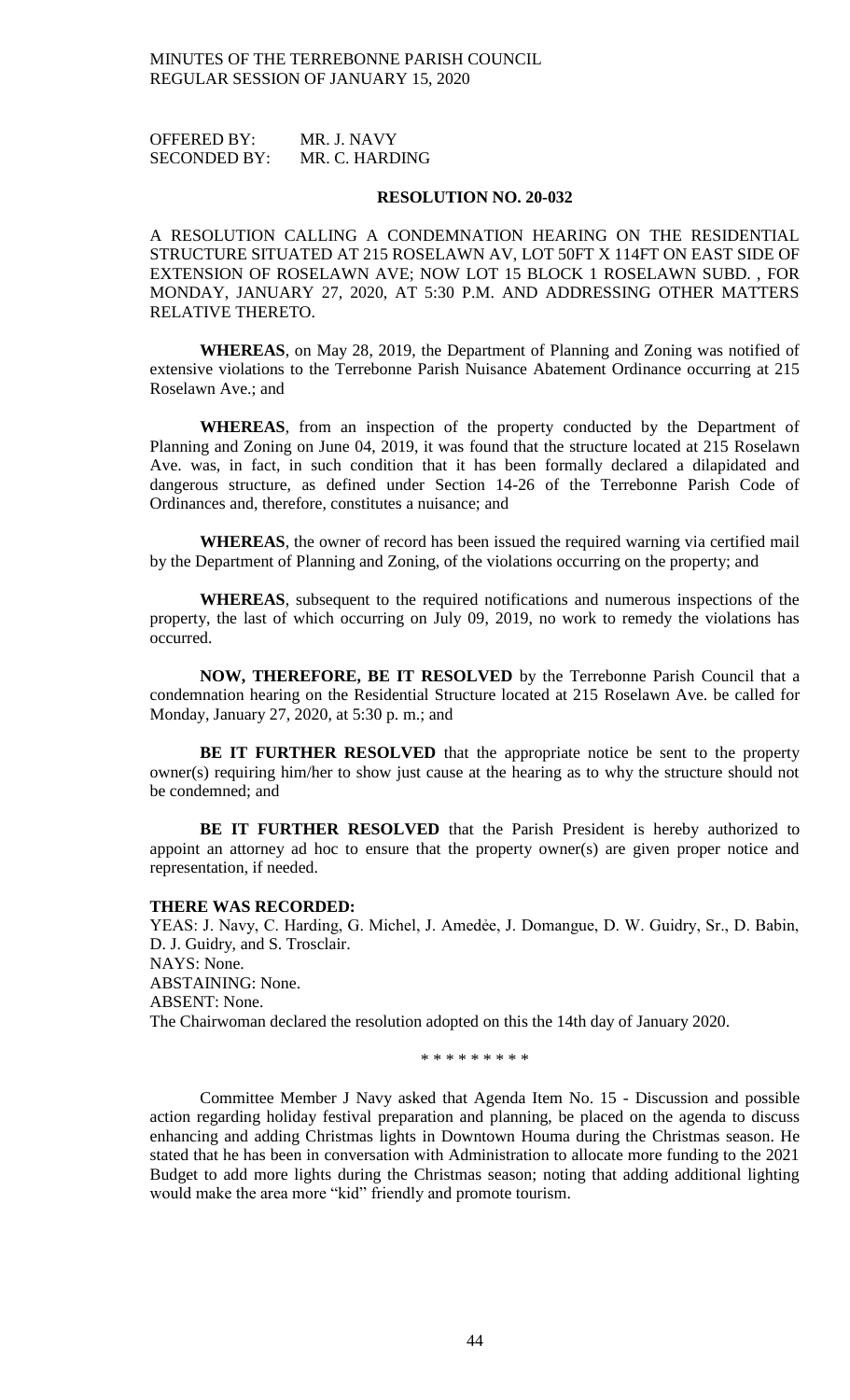Main Street Manager A. Picou gave a brief overview and/or history of the Christmas parade and events scheduled in Downtown Houma during the holiday season. She stated that all of the volunteers for this event are private citizens that give donations and their time to make this a kid friendly family event. Ms. Picou stated that the festival has grown in several years and she thanked the Council and Administration for all of their support.

Planning and Zoning Director C. Pualski explained that Natchitoches, LA uses funding in their General Fund that is taken from the Utilities Department; and stated that a committee can be formed in March to start planning for the 2021 Christmas event. He stated all of the individuals working to make this event a success are volunteers and "in-kind" donations from the parish.

Discussion ensued with several Committee members agreeing that adding more lights would enhance the downtown area; asking whether or not funding from the road lighting districts can be used to fund Christmas events.

Chief Finance Officer K. Mauldin stated that she is unsure whether or road lighting funds can be used to enhance the Christmas Festival but will look into the matter and present her findings to the Council at a later date.

Mr. J. Navy moved, seconded by Mr. S. Trosclair, "THAT, the Community Development and Planning Committee request that the Christmas Planning Committee research the idea of enhancing and/or expanding the Christmas Festival lights the entire month of December to promote tourism and report back to the Council for further evaluation."

The Chairwoman called for the vote on the motion offered by Mr. J. Navy. THERE WAS RECORDED: YEAS: J. Navy, C. Harding, G. Michel, J. Amedée, J. Domangue, D. W. Guidry, Sr., D. Babin, D. J. Guidry, S. Trosclair and J. Navy. NAYS: None. ABSENT: None. The Chairwoman declared the motion adopted

Mr. G. Michel moved, seconded by Mr. C. Harding, "THAT, there being no further business to come before the Community Development & Planning Committee, the meeting be adjourned."

The Chairwoman called for the vote on the motion offered by Mr. G. Michel. THERE WAS RECORDED: YEAS: J. Navy, C. Harding, G. Michel, J. Amedée, J. Domangue, D. W. Guidry, Sr., D. Babin, D. J. Guidry, S. Trosclair and J. Navy. NAYS: None. ABSENT: None. The Chairwoman declared the motion adopted and the meeting was adjourned at 6:35 p. m.

Jessica Domangue, Chairwoman

Tammy E. Triggs, Minute Clerk

Ms. J. Domangue moved, seconded by Mr. D. W. Guidry, Sr., "THAT the Council accept and ratify the minutes of the Community Development and Planning Committee meeting held on 01/14/2020."

The Chairman called for a vote on the motion offered by Ms. J. Domangue. THERE WAS RECORDED: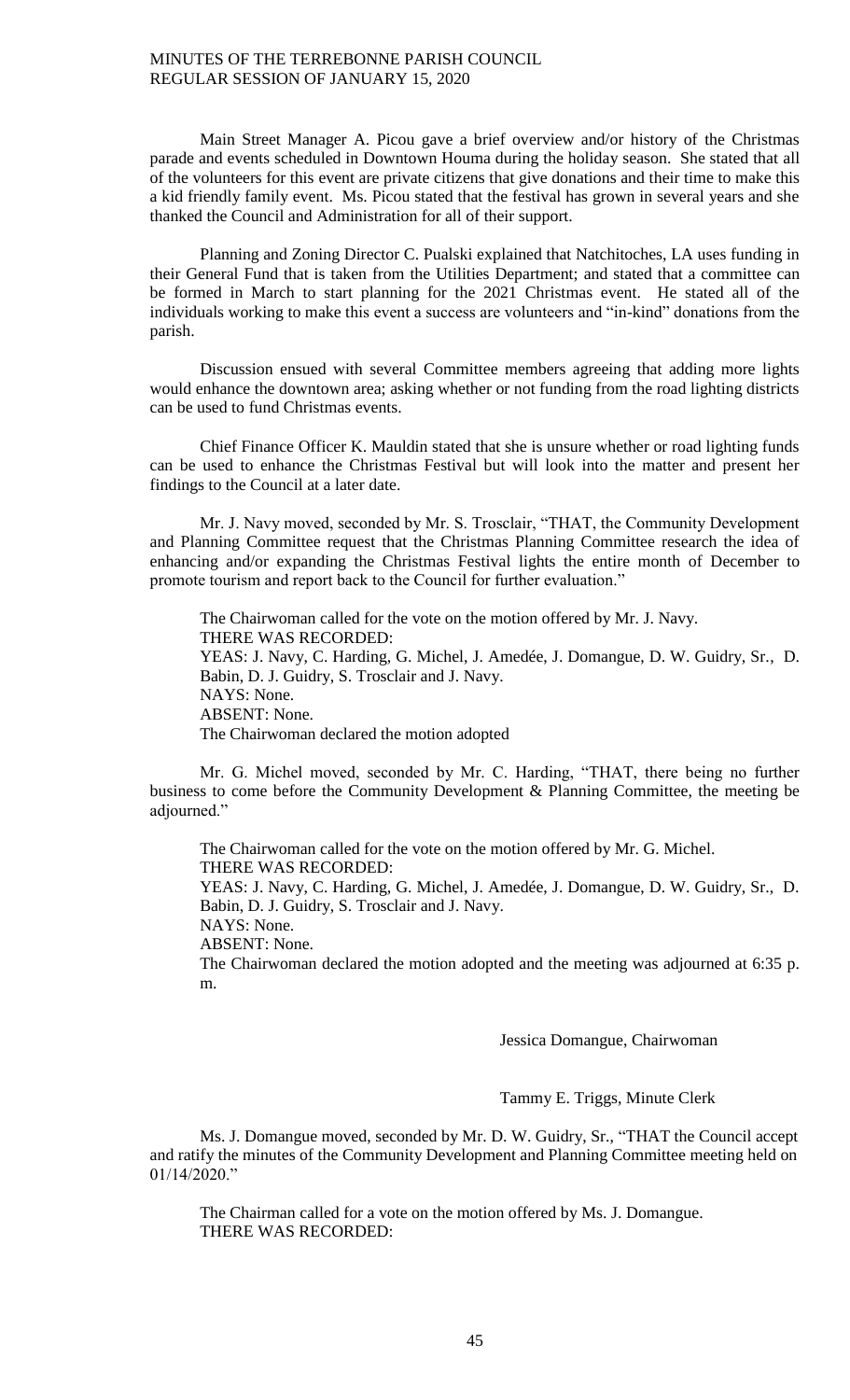YEAS: J. Navy, C. Harding, J. Amedée, J. Domangue, D. W. Guidry, Sr., D. Babin, D. J. Guidry, and S. Trosclair. NAYS: None. ABSENT: G. Michel. The Chairman declared the motion adopted.

Mr. D. W. Guidry, Sr. moved, seconded by Mr. D. Babin, "THAT the Council approve the following street light list:

#### **STREET LIGHT LIST 01-15-2020**

INSTALL ONE POLE & ONE (1) 250-WATT STREET LIGHT AT 6124 NORTH BAYOU BLACK ROAD; SLECA; RLD #8; CARL HARDING; DISTRICT 2."

The Chairman called for a vote on the motion offered by Mr. D. W. Guidry, Sr. THERE WAS RECORDED: YEAS: J. Navy, C. Harding, J. Amedée, J. Domangue, D. W. Guidry, Sr., D. Babin, D. J. Guidry, and S. Trosclair. NAYS: None. ABSENT: G. Michel. The Chairman declared the motion adopted.

Mr. D. W. Guidry, Sr. moved, seconded by Mr. J. Amedée, "THAT the Council approve attendance to the 2020 Annual Police Jury Association of Louisiana Convention from February 12-14, 2020 in Shreveport, LA and to the 2020 Annual NACo Legislative Conference from February 28-March 4, 2020 in Washington, D.C., as per the current travel policy."

The Chairman called for a vote on the motion offered by Mr. D. W. Guidry, Sr. THERE WAS RECORDED: YEAS: J. Navy, C. Harding, J. Amedée, J. Domangue, D. W. Guidry, Sr., D. Babin, D. J. Guidry, and S. Trosclair. NAYS: None. ABSENT: G. Michel. The Chairman declared the motion adopted.

Mr. D. Babin moved, seconded by Mr. D. W. Guidry, Sr., "THAT the Council open nominations for the one expired term on the South Central Louisiana Human Services Authority, nominate Ms. Cheryl Turner, close nominations, and re-appoint Ms. Turner to serve another term on the aforementioned board."

The Chairman called for a vote on the motion offered by Mr. D. Babin. THERE WAS RECORDED: YEAS: J. Navy, C. Harding, J. Amedée, J. Domangue, D. W. Guidry, Sr., D. Babin, D. J. Guidry, and S. Trosclair. NAYS: None. ABSENT: G. Michel. The Chairman declared the motion adopted.

Mr. J. Navy moved, seconded by Mr. D. Babin, "THAT the Council hold nominations open for the one expired term on the Recreation District No. 3A Board."

The Chairman called for a vote on the motion offered by Mr. J. Navy. THERE WAS RECORDED: YEAS: J. Navy, C. Harding, J. Amedée, J. Domangue, D. W. Guidry, Sr., D. Babin, D. J. Guidry, and S. Trosclair. NAYS: None. ABSENT: G. Michel. The Chairman declared the motion adopted.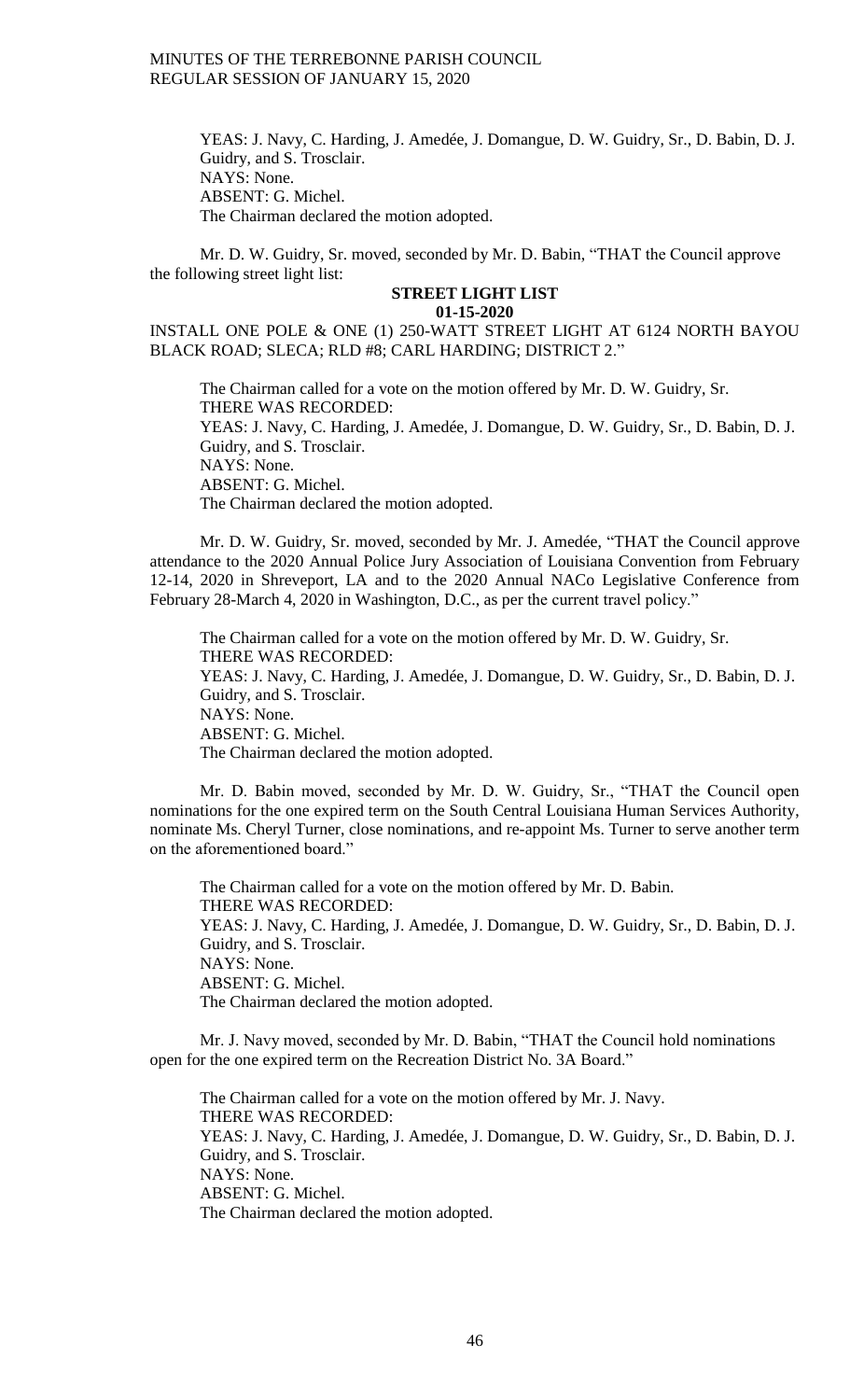Mr. D. J. Guidry moved, seconded by Mr. J. Navy, "THAT the Council open nominations for the one expired term on the Recreation District No. 7 Board, nominate Mr. Brian LeBlanc, close nominations, and re-appoint Mr. LeBlanc to serve another term on the aforementioned board."

The Chairman called for a vote on the motion offered by Mr. D. J. Guidry. THERE WAS RECORDED: YEAS: J. Navy, C. Harding, J. Amedée, J. Domangue, D. W. Guidry, Sr., D. Babin, D. J. Guidry, and S. Trosclair. NAYS: None. ABSENT: G. Michel. The Chairman declared the motion adopted.

Mr. D. W. Guidry, Sr. moved, seconded by Mr. C. Harding, "THAT the Council open nominations for the one expired term on the Recreation District No. 8 Board, nominate Mr. Darrel Hebert, close nominations, and re-appoint Mr. Hebert to serve another term on the aforementioned board."

The Chairman called for a vote on the motion offered by Mr. D. W. Guidry, Sr. THERE WAS RECORDED: YEAS: J. Navy, C. Harding, J. Amedée, J. Domangue, D. W. Guidry, Sr., D. Babin, D. J. Guidry, and S. Trosclair. NAYS: None. ABSENT: G. Michel. The Chairman declared the motion adopted.

Mr. D. W. Guidry, Sr. moved, seconded by Mr. J. Amedée, "THAT the Council hold nominations open for the one vacancy on the Bayou Blue Fire Protection District Board."

The Chairman called for a vote on the motion offered by Mr. J. Navy. THERE WAS RECORDED: YEAS: J. Navy, C. Harding, J. Amedée, J. Domangue, D. W. Guidry, Sr., D. Babin, D. J. Guidry, and S. Trosclair. NAYS: None. ABSENT: G. Michel. The Chairman declared the motion adopted.

Mr. D. W. Guidry, Sr. moved, seconded by Mr. J. Navy, "THAT the Council open nominations for the five expired terms on the Bayou Cane Fire Protection District Board, nominate Mr. Ed Lawson, Mr. Travis Gravois, Ms. Kellie Graffagnino, Mr. Nicholas Hebert, and Ms. Suzanne Carlos, close nominations, re-appoint Mr. Lawson, Mr. Gravois, Ms. Graffagnino, Mr. Hebert, and Ms. Carlos to serve another term on the aforementioned board, and hold nominations open for two weeks for the one vacancy on the aforementioned board."

The Chairman called for a vote on the motion offered by Mr. D. W. Guidry, Sr. THERE WAS RECORDED: YEAS: J. Navy, C. Harding, J. Amedée, J. Domangue, D. W. Guidry, Sr., D. Babin, D. J. Guidry, and S. Trosclair. NAYS: None. ABSENT: G. Michel. The Chairman declared the motion adopted.

Mr. J. Amedée moved, seconded by Mr. J. Navy, "THAT the Council open nominations for the two expired terms on the Schriever Fire Protection District Board, nominate Ms. Janette Schexnayder and Ms. Melinda Duncan, close nominations, and re-appoint Ms. Schexnayder and Ms. Duncan to serve another term on the aforementioned board."

The Chairman called for a vote on the motion offered by Mr. J. Amedée.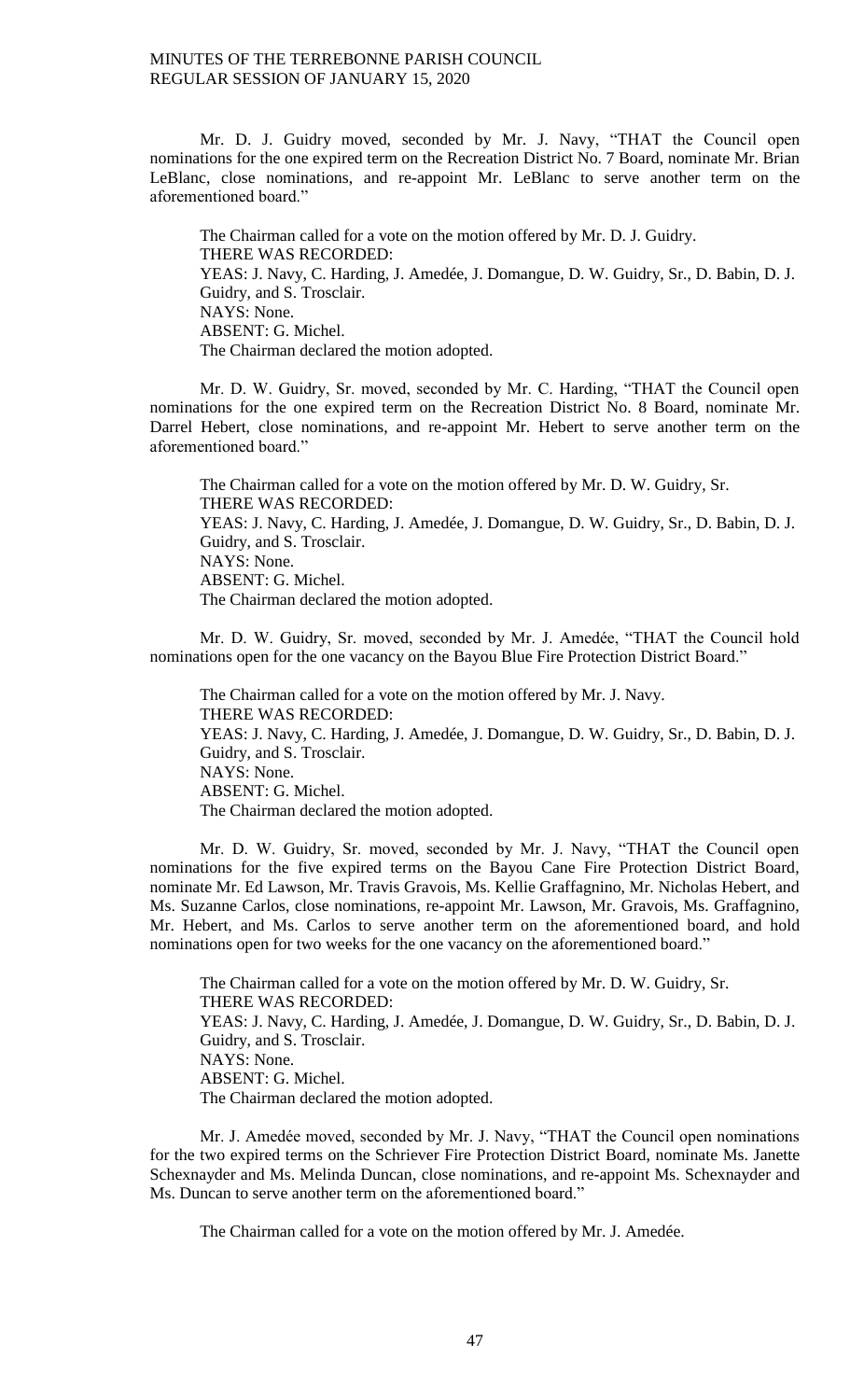THERE WAS RECORDED: YEAS: J. Navy, C. Harding, J. Amedée, J. Domangue, D. W. Guidry, Sr., D. Babin, D. J. Guidry, and S. Trosclair. NAYS: None. ABSENT: G. Michel. The Chairman declared the motion adopted.

Mr. J. Navy moved, seconded by Mr. J. Amedée, "THAT the Council open nominations for the three expired terms on the Village East Fire Protection Board, nominate Mr. Roy Desmore, Mr. John Roy, and Mr. Louis Prosperie, Jr., close nominations, and re-appoint Mr. Desmore, Mr. Roy, and Mr. Prosperie to serve another term on the aforementioned board."

The Chairman called for a vote on the motion offered by Mr. J. Navy. THERE WAS RECORDED: YEAS: J. Navy, C. Harding, J. Amedée, J. Domangue, D. W. Guidry, Sr., D. Babin, D. J. Guidry, and S. Trosclair. NAYS: None. ABSENT: G. Michel. The Chairman declared the motion adopted.

Mr. J. Amedée moved, seconded by Mr. J. Navy, "THAT the Council open nominations for the three expired terms on the Coteau Fire Protection Board, nominate Mr. Roy Trahan, Mr. Robert Parr, and Mr. Stuart Vitter, close nominations, and re-appoint Mr. Trahan, Mr. Parr, and Mr. Vitter to serve another term on the aforementioned board."

The Chairman called for a vote on the motion offered by Mr. J. Amedée. THERE WAS RECORDED: YEAS: J. Navy, C. Harding, J. Amedée, J. Domangue, D. W. Guidry, Sr., D. Babin, D. J. Guidry, and S. Trosclair. NAYS: None. ABSENT: G. Michel. The Chairman declared the motion adopted.

Mr. D. Babin moved, seconded by Mr. J. Amedée, "THAT the Council open nominations for the three expired terms on the Fire Protection District No. 4A Board, nominate Mr. Kirby Verret, Ms. Pamela Carlos, and Mr. Louis Pitre, close nominations, and re-appoint Mr. Verret, Ms. Carlos, and Mr. Pitre to serve another term on the aforementioned board."

The Chairman called for a vote on the motion offered by Mr. D. Babin. THERE WAS RECORDED: YEAS: J. Navy, C. Harding, J. Amedée, J. Domangue, D. W. Guidry, Sr., D. Babin, D. J. Guidry, and S. Trosclair. NAYS: None. ABSENT: G. Michel. The Chairman declared the motion adopted.

Mr. D. J. Guidry moved, seconded by Mr. D. Babin, "THAT the Council open nominations for the one expired term on the Fire Protection District No. 7 Board, nominate Mr. Riley LeBoeuf, close nominations, and re-appoint Mr. LeBoeuf to serve another term on the aforementioned board."

The Chairman called for a vote on the motion offered by Mr. D. J. Guidry. THERE WAS RECORDED: YEAS: J. Navy, C. Harding, J. Amedée, J. Domangue, D. W. Guidry, Sr., D. Babin, D. J. Guidry, and S. Trosclair. NAYS: None. ABSENT: G. Michel. The Chairman declared the motion adopted.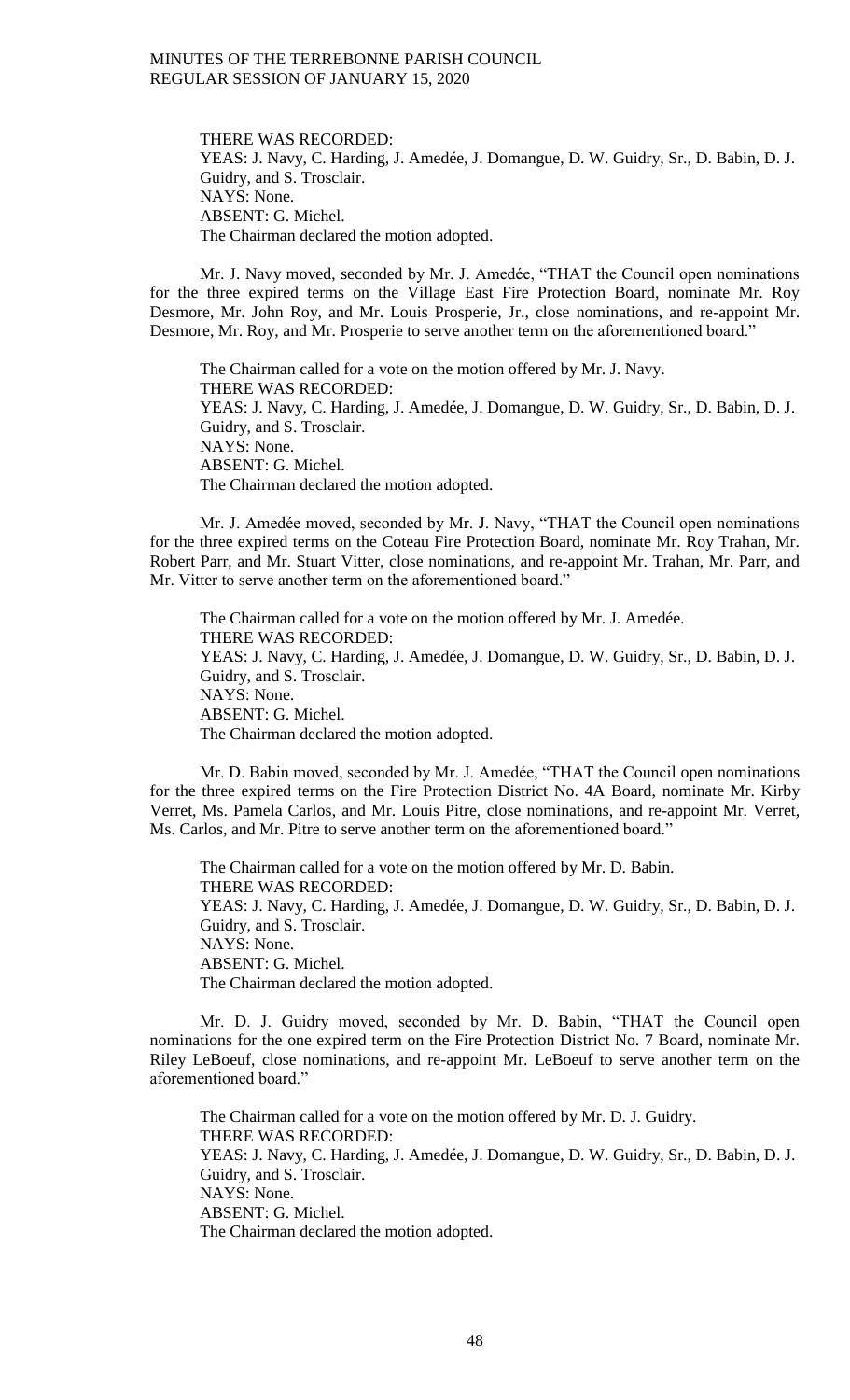Mr. D. W. Guidry, Sr. moved, seconded by Mr. C. Harding, "THAT the Council open nominations for the three expired terms on the Fire Protection District No. 8 Board, nominate Mr. Michael Anthony, Mr. Johnny Marks, and Mr. Richard Price, close nominations, and reappoint Mr. Anthony, Mr. Marks, and Mr. Price to serve another term on the aforementioned board."

The Chairman called for a vote on the motion offered by Mr. D. W. Guidry, Sr. THERE WAS RECORDED: YEAS: J. Navy, C. Harding, J. Amedée, J. Domangue, D. W. Guidry, Sr., D. Babin, D. J. Guidry, and S. Trosclair. NAYS: None. ABSENT: G. Michel. The Chairman declared the motion adopted.

Mr. D. Babin moved, seconded by Mr. D. W. Guidry, Sr., "THAT the Council open nominations for the three expired terms on the Fire Protection District No. 9 Board, nominate Mr. Riley Gros, Mr. Lynn Giroir, and Mr. Michael Armit, Jr., close nominations, and re-appoint Mr. Gros, Mr. Giroir, and Mr. Armit to serve another term on the aforementioned board."

The Chairman called for a vote on the motion offered by Mr. D. Babin. THERE WAS RECORDED: YEAS: J. Navy, C. Harding, J. Amedée, J. Domangue, D. W. Guidry, Sr., D. Babin, D. J. Guidry, and S. Trosclair. NAYS: None. ABSENT: G. Michel. The Chairman declared the motion adopted.

Mr. D. Babin moved, seconded by Mr. J. Amedée, "THAT the Council open nominations for two of the expired terms on the Fire Protection District No. 10 Board, nominate Mr. Samuel Small, Jr. and Ms. Regina Pierron, close nominations, re-appoint Mr. Small and Ms. Pierron to serve another term on the aforementioned board, and hold nominations open for two weeks for the one expired term and one vacancy on the aforementioned board."

The Chairman called for a vote on the motion offered by Mr. D. Babin. THERE WAS RECORDED: YEAS: J. Navy, C. Harding, J. Amedée, J. Domangue, D. W. Guidry, Sr., D. Babin, D. J. Guidry, and S. Trosclair. NAYS: None. ABSENT: G. Michel. The Chairman declared the motion adopted.

Mr. J. Navy moved, seconded by Mr. D. Babin, "THAT the Council ratify the Parish President's re-appointment of Mr. Joseph Cehan and appointment of Ms. Rachel Ellender to the Houma-Terrebonne Regional Planning Commission."

The Chairman called for a vote on the motion offered by Mr. J. Navy. THERE WAS RECORDED: YEAS: J. Navy, C. Harding, J. Amedée, J. Domangue, D. W. Guidry, Sr., D. Babin, D. J. Guidry, and S. Trosclair. NAYS: None. ABSENT: G. Michel. The Chairman declared the motion adopted.

Mr. D. Babin moved, seconded by Mr. D. W. Guidry, Sr., "THAT the Council open nominations for the two expiring terms on the Fire Protection District No. 6 Board, nominate Mr. Kevin Belanger and Mr. Curvin Chauvin., close nominations, and re-appoint Mr. Belanger and Mr. Chauvin to serve another term on the aforementioned board."